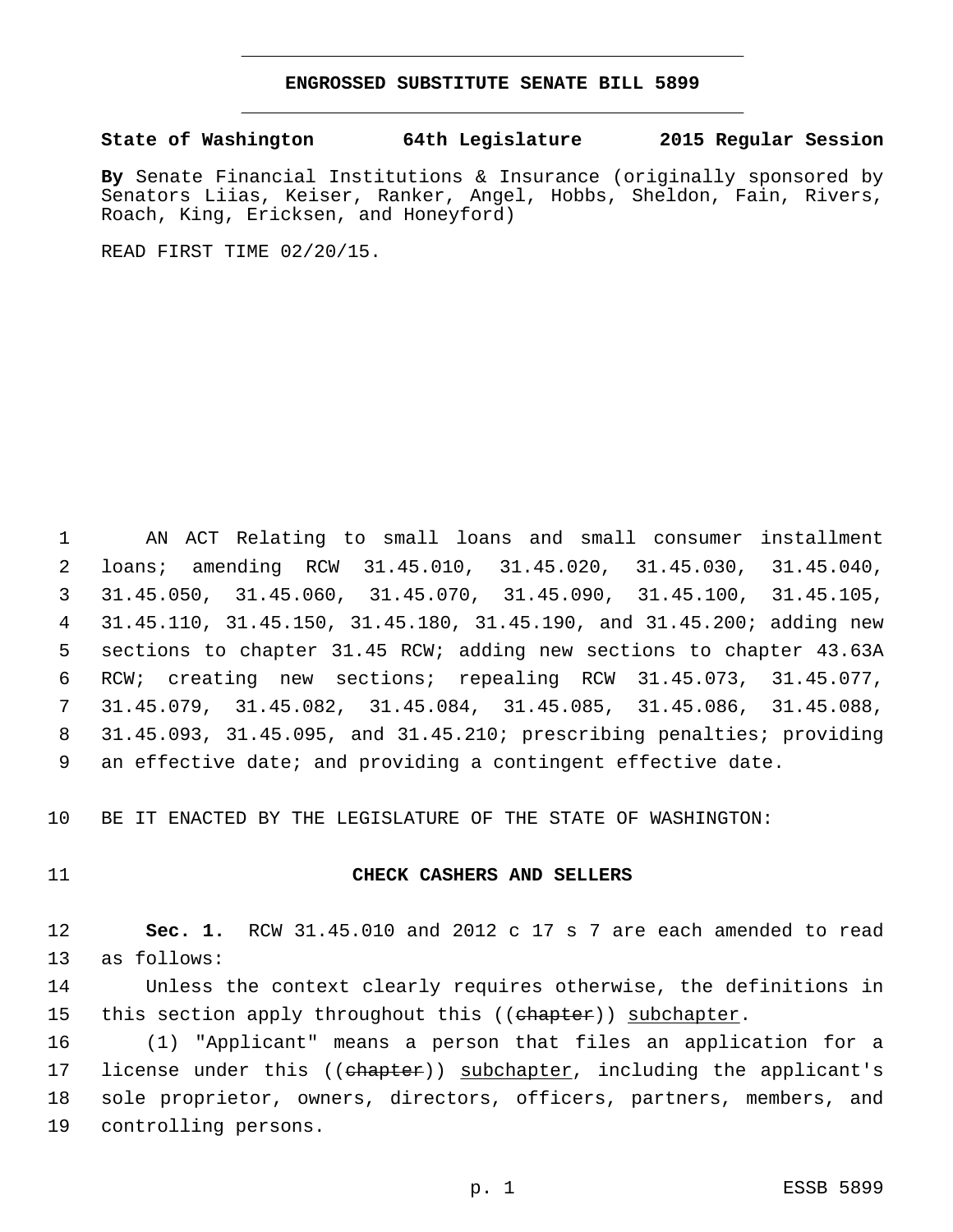(2) (("Borrower" means a natural person who receives a small  $2 \quad \text{toan.}$ 

 (3) "Business day" means any day that the licensee is open for business in at least one physical location.

 $(4)$ )) "Check" means the same as defined in RCW 62A.3-104(f) and, for purposes of conducting the business of making small loans, includes other electronic forms of payment, including stored value cards, internet transfers, and automated clearinghouse transactions.

 $((+5))$   $(3)$  "Check casher" means an individual, partnership, unincorporated association, or corporation that, for compensation, engages, in whole or in part, in the business of cashing checks, drafts, money orders, or other commercial paper serving the same 13 purpose.

14 (((6)) (4) "Check seller" means an individual, partnership, unincorporated association, or corporation that, for compensation, engages, in whole or in part, in the business of or selling checks, drafts, money orders, or other commercial paper serving the same 18 purpose.

 (((7) "Collateral" means the same as defined in chapter 62A.9A 20 RCW.

21 (8))) (5) "Controlling person" means a person owning or controlling ten percent or more of the total outstanding shares of the applicant or licensee, if the applicant or licensee is a corporation, and a member who owns ten percent or more of a limited liability company or limited liability partnership.

 (((9) "Default" means the borrower's failure to repay the small loan in compliance with the terms contained in the small loan agreement or note or failure to pay any installment plan payment on an installment plan within ten days after the date upon which the installment was scheduled to be paid.

 $(10)$   $(6)$  "Department" means the department of financial institutions.

33 (7) "Director" means the director of ((financial institutions)) 34 the department.

  $((+11))$   $(8)$  "Financial institution" means a commercial bank, savings bank, savings and loan association, or credit union.

 (((12) "Installment plan" is a contract between a licensee and borrower that provides that the loaned amount will be repaid in substantially equal installments scheduled on or after a borrower's 40 pay dates and no less than fourteen days apart.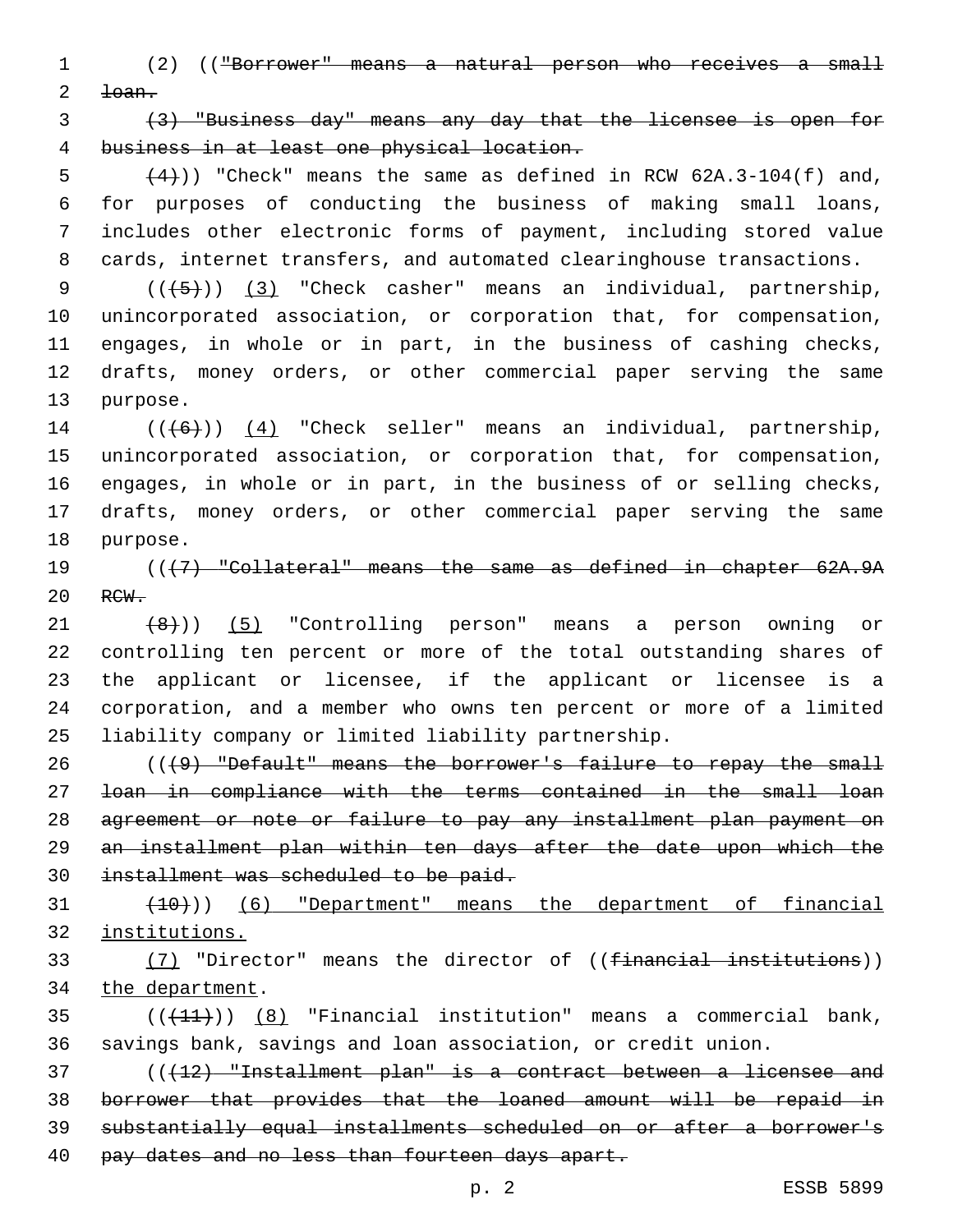(13))) (9) "Licensee" means a check casher or seller licensed by the director to engage in business in accordance with this ((chapter)) subchapter. "Licensee" also means a check casher or seller, whether located within or outside of this state, who fails to 5 obtain the license ((or small loan endorsement)) required by this 6 ((chapter)) subchapter.

 (((14) "Loaned amount" means the outstanding principal balance 8 and any fees authorized under RCW 31.45.073 that have not been paid by the borrower.

 (15) "Origination date" means the date upon which the borrower 11 and the licensee initiate a small loan transaction.

 (16) "Outstanding principal balance" of a small loan means any of 13 the principal amount that has not been paid by the borrower.

 (17) "Paid" means that moment in time when the licensee deposits 15 the borrower's check or accepts cash for the full amount owing on a valid small loan. If the borrower's check is returned by the borrower's bank for any reason, the licensee shall not consider the 18 <del>loan paid.</del>

 (18))) (10) "Person" means an individual, partnership, association, limited liability company, limited liability partnership, trust, corporation, and any other legal entity.

 ( $(419)$ ) (11) "Principal" means the loan proceeds advanced for the benefit of the borrower in a small loan, excluding any fee or 24 interest charge.

25 (((20) "Rescission" means annulling the loan contract and, with respect to the small loan contract, returning the borrower and the licensee to their financial condition prior to the origination date 28 of the loan.

29  $(21)$ ) (12) "Small loan" means a loan of up to the maximum amount and for a period of time up to the maximum term specified in RCW 31.45.073.

 (((22) "Termination date" means the date upon which payment for the small loan transaction is due or paid to the licensee, whichever 34 occurs first.

 (23) "Total of payments" means the principal amount of the small loan plus all fees or interest charged on the loan.

 (24) "Trade secret" means the same as defined in RCW  $38 + 19.108.010.)$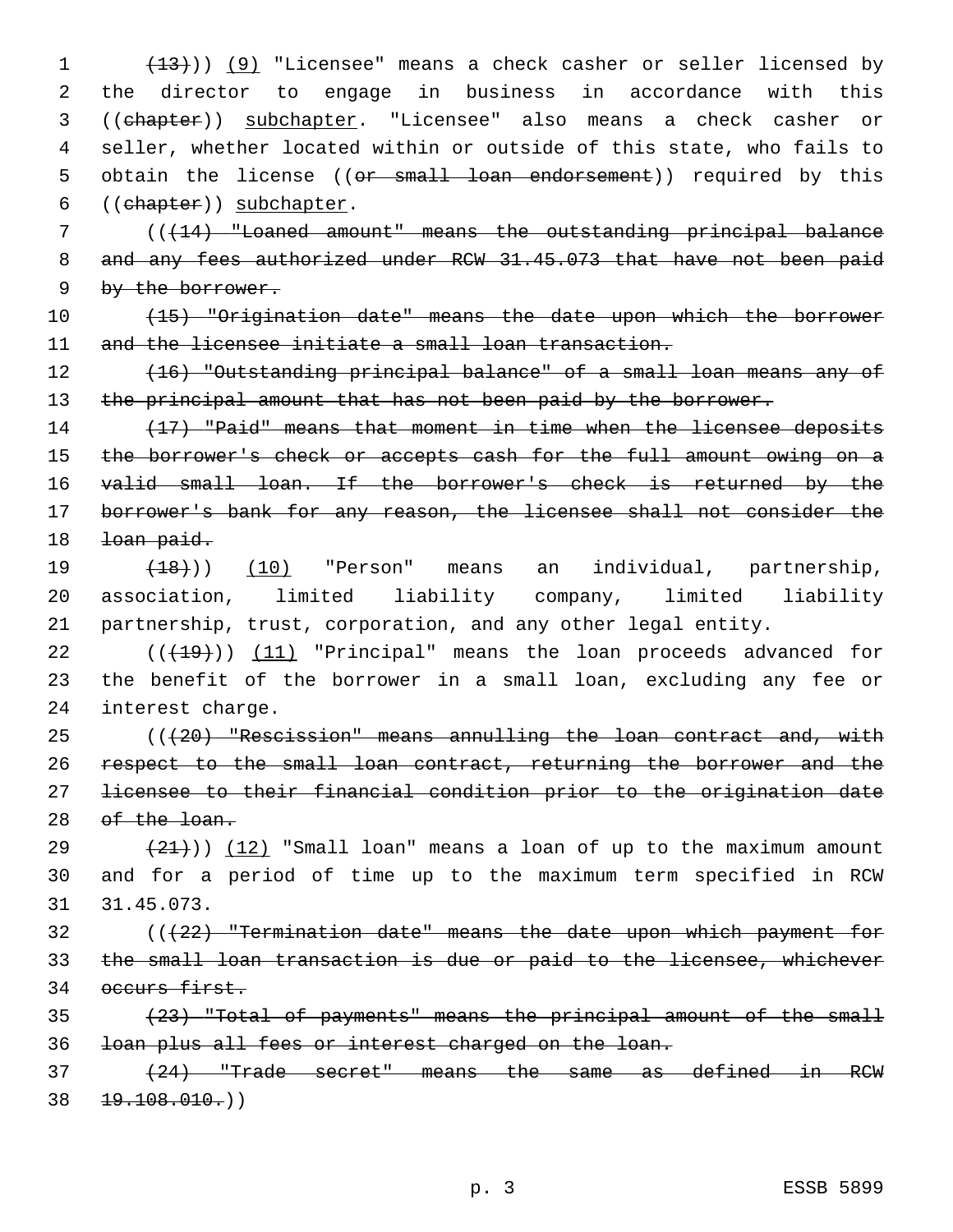**Sec. 2.** RCW 31.45.020 and 2003 c 86 s 2 are each amended to read 2 as follows:

(1) This ((chapter)) subchapter does not apply to:

 (a) Any financial institution or trust company authorized to do 5 business in Washington;

 (b) The cashing of checks, drafts, or money orders by any person who cashes checks, drafts, or money orders as a convenience, as a 8 minor part of its customary business, and not for profit;

 (c) The issuance or sale of checks, drafts, or money orders by any corporation, partnership, or association that has a net worth of not less than three million dollars as shown by audited financial 12 statements; and

 (d) The issuance or sale of checks, drafts, money orders, or other commercial paper serving the same purpose by any agent of a corporation, partnership, or association described in (c) of this 16 subsection.

 (2) Upon application to the director, the director may exempt a 18 person from any or all provisions of this ((chapter)) subchapter upon a finding by the director that although not otherwise exempt under this section, the applicant is not primarily engaged in the business of cashing or selling checks and a total or partial exemption would 22 not be detrimental to the public.

 **Sec. 3.** RCW 31.45.030 and 2005 c 274 s 255 are each amended to read as follows:24

 (1) Except as provided in RCW 31.45.020, no check casher or seller may engage in business without first obtaining a license from 27 the director in accordance with this ((chapter)) subchapter. A license is required for each location where a licensee engages in the 29 business of cashing or selling checks or drafts.

 (2) Each application for a license shall be in writing in a form prescribed by the director and shall contain the following information:32

 (a) The legal name, residence, and business address of the applicant and, if the applicant is a partnership, association, or 35 corporation, of every member, officer, and director thereof;

 (b) The location where the initial registered office of the 37 applicant will be located in this state;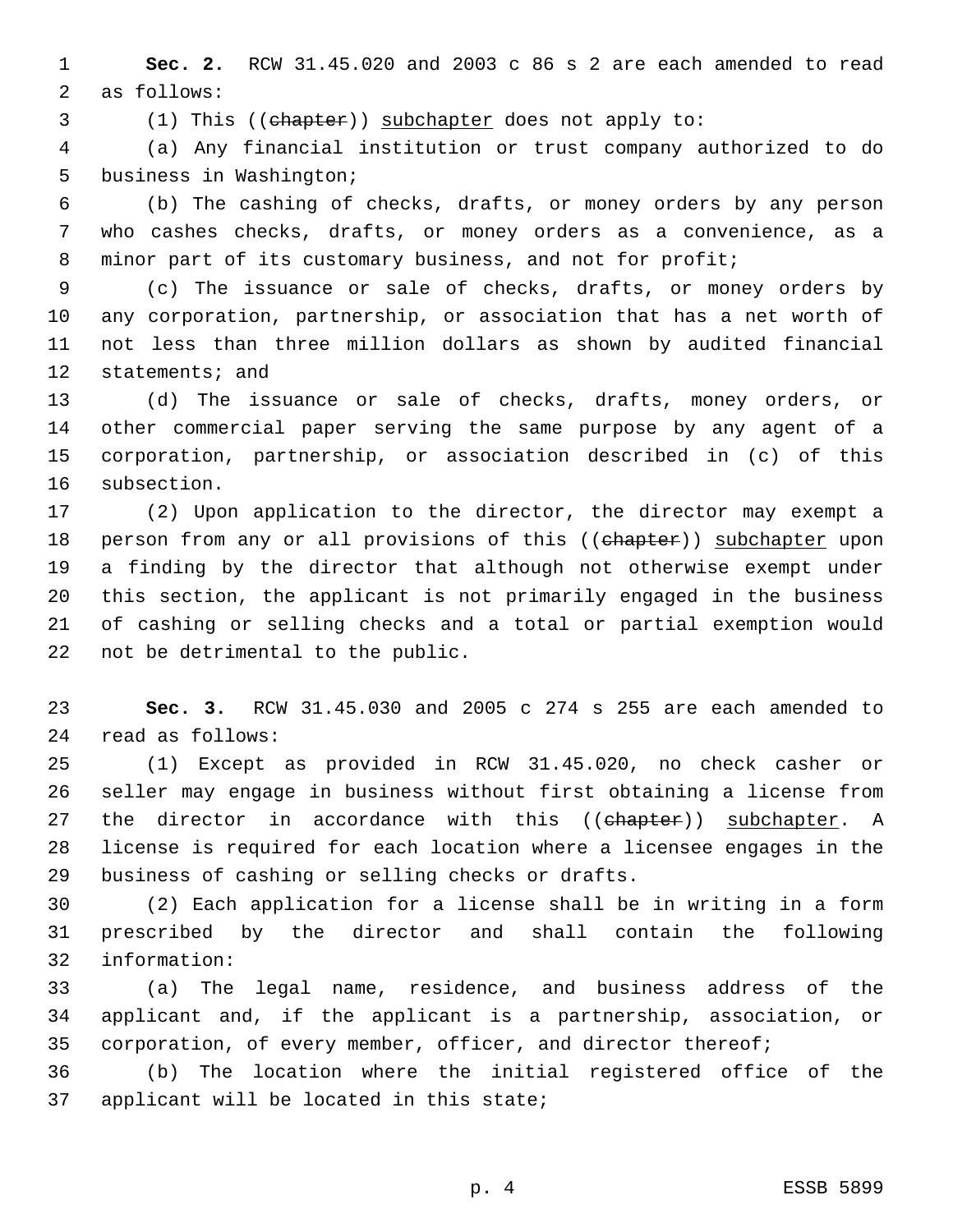(c) The complete address of any other locations at which the applicant proposes to engage in business as a check casher or seller; 3 and

 (d) Such other data, financial statements, and pertinent information as the director may require with respect to the applicant, its directors, trustees, officers, members, or agents.

 (3) Any information in the application regarding the personal residential address or telephone number of the applicant, and any trade secret as defined in RCW 19.108.010 including any financial statement that is a trade secret, is exempt from the public records 11 disclosure requirements of chapter 42.56 RCW.

 (4) The application shall be filed together with an investigation and supervision fee established by rule by the director. Such fees collected shall be deposited to the credit of the financial services regulation fund in accordance with RCW 43.320.110.

 (5)(a) Before granting a license to sell checks, drafts, or money 17 orders under this ((chapter)) subchapter, the director shall require that the licensee file with the director a surety bond running to the state of Washington, which bond shall be issued by a surety insurer which meets the requirements of chapter 48.28 RCW, and be in a format acceptable to the director. The director shall adopt rules to determine the penal sum of the bond that shall be filed by each licensee. The bond shall be conditioned upon the licensee paying all persons who purchase checks, drafts, or money orders from the licensee the face value of any check, draft, or money order which is dishonored by the drawee bank, savings bank, or savings and loan association due to insufficient funds or by reason of the account having been closed. The bond shall only be liable for the face value of the dishonored check, draft, or money order, and shall not be 30 liable for any interest or consequential damages.

31 (b) ((Before granting a small loan endorsement under this chapter, the director shall require that the licensee file with the director a surety bond, in a format acceptable to the director, issued by a surety insurer that meets the requirements of chapter 48.28 RCW. The director shall adopt rules to determine the penal sum of the bond that shall be filed by each licensee. A licensee who wishes to engage in both check selling and making small loans may combine the penal sums of the bonding requirements and file one bond 39 in a form acceptable to the director. The bond shall run to the state 40 of Washington as obligee, and shall run to the benefit of the state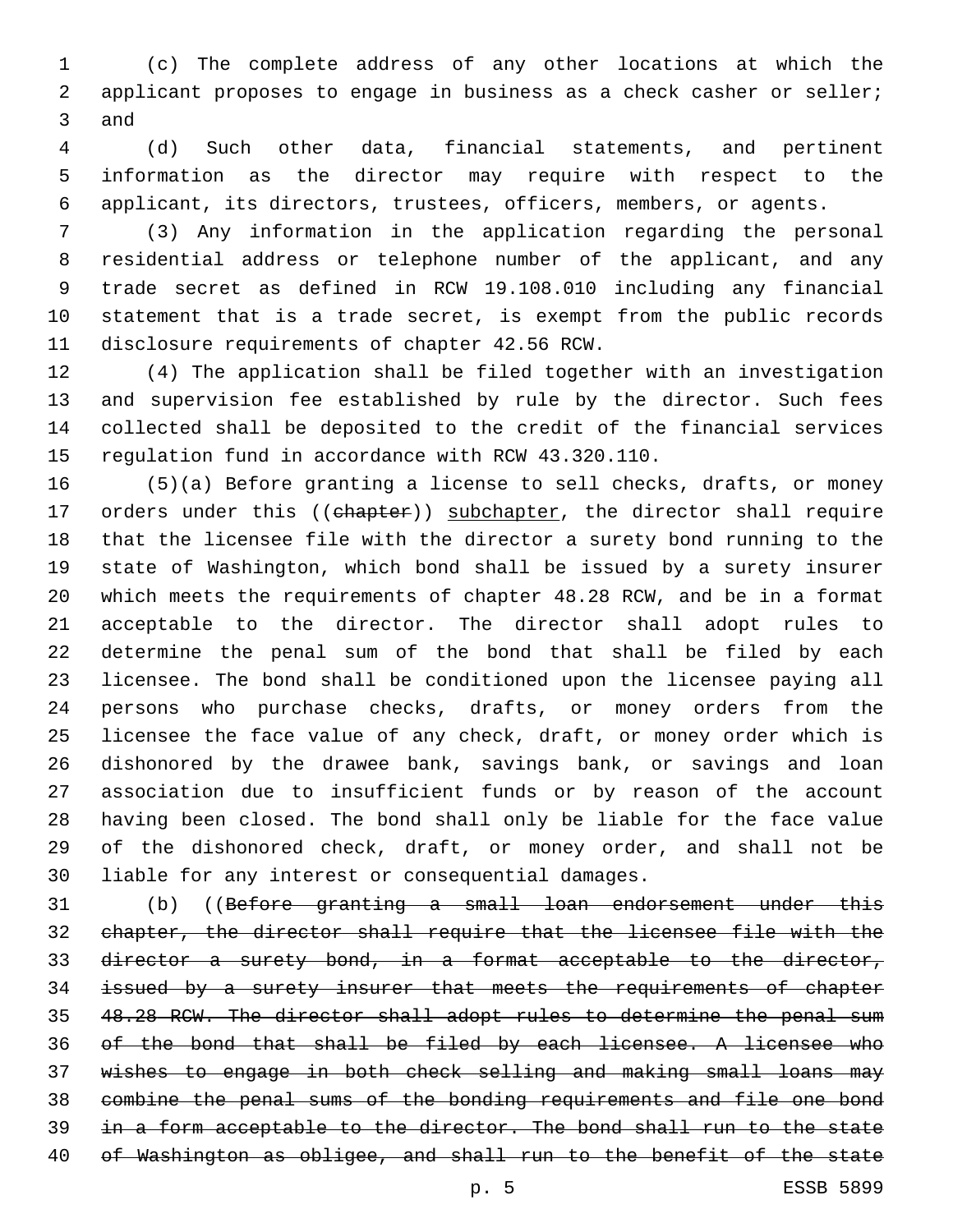and any person or persons who suffer loss by reason of the licensee's 2 violation of this chapter or any rules adopted under this chapter. The bond shall only be liable for damages suffered by borrowers as a result of the licensee's violation of this chapter or rules adopted under this chapter, and shall not be liable for any interest or 6 consequential damages.

 (e)) The bond shall be continuous and may be canceled by the surety upon the surety giving written notice to the director and licensee of its intent to cancel the bond. The cancellation is effective thirty days after the notice is received by the director. Whether or not the bond is renewed, continued, reinstated, reissued, or otherwise extended, replaced, or modified, including increases or decreases in the penal sum, it shall be considered one continuous obligation, and the surety upon the bond shall not be liable in an aggregate or cumulative amount exceeding the penal sum set forth on the face of the bond. In no event shall the penal sum, or any portion thereof, at two or more points in time be added together in determining the surety's liability. The bond shall not be liable for any liability of the licensee for tortious acts, whether or not such liability is imposed by statute or common law, or is imposed by contract. The bond shall not be a substitute or supplement to any liability or other insurance required by law or by the contract. If the surety desires to make payment without awaiting court action against it, the penal sum of the bond shall be reduced to the extent of any payment made by the surety in good faith under the bond.

 (( $\left(\frac{1}{d} \right)$ ) (c) Any person who is a purchaser of a check, draft, or money order from the licensee having a claim against the licensee for the dishonor of any check, draft, or money order by the drawee bank, savings bank, or savings and loan association due to insufficient funds or by reason of the account having been closed, or who obtained a small loan from the licensee and was damaged by the licensee's 32 violation of this ((chapter)) subchapter or rules adopted under this 33 ((chapter)) subchapter, may bring suit upon such bond or deposit in the superior court of the county in which the check, draft, or money order was purchased, or in the superior court of a county in which the licensee maintains a place of business. Jurisdiction shall be exclusively in the superior court. Any such action must be brought not later than one year after the dishonor of the check, draft, or money order on which the claim is based. In the event valid claims against a bond or deposit exceed the amount of the bond or deposit,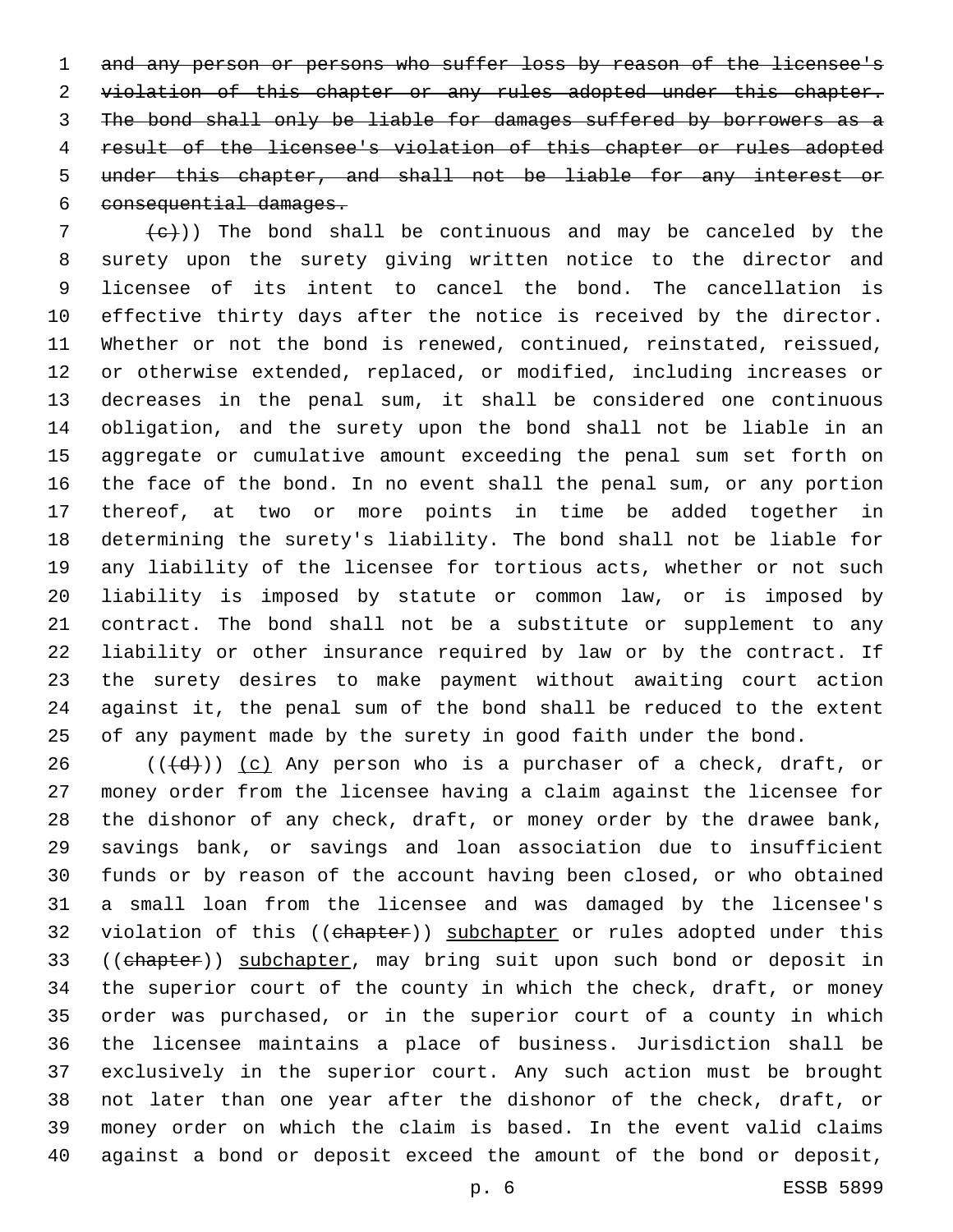each claimant shall only be entitled to a pro rata amount, based on the amount of the claim as it is valid against the bond, or deposit, without regard to the date of filing of any claim or action.

 (( $\left(\frac{1}{e}\right)$ ) (d) In lieu of the surety bond required by this section, the applicant for a check seller license may file with the director a deposit consisting of cash or other security acceptable to the director in an amount equal to the penal sum of the required bond. 8 ((In lieu of the surety bond required by this section, the applicant for a small loan endorsement may file with the director a deposit 10 consisting of cash or other security acceptable to the director in an 11 amount equal to the penal sum of the required bond, or may demonstrate to the director net worth in excess of three times the 13 amount of the penal sum of the required bond.))

 The director may adopt rules necessary for the proper administration of the security or to establish reporting requirements to ensure that the net worth requirements continue to be met. A deposit given instead of the bond required by this section is not an asset of the licensee for the purpose of complying with the liquid 19 asset provisions of this ((chapter)) subchapter. A deposit given instead of the bond required by this section is a fund held in trust for the benefit of eligible claimants under this section and is not an asset of the estate of any licensee that seeks protection voluntarily or involuntarily under the bankruptcy laws of the United 24 States.

 $((\text{+f-}))(e)$  Such security may be sold by the director at public auction if it becomes necessary to satisfy the requirements of this 27 ((chapter)) subchapter. Notice of the sale shall be served upon the licensee who placed the security personally or by mail. If notice is served by mail, service shall be addressed to the licensee at its address as it appears in the records of the director. Bearer bonds of the United States or the state of Washington without a prevailing market price must be sold at public auction. Such bonds having a prevailing market price may be sold at private sale not lower than the prevailing market price. Upon any sale, any surplus above amounts due shall be returned to the licensee, and the licensee shall deposit with the director additional security sufficient to meet the amount required by the director. A deposit given instead of the bond required by this section shall not be deemed an asset of the licensee for the purpose of complying with the liquid asset provisions of this 40 ((chapter)) subchapter.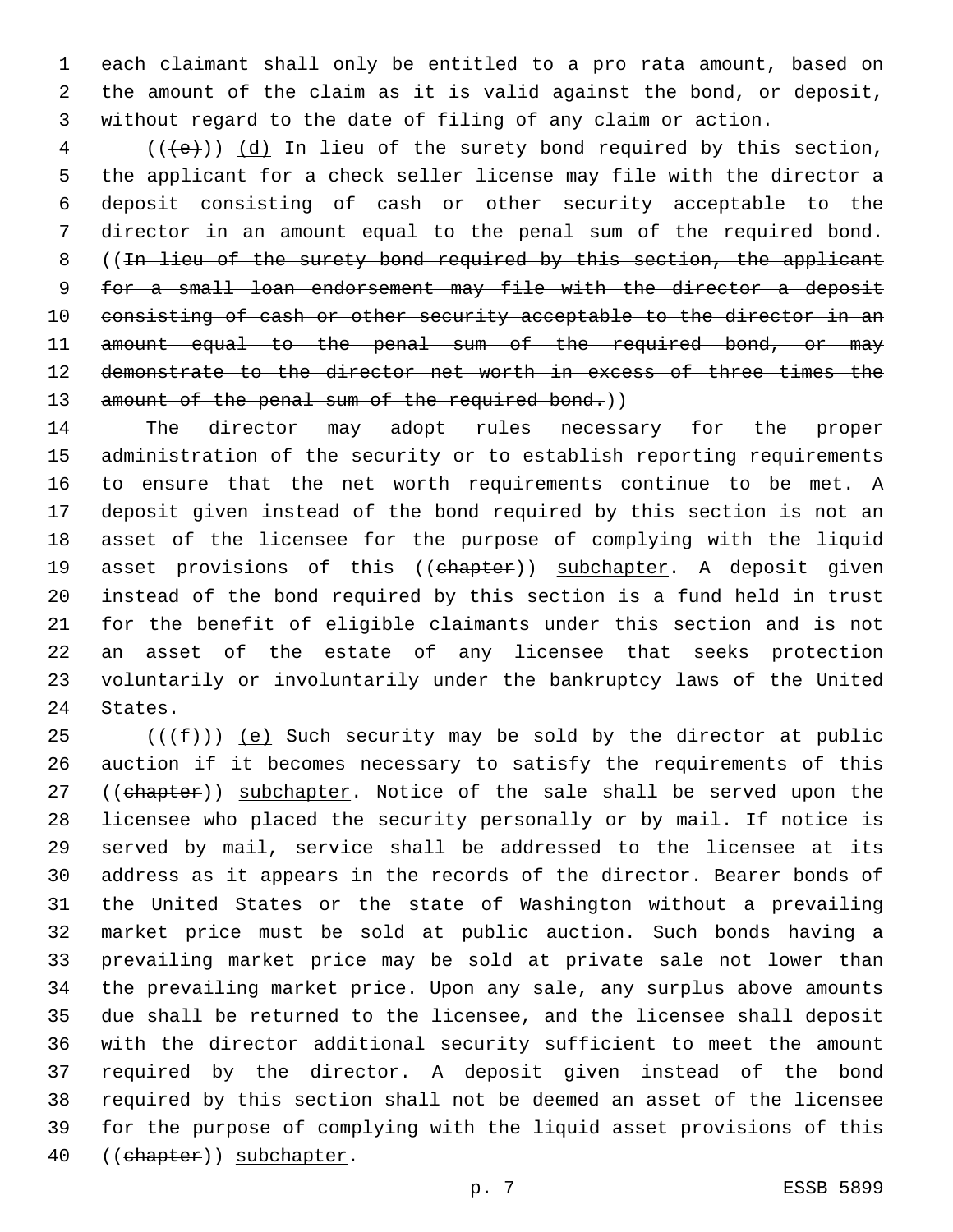**Sec. 4.** RCW 31.45.040 and 2003 c 86 s 4 are each amended to read 2 as follows:

 (1) The director shall conduct an investigation of every applicant to determine the financial responsibility, experience, character, and general fitness of the applicant. The director shall issue the applicant a license to engage in the business of cashing or 7 selling checks, or both, ((<del>or a small loan endorsement,</del>)) if the director determines to his or her satisfaction that:

 (a) The applicant has satisfied the requirements of RCW 31.45.030;10

 (b) The applicant is financially responsible and appears to be 12 able to conduct the business of cashing or selling checks ((or making 13 small loans)) in an honest, fair, and efficient manner with the 14 confidence and trust of the community; and

 (c) The applicant has the required bonds, or has provided an acceptable alternative form of financial security.

17 (2) The director may refuse to issue a license ((or small loan 18 endorsement)) if he or she finds that the applicant, or any person who is a director, officer, partner, agent, sole proprietor, owner, or controlling person of the applicant, has been convicted of a felony in any jurisdiction within seven years of filing the present application or is associating or consorting with any person who has been convicted of a felony in any jurisdiction within seven years of filing the present application. The term "substantial stockholder" as used in this subsection, means a person owning or controlling ten percent or more of the total outstanding shares of the applicant 27 corporation.

28 (3) A license ((or small loan endorsement)) may not be issued to 29 an applicant:

 (a) Whose license to conduct business under this ((chapter)) subchapter, or any similar statute in any other jurisdiction, has been suspended or revoked within five years of the filing of the 33 present application;

 (b) Who has been banned from the industry by an administrative order issued by the director or the director's designee, for the 36 period specified in the administrative order; or

 (c) When any person who is a sole proprietor, owner, director, officer, partner, agent, or controlling person of the applicant has been banned from the industry in an administrative order issued by the director, for the period specified in the administrative order.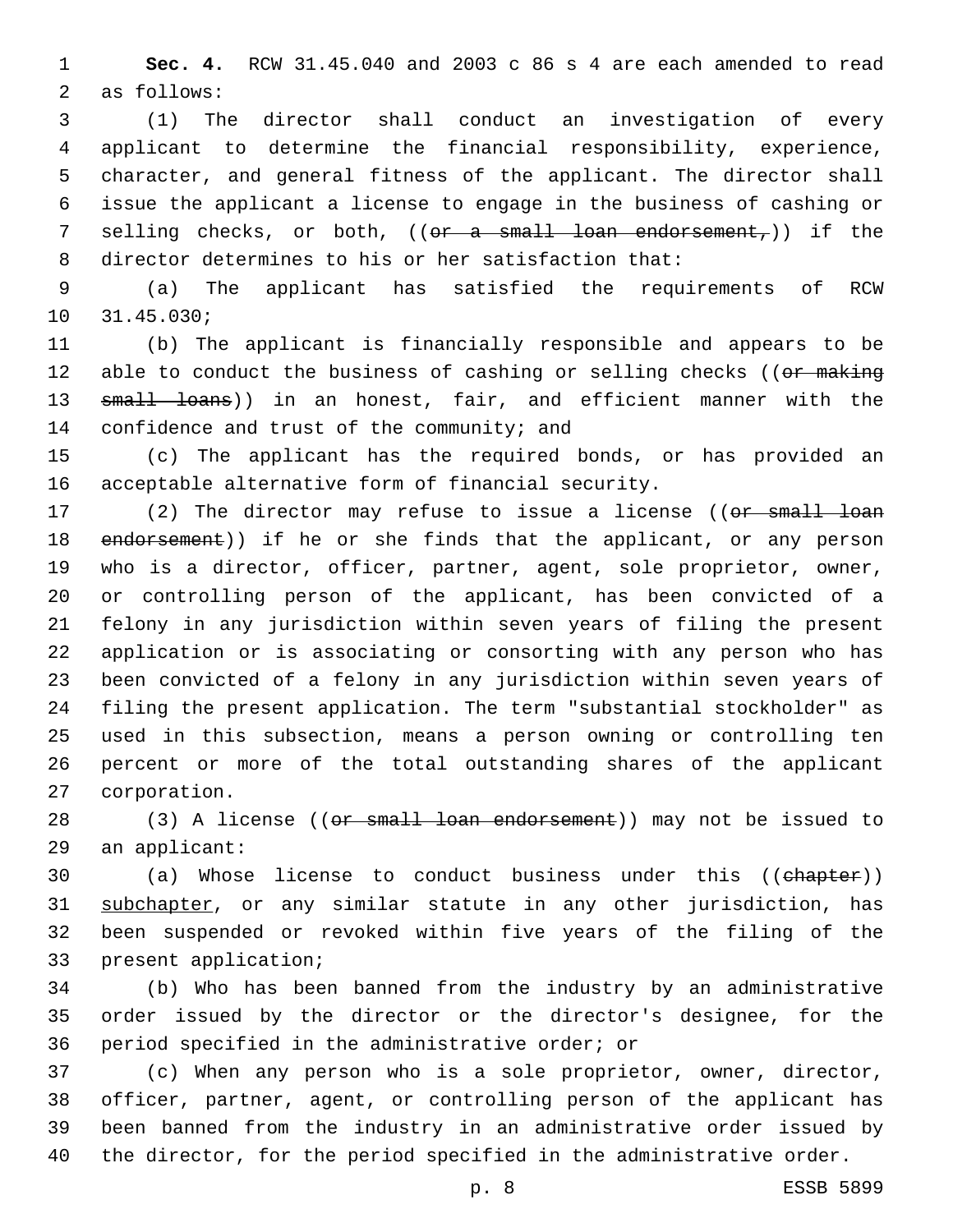(4) A license ((or small loan endorsement)) issued under this 2 ((chapter)) subchapter shall be conspicuously posted in the place of business of the licensee. The license is not transferable or assignable.4

 (5) A license ((or small loan endorsement)) issued in accordance with this ((chapter)) subchapter remains in force and effect until surrendered, suspended, or revoked, or until the license expires as a 8 result of nonpayment of the annual assessment fee.

 **Sec. 5.** RCW 31.45.050 and 2003 c 86 s 5 are each amended to read 10 as follows:

 (1) Each applicant and licensee shall pay to the director an investigation or examination fee as established in rule and an annual assessment fee for the coming year in an amount determined by rule as necessary to cover the operation of the program. The annual assessment fee is due upon the annual assessment fee due date as established in rule. Nonpayment of the annual assessment fee may result in expiration of the license as provided in subsection (2) of this section. In establishing the fees, the director shall 19 differentiate between check cashing and check selling ((and making 20 small loans,)) and consider at least the volume of business, level of risk, and potential harm to the public related to each activity. The fees collected shall be deposited to the credit of the financial services regulation fund in accordance with RCW 43.320.110.

 (2) If a licensee does not pay its annual assessment fee by the annual assessment fee due date as specified in rule, the director or the director's designee shall send the licensee a notice of suspension and assess the licensee a late fee not to exceed twenty- five percent of the annual assessment fee as established in rule by the director. The licensee's payment of both the annual assessment fee and the late fee must arrive in the department's offices by 5:00 p.m. on the tenth day after the annual assessment fee due date, unless the department is not open for business on that date, in which case the licensee's payment of both the annual assessment fee and the late fee must arrive in the department's offices by 5:00 p.m. on the next occurring day that the department is open for business. If the payment of both the annual assessment fee and the late fee does not arrive prior to such time and date, then the expiration of the licensee's license is effective at 5:00 p.m. on the thirtieth day after the assessment fee due date. The director or the director's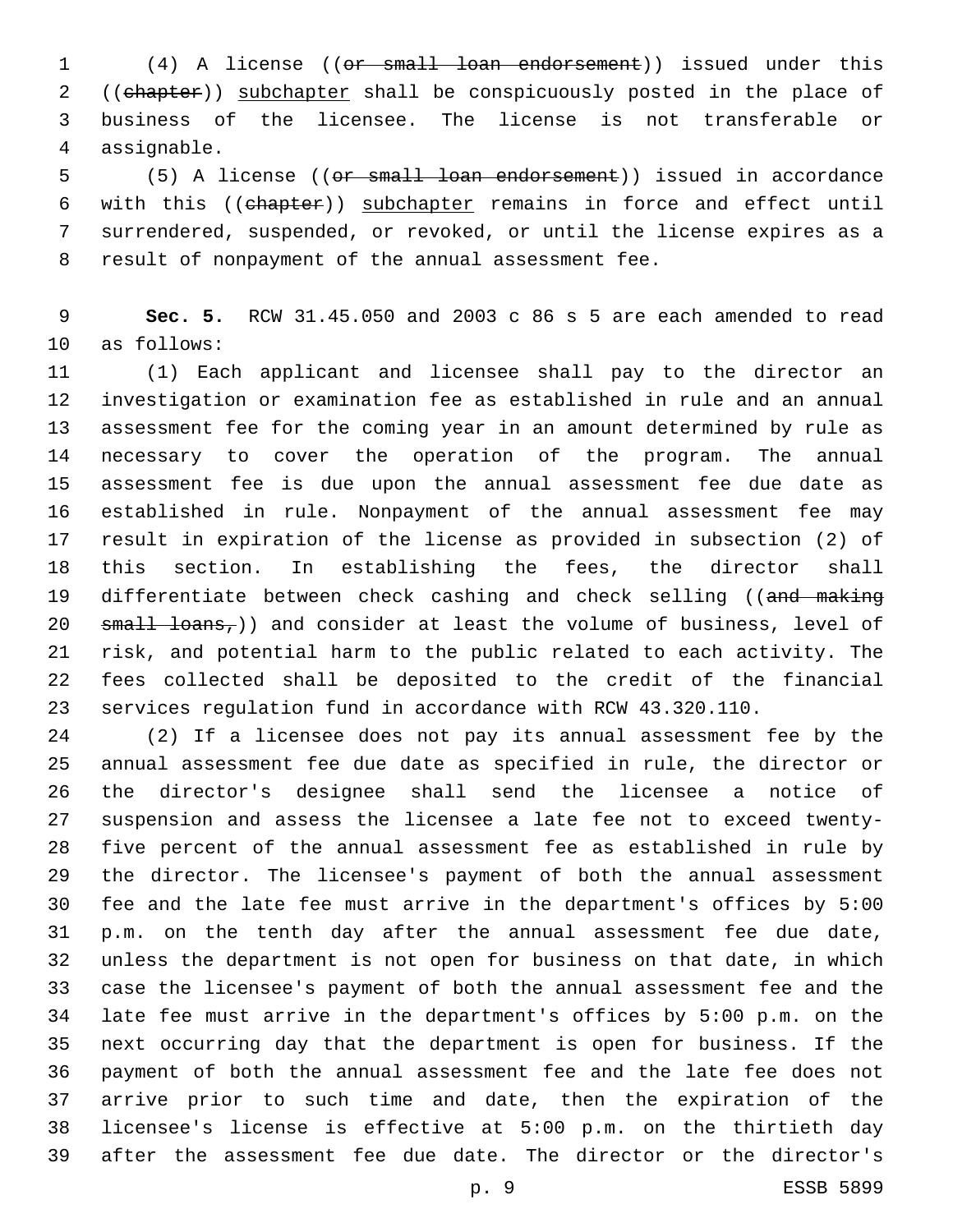designee may reinstate the license if, within twenty days after the 2 effective date of expiration, the licensee:

(a) Pays both the annual assessment fee and the late fee; and

 (b) Attests under penalty of perjury that it did not engage in 5 conduct requiring a license under this ((chapter)) subchapter during the period its license was expired, as confirmed by an investigation 7 by the director or the director's designee.

 (3) If a licensee intends to do business at a new location, to close an existing place of business, or to relocate an existing place of business, the licensee shall provide written notification of that intention to the director no less than thirty days before the proposed establishing, closing, or moving of a place of business.

 **Sec. 6.** RCW 31.45.060 and 2003 c 86 s 6 are each amended to read 14 as follows:

 (1) A schedule of the fees and the charges for the cashing and selling of checks, drafts, money orders, or other commercial paper serving the same purpose shall be conspicuously and continuously 18 posted in every location licensed under this ((ehapter)) subchapter. The licensee shall provide to its customer a receipt for each transaction. The receipt must include the name of the licensee, the type and amount of the transaction, and the fee or fees charged for 22 the transaction.

 (2) Each licensee shall keep and maintain such business books, accounts, and records as the director may require to fulfill the 25 purposes of this ((chapter)) subchapter. Every licensee shall preserve such books, accounts, and records as required in rule by the director for at least two years from the completion of the transaction. Records may be maintained on an electronic, magnetic, optical, or other storage media. However, the licensee must maintain the necessary technology to permit access to the records by the 31 department for the period required under this ((chapter)) subchapter.

 (3) A check, draft, or money order sold by a licensee shall be drawn on an account of a licensee maintained in a federally insured financial institution authorized to do business in the state of 35 Washington.

 **Sec. 7.** RCW 31.45.070 and 2012 c 17 s 9 are each amended to read 37 as follows: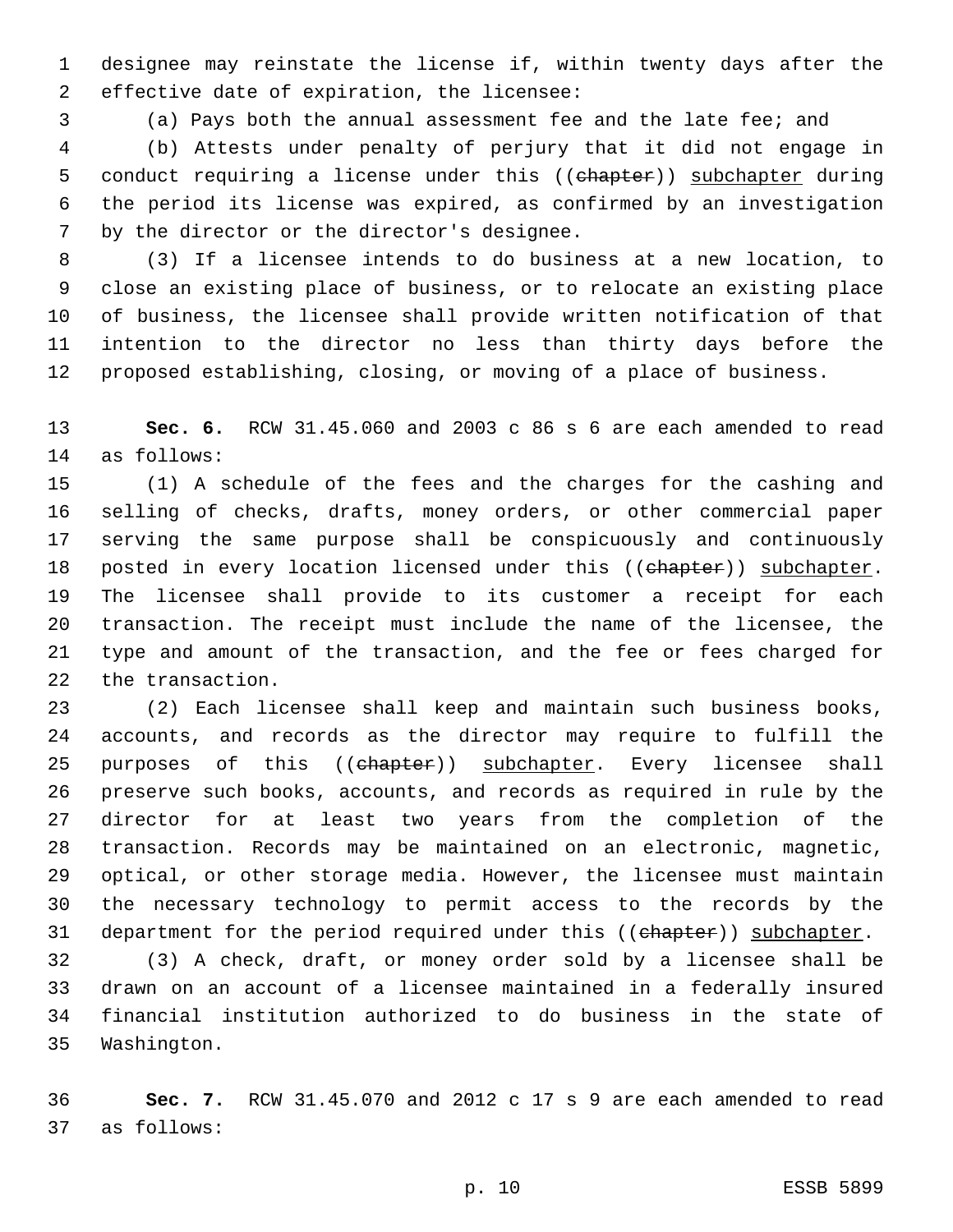(1) No licensee may engage in a loan business; the negotiation of loans; or the discounting of notes, bills of exchange, checks, or other evidences of debt in the same premises where a check cashing or selling business is conducted, unless the licensee:

 (a) Is conducting the activities of pawnbroker as defined in RCW 19.60.010;6

 (b) Is a properly licensed consumer loan company under chapter 31.04 RCW; or

 (c) Is conducting other lending activity permitted in the state 10 of Washington( $\overline{t}$  or

11 (d) Has a small loan endorsement issued under this chapter)).

12 (2) Except as otherwise permitted in this ((chapter)) subchapter, no licensee may at any time cash or advance any moneys on a postdated check or draft. However, a licensee may cash a check payable on the first banking day following the date of cashing if:

 (a) The check is drawn by the United States, the state of Washington, or any political subdivision of the state, or by any department or agency of the state or its subdivisions; or

 (b) The check is a payroll check drawn by an employer to the order of its employee in payment for services performed by the 21 employee.

22 (3) Except as otherwise permitted in this ((chapter)) subchapter, no licensee may agree to hold a check or draft for later deposit. A licensee must deposit all checks and drafts cashed by the licensee as 25 soon as practicable.

 (4) No licensee may issue or cause to be issued any check, draft, or money order, or other commercial paper serving the same purpose, that is drawn upon the trust account of a licensee without concurrently receiving the full principal amount, in cash, or by check, draft, or money order from a third party believed to be valid.

 (5) Each licensee shall comply with all applicable state and federal statutes relating to the activities governed by this 33 ((chapter)) subchapter.

 **Sec. 8.** RCW 31.45.090 and 2005 c 274 s 257 are each amended to 35 read as follows:

 (1) Each licensee shall submit to the director, in a form approved by the director, a report containing financial statements covering the calendar year or, if the licensee has an established fiscal year, then for such fiscal year, within one hundred five days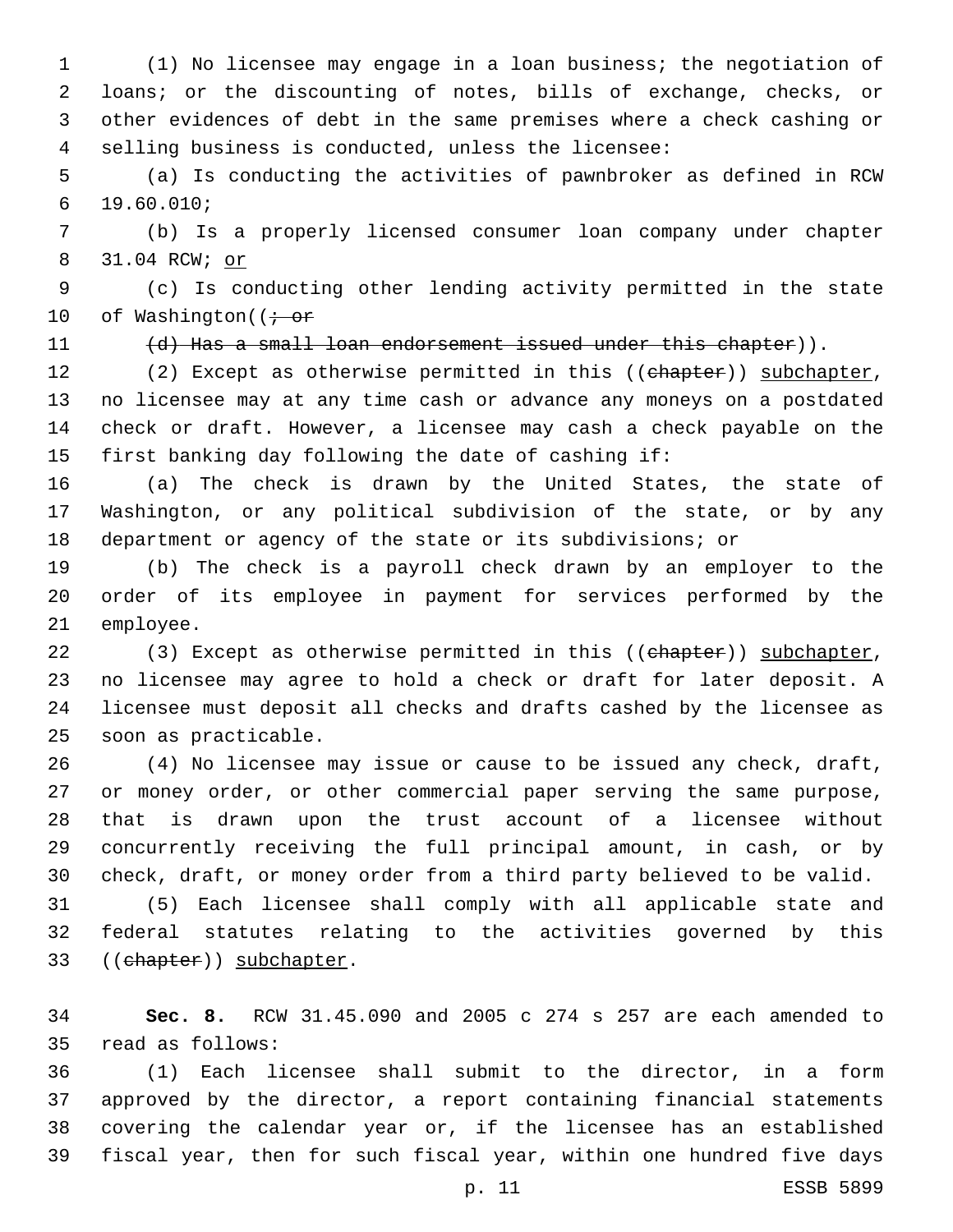after the close of each calendar or fiscal year. The licensee shall also file such additional relevant information as the director may require. Any information provided by a licensee in an annual report that constitutes a trade secret under chapter 19.108 RCW is exempt from disclosure under chapter 42.56 RCW, unless aggregated with information supplied by other licensees in such a manner that the licensee's individual information is not identifiable. Any information provided by the licensee that allows identification of the licensee may only be used for purposes reasonably related to the 10 regulation of licensees to ensure compliance with this ((chapter)) 11 subchapter.

 (2) A licensee whose license has been suspended or revoked shall submit to the director, at the licensee's expense, within one hundred five days after the effective date of such surrender or revocation, a closing audit report containing audited financial statements as of such effective date for the twelve months ending with such effective 17 date.

 (3) The director shall adopt rules specifying the form and content of such audit reports and may require additional reporting as is necessary for the director to ensure compliance with this 21 ((chapter)) subchapter.

 **Sec. 9.** RCW 31.45.100 and 2003 c 86 s 16 are each amended to 23 read as follows:

 The director or the director's designee may at any time examine and investigate the business and examine the books, accounts, records, and files, or other information, wherever located, of any licensee or person who the director has reason to believe is engaging 28 in the business governed by this ((chapter)) subchapter. For these purposes, the director or the director's designee may require the attendance of and examine under oath all persons whose testimony may be required about the business or the subject matter of the investigation. The director or the director's designee may require the production of original books, accounts, records, files, or other information, or may make copies of such original books, accounts, records, files, or other information. The director or the director's designee may issue a subpoena or subpoena duces tecum requiring attendance and testimony, or the production of the books, accounts, records, files, or other information. The director shall collect from the licensee the actual cost of the examination or investigation.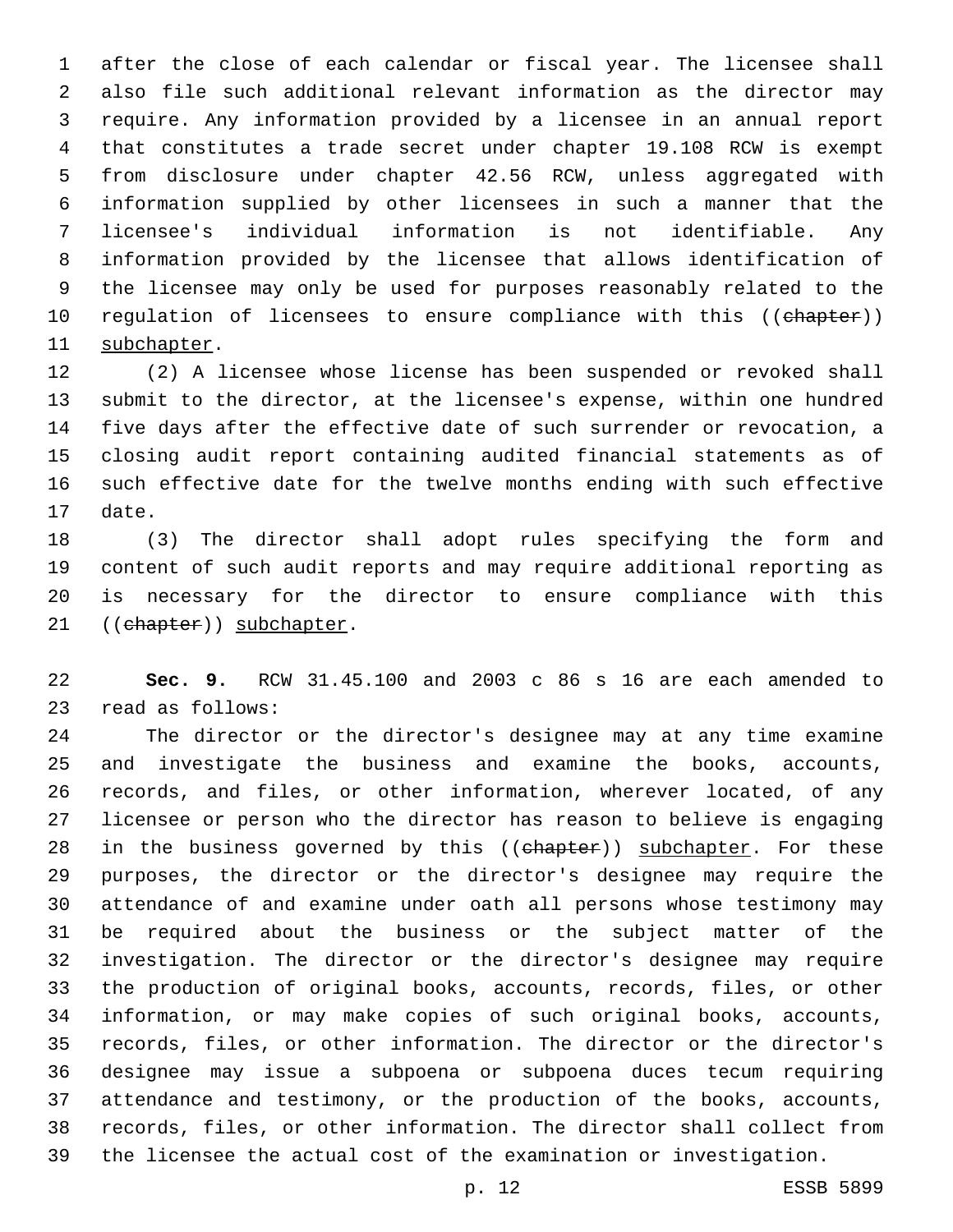1 **Sec. 10.** RCW 31.45.105 and 2012 c 17 s 10 are each amended to 2 read as follows:

3 (1) It is a violation of this ((chapter)) subchapter for any 4 person subject to this ((chapter)) subchapter to:

5 (a) Directly or indirectly employ any scheme, device, or artifice 6 to defraud or mislead any ((borrower, to defraud or mislead any 7 lender, or to defraud or mislead any) person;

8 (b) Directly or indirectly engage in any unfair or deceptive 9 practice toward any person; and

10 (c) Directly or indirectly obtain property by fraud or 11 misrepresentation( $(i \div)$ 

12 (d) Make a small loan to any person physically located in 13 Washington through use of the internet, facsimile, telephone, kiosk, 14 or other means without first obtaining a small loan endorsement; and

15 (e) Sell in a retail installment transaction under chapter 63.14 16 RCW open loop prepaid access (prepaid access as defined in 31 C.F.R. 17 Part 1010.100(ww) and not closed loop prepaid access as defined in 31 18 C.F.R. Part 1010.100(kkk) +)).

19 (2) It is a violation of this ((chapter)) subchapter for any 20 person subject to this  $((ehapter))$  subchapter to:

21 (a) Advertise, print, display, publish, distribute, or broadcast 22 or cause or permit to be advertised, printed, displayed, published, 23 distributed, or ((broadcast [broadcasted])) broadcasted any statement 24 or representation that is false, misleading, or deceptive, or that 25 omits material information;

26 (b) Fail to pay the annual assessment by the date and time as 27 specified in RCW 31.45.050;

28 (c) Fail to pay any other fee, assessment, or moneys due the 29 department.

30 (3) In addition to any other penalties, any transaction in 31 violation of subsection (1) of this section is uncollectible and unenforceable.32

33 **Sec. 11.** RCW 31.45.110 and 2014 c 36 s 7 are each amended to 34 read as follows:

 (1) The director may issue and serve upon a licensee or applicant, or any director, officer, sole proprietor, partner, or controlling person of a licensee or applicant, a statement of charges if, in the opinion of the director, any licensee or applicant, or any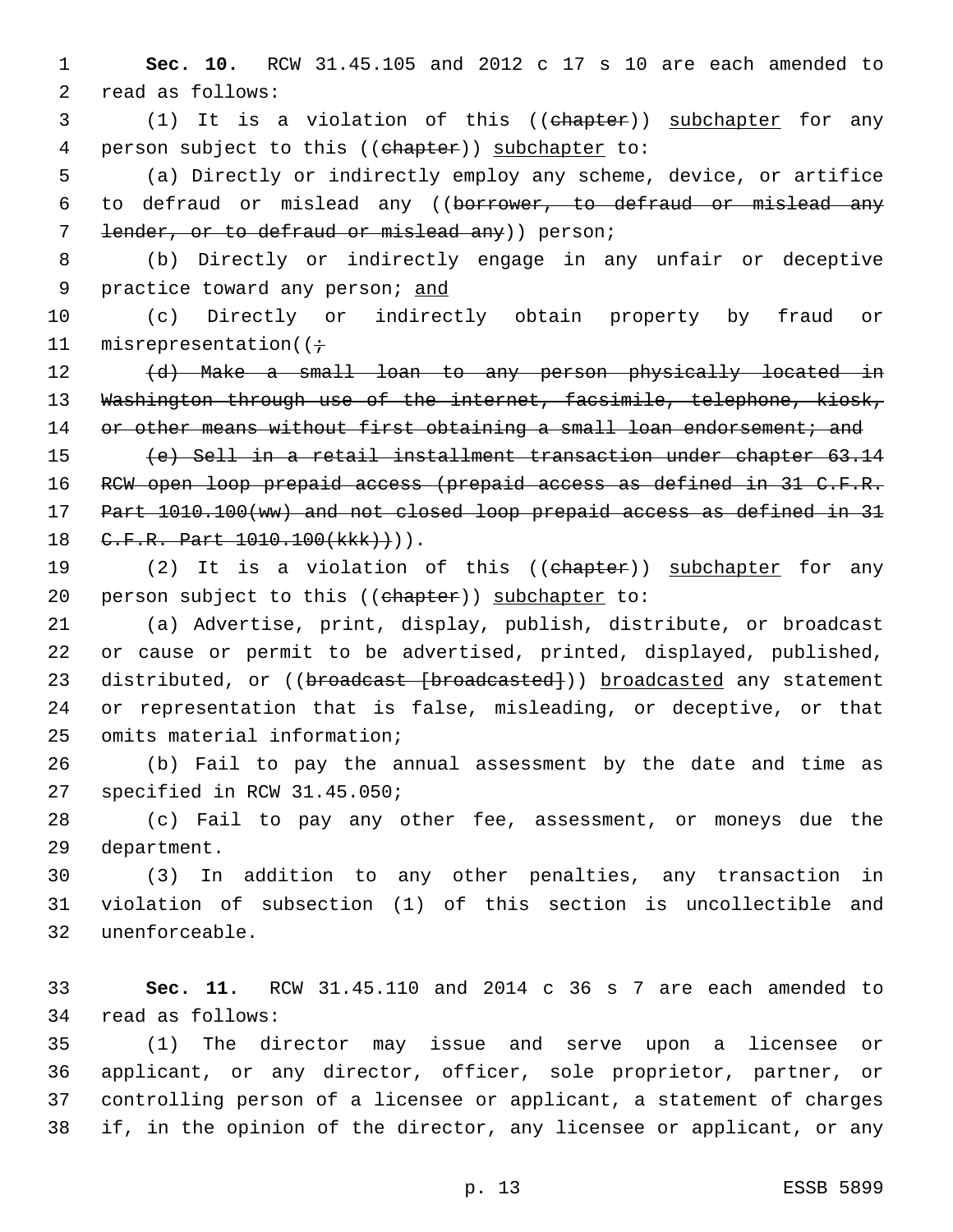director, officer, sole proprietor, partner, or controlling person of 2 a licensee or applicant:

 (a) Is engaging or has engaged in an unsafe or unsound financial practice in conducting a business governed by this ((chapter)) 5 subchapter;

6 (b) Is violating or has violated this ((ehapter)) subchapter, 7 including violations of:

 (i) Any rules, orders, or subpoenas issued by the director under 9 any act;

 (ii) Any condition imposed in writing by the director in connection with the granting of any application or other request by 12 the licensee; or

(iii) Any written agreement made with the director;

 (c) Is about to do the acts prohibited in (a) or (b) of this subsection when the opinion that the threat exists is based upon 16 reasonable cause;

 (d) Obtains a license by means of fraud, misrepresentation, concealment, or through mistake or inadvertence of the director;

 (e) Provides false statements or omits material information on an 20 application;

 (f) Knowingly or negligently omits material information during or in response to an examination or in connection with an investigation 23 by the director;

 (g) Fails to pay a fee or assessment required by the director or any multistate licensing system prescribed by the director, or fails 26 to maintain the required bond or deposit;

 (h) Commits a crime against the laws of any jurisdiction involving moral turpitude, financial misconduct, or dishonest dealings. For the purposes of this section, a certified copy of the final holding of any court, tribunal, agency, or administrative body of competent jurisdiction is conclusive evidence in any hearing under 32 this ((chapter)) subchapter;

 (i) Knowingly commits or is a party to any material fraud, misrepresentation, concealment, conspiracy, collusion, trick, scheme, or device whereby any other person relying upon the word, representation, or conduct acts to his or her injury or damage;

 (j) Converts any money or its equivalent to his or her own use or 38 to the use of his or her principal or of any other person;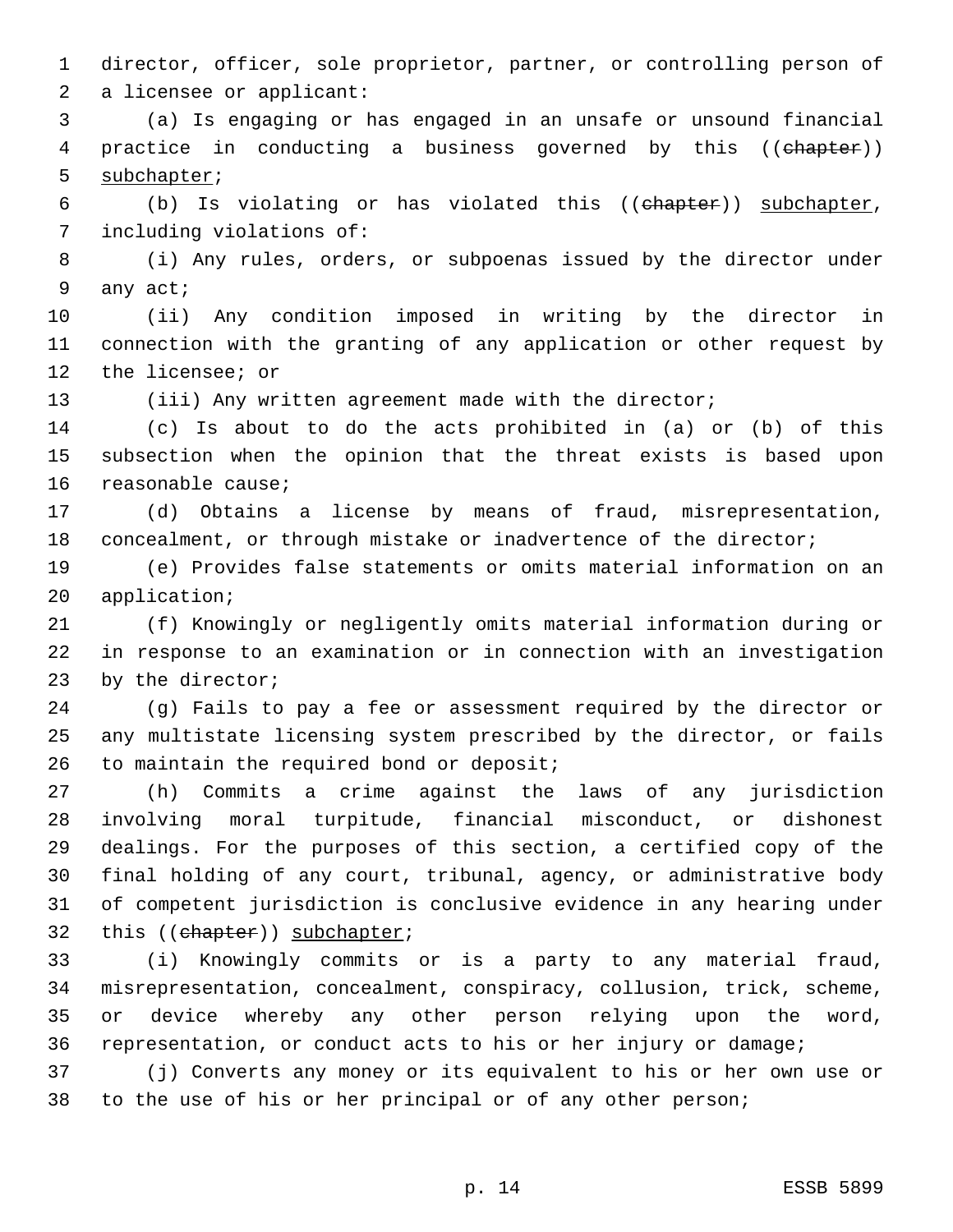(k) Fails to disclose any information within his or her knowledge or fails to produce any document, book, or record in his or her possession for inspection by the director upon demand;

 (l) Commits any act of fraudulent or dishonest dealing. For the purposes of this section, a certified copy of the final holding of any court, tribunal, agency, or administrative body of competent jurisdiction is conclusive evidence in any hearing under this 8 ((chapter)) subchapter;

 (m) Commits an act or engages in conduct that demonstrates incompetence or untrustworthiness, or is a source of injury and loss 11 to the public;

 (n) Violates any applicable state or federal law relating to the 13 activities governed by this ((chapter)) subchapter.

 (2) The statement of charges must be issued under chapter 34.05 RCW. The director or the director's designee may impose the following sanctions against any licensee or applicant, or any directors, officers, sole proprietors, partners, controlling persons, or 18 employees of a licensee or applicant:

19 (a) Deny, revoke, suspend, or condition a license ((or small loan 20 endorsement));

 (b) Order the licensee or person to cease and desist from 22 practices that violate this ((chapter)) subchapter or constitute 23 unsafe and unsound financial practices;

 (c) Impose a fine not to exceed one hundred dollars per day for 25 each day's violation of this ((ehapter)) subchapter;

 (d) Order restitution or refunds to borrowers or other parties 27 for violations of this ((chapter)) subchapter or take other 28 affirmative action as necessary to comply with this ((chapter)) 29 subchapter; and

 (e) Remove from office or ban from participation in the affairs of any licensee any director, officer, sole proprietor, partner, 32 controlling person, or employee of a licensee.

 (3) The proceedings to impose the sanctions described in subsection (2) of this section, including any hearing or appeal of the statement of charges, are governed by chapter 34.05 RCW. The statute of limitations on actions not subject to RCW 4.16.160 that 37 are brought under this ((chapter)) subchapter by the director is five 38 years.

 (4) Unless the licensee or person personally appears at the hearing or is represented by a duly authorized representative, the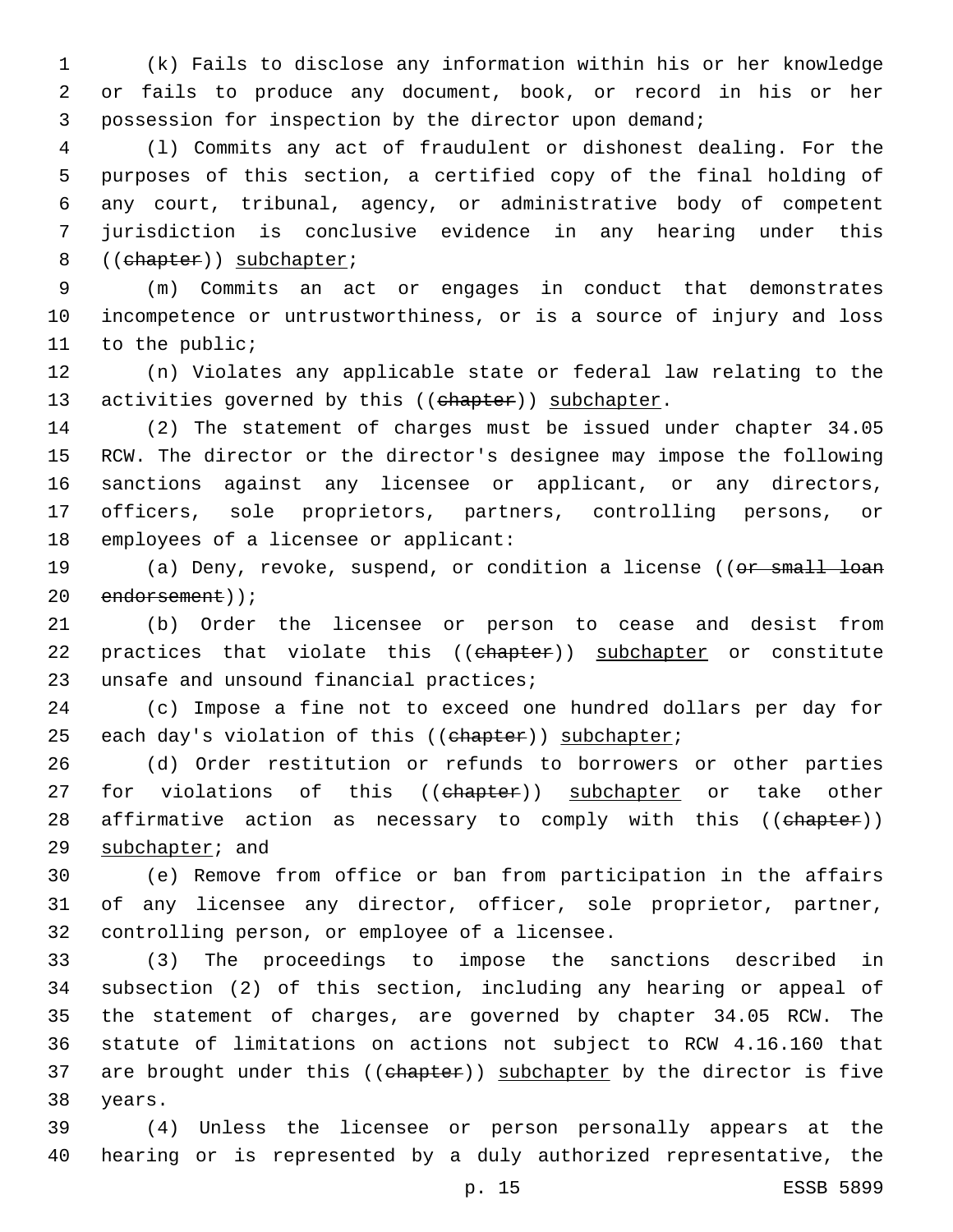1 licensee is deemed to have consented to the statement of charges and 2 the sanctions imposed in the statement of charges.

 (5) Except to the extent prohibited by another statute, the director may engage in informal settlement of complaints or enforcement actions including, but not limited to, payment to the department for purposes of financial literacy and education programs 7 authorized under RCW 43.320.150.

8 **Sec. 12.** RCW 31.45.150 and 1994 c 92 s 287 are each amended to 9 read as follows:

10 Whenever as a result of an examination or report it appears to 11 the director that:

12 (1) The capital of any licensee is impaired;

13 (2) Any licensee is conducting its business in such an unsafe or 14 unsound manner as to render its further operations hazardous to the 15 public;

16 (3) Any licensee has suspended payment of its trust obligations;

17 (4) Any licensee has refused to submit its books, papers, and 18 affairs to the inspection of the director or the director's examiner;

19 (5) Any officer of any licensee refuses to be examined under oath 20 regarding the business of the licensee;

21 (6) Any licensee neglects or refuses to comply with any order of 22 the director made pursuant to this ((chapter)) subchapter unless the 23 enforcement of such order is restrained in a proceeding brought by 24 such licensee;

 the director may immediately take possession of the property and business of the licensee and retain possession until the licensee resumes business or its affairs are finally liquidated as provided in RCW 31.45.160. The licensee may resume business upon such terms as 29 the director may prescribe.

30 **Sec. 13.** RCW 31.45.180 and 1994 c 92 s 290 are each amended to 31 read as follows:

32 Any person who violates or participates in the violation of any 33 provision of the rules or orders of the director or of this 34 ((chapter)) subchapter is guilty of a misdemeanor.

35 **Sec. 14.** RCW 31.45.190 and 1991 c 355 s 19 are each amended to 36 read as follows: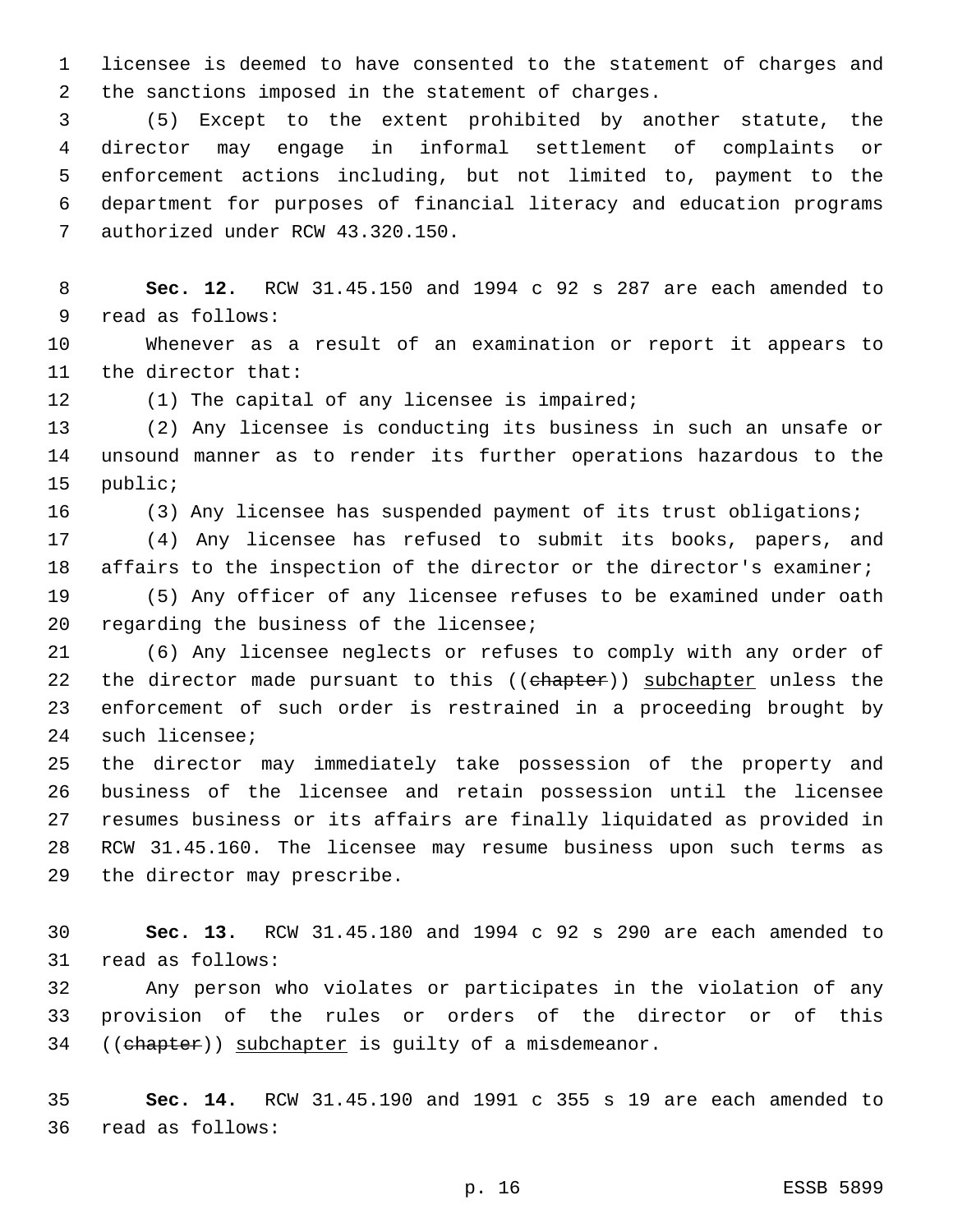The legislature finds and declares that any violation of this 2 ((ehapter)) subchapter substantially affects the public interest and is an unfair and deceptive act or practice and an unfair method of competition in the conduct of trade or commerce as set forth in RCW 19.86.020. Remedies available under chapter 19.86 RCW shall not affect any other remedy the injured party may have.

 **Sec. 15.** RCW 31.45.200 and 1994 c 92 s 291 are each amended to 8 read as follows:

 The director has the power, and broad administrative discretion, 10 to administer and interpret the provisions of this ((chapter)) 11 subchapter to ensure the protection of the public.

 NEW SECTION. **Sec. 16.** Subject to section 59 of this act, the following acts or parts of acts are each repealed, effective July 1, 2016, or on and after the effective date of the final rules adopted by the director implementing this act, whichever is later:

 (1) RCW 31.45.073 (Making small loans—Endorsement required—Due date—Termination date—Maximum amount—Installment plans—Interest— Fees—Postdated check or draft as security) and 2009 c 510 s 3, 2003 c 19 86 s 8, & 1995 c 18 s 2;

 (2) RCW 31.45.077 (Small loan endorsement—Application—Form— Information—Exemption from disclosure—Fees) and 2005 c 274 s 256, 22 2003 c 86 s 9, 2001 c 177 s 13, & 1995 c 18 s 3;

 (3) RCW 31.45.079 (Making small loans—Agent for a licensee or exempt entity—Federal preemption) and 2003 c 86 s 10;

 (4) RCW 31.45.082 (Delinquent small loan—Restrictions on collection by licensee or third party—Definitions) and 2009 c 13 s 1 27 & 2003 c 86 s 11;

 (5) RCW 31.45.084 (Small loan installment plan—Terms— Restrictions) and 2009 c 510 s 4 & 2003 c 86 s 12;

 (6) RCW 31.45.085 (Loan application—Required statement—Rules) 31 and 2009 c 510 s 5;

 (7) RCW 31.45.086 (Small loans—Right of rescission) and 2003 c 86  $s$  13;

 (8) RCW 31.45.088 (Small loans—Disclosure requirements— Advertising—Making loan) and 2003 c 86 s 14;35

 (9) RCW 31.45.093 (Information system—Access—Required 37 information—Fees—Rules) and 2009 c 510 s 6;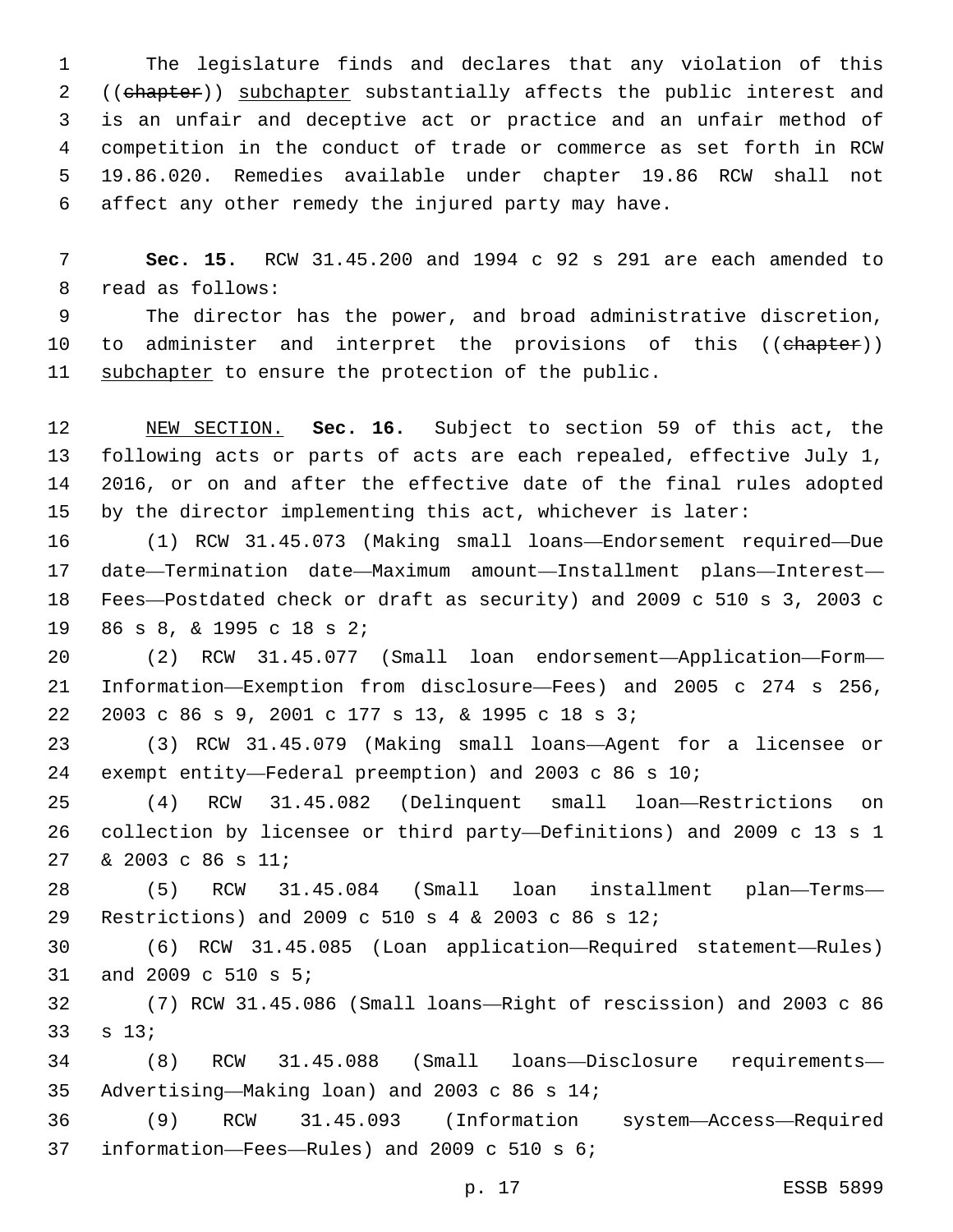(10) RCW 31.45.095 (Report by director—Contents) and 2009 c 510 s  $7;$  and

 (11) RCW 31.45.210 (Military borrowers—Licensee's duty— Definition) and 2005 c 256 s 1.4

 NEW SECTION. **Sec. 17.** A new section is added to chapter 31.45 RCW under the subchapter heading "check cashers and sellers" to read 7 as follows:

 (1) Small loans made pursuant to this chapter as it existed before the effective date of this section may no longer be made on and after July 1, 2016, or on and after the effective date of the final rules adopted by the director implementing this act, whichever is later, provided the subchapter "small consumer installment loans" 13 becomes law as it is enacted by the legislature.

 (2) Provided subsection (1) of this section becomes law as enacted by the legislature and the director adopts final rules implementing this act, all small loan licensees must surrender their small loan license in accordance with the closure rules adopted by the director and pay any applicable assessments due. Notwithstanding surrender or such closure rules, a small loan licensee may collect a small loan with an outstanding balance. The director has the authority to transition the database for small loans as necessary. The director may adopt rules to implement this section.

 (3) This section is only effective provided section 16 of this 24 act becomes law as enacted by the legislature.

 (4) The director must provide notice of the effective date of the final rules adopted under this section to affected parties, the chief clerk of the house of representatives, the secretary of the senate, the office of the code reviser, and others as deemed appropriate by 29 the director.

 (5) The director or the director's designee shall take the actions necessary to ensure sections 1 through 18 of this act are 32 implemented.

 NEW SECTION. **Sec. 18.** A new section is added to chapter 31.45 RCW under the subchapter heading "check cashers and sellers" to read as follows:35

 Effective January 1, 2016, the director shall establish, set, and adjust by rule the amount of all fees and charges authorized by this 38 subchapter.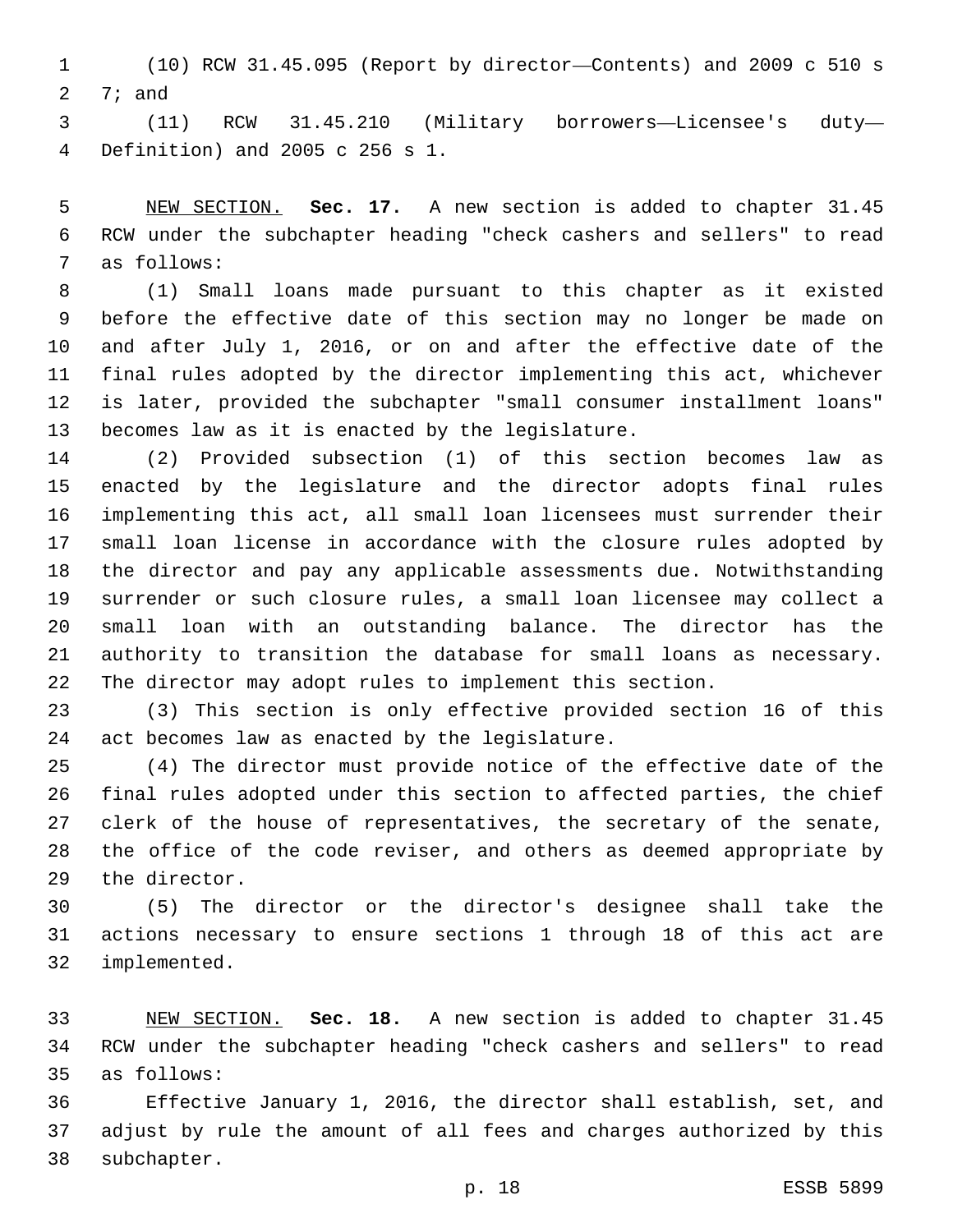NEW SECTION. **Sec. 19.** RCW 31.45.010 through 31.45.210 constitute the subchapter "check cashers and sellers."

## **SMALL CONSUMER INSTALLMENT LOANS**

 NEW SECTION. **Sec. 20.** DEFINITIONS. The definitions in this section apply throughout this subchapter unless the context clearly requires otherwise.

(1) "Authenticate" means the same as defined in RCW 62A.9A-102.

 (2) "Borrower" means a natural person who receives a small 9 consumer installment loan.

 (3) "Controlling person" means a person owning or controlling ten percent or more of the total outstanding shares of the applicant or licensee, if the applicant or licensee is a corporation, and a member who owns ten percent or more of a limited liability company or 14 limited liability partnership.

(4) "Department" means the department of financial institutions.

(5) "Director" means the director of the department.

 (6) "Final payment date" means the date of the borrower's last scheduled payment on a small consumer installment loan.

 (7) "Gross monthly income" means a borrower's or potential borrower's gross monthly income as demonstrated by evidence of income, including, but not limited to, a pay stub, documentation reflecting receipt of public benefits, tax returns, bank statements, 23 or other documentation.

 (8) "License" means a license issued by the director under this 25 subchapter.

 (9) "Licensee" means a single small consumer installment lender licensed by the director to engage in business in accordance with this subchapter. "Licensee" also means a lender, whether located within or outside of this state, who fails to obtain a license 30 required by this subchapter.

 (10) "Loaned amount" means the principal amount of the loan exclusive of any interest, fees, penalties, or charges authorized by 33 this subchapter.

34 (11) "Military borrower" means:

 (a) A "covered borrower" as defined in 32 C.F.R. Sec. 232.3; and (b)(i) A member of the reserve components of the United States army, navy, air force, marine corps, coast guard, army national 38 quard, or air national quard; and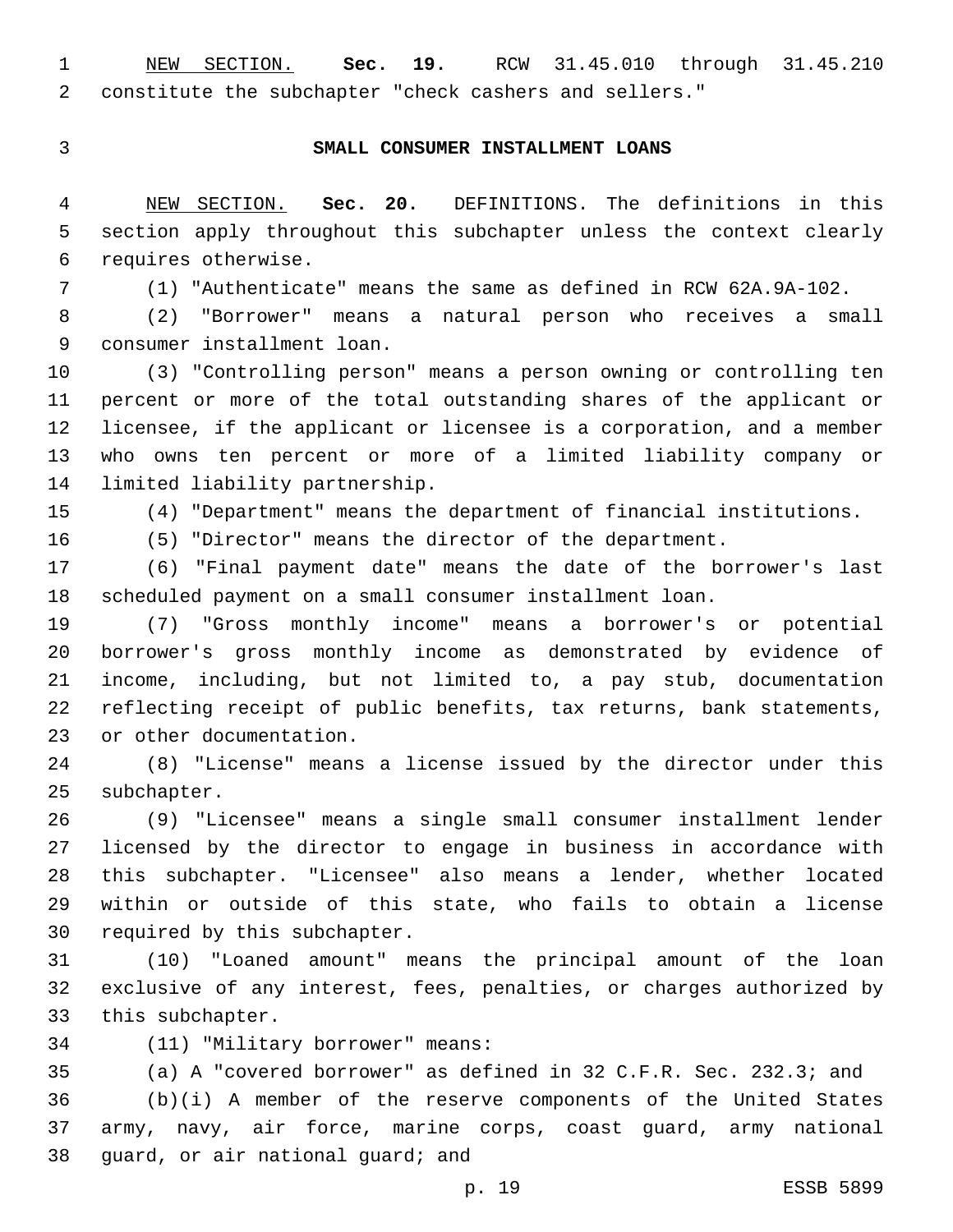(ii) A spouse or dependent child of a person under (b)(i) of this 2 subsection.

 (12) "Person" means an individual, partnership, association, limited liability company, limited liability partnership, trust, 5 corporation, and any other legal entity.

(13) "Record" means the same as defined in RCW 62A.1-201.

 (14) "Scheduled payment" means any single payment disclosed in a payment schedule on a federal truth in lending act disclosure. "Scheduled payment" does not mean an actual payment on a date different than a payment on the loan payment schedule, or the payment in full of a loan before the final payment date on the loan payment 12 schedule.

 (15) "Small consumer installment loan" means a loan for personal, family, or household purposes made to a natural person in a single advance with terms as provided for in this subchapter.

 (16) "Truth in lending act" means the truth in lending act, 15 U.S.C. Sec. 1601 and Regulation Z, 12 C.F.R. Part 1026.

 NEW SECTION. **Sec. 21.** APPLICABILITY. (1) Any small consumer installment loan made to a resident of this state is subject to the authority and restrictions of this subchapter.

(2) This subchapter does not apply to the following:

 (a) Any person doing business under, and as permitted by, any law of this state or of the United States relating to banks, savings banks, trust companies, savings and loan or building and loan 25 associations, or credit unions; or

(b) Loans made under chapters 19.60 and 31.04 RCW.

 NEW SECTION. **Sec. 22.** LICENSE REQUIRED. No person may engage in advertising or making small consumer installment loans without first obtaining a license from the director in accordance with this subchapter. A license is required for each location where a licensee engages in the business of making small consumer installment loans.

 NEW SECTION. **Sec. 23.** LICENSE—APPLICATION—FEE—BOND— INFORMATION FROM APPLICANTS. (1) Each application for a license must be in writing in a form prescribed by the director and must contain the following information:

 (a) The legal name, residence, and business address of the applicant and, if the applicant is a partnership, association,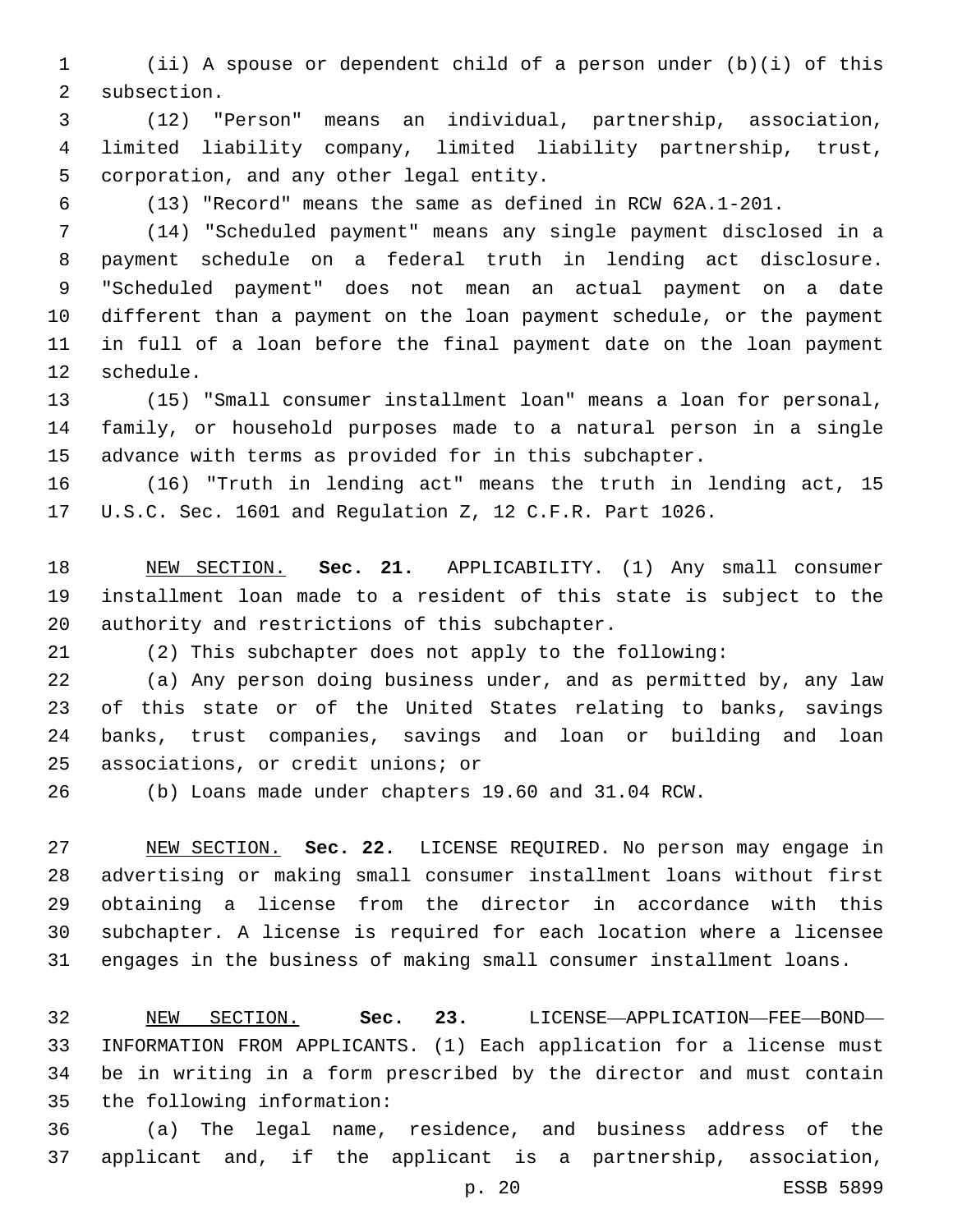limited liability company, limited liability partnership, or corporation, of every member, officer, principal, or director 3 thereof;

 (b) The location where the initial registered office of the 5 applicant will be located;

 (c) The complete address of any other locations at which the applicant currently proposes to engage in making small consumer 8 installment loans; and

 (d) Such other data, financial statements, and pertinent information as the director may require with respect to the 11 applicant, its members, principals, or officers.

 (2) As part of or in connection with an application for any license under this section, or periodically, each officer, director, and owner applicant shall furnish information concerning his or her identity, including fingerprints for submission to the Washington state patrol or the federal bureau of investigation for a state and national criminal history background check, personal history, experience, business record, purposes, and other pertinent facts, as the director may reasonably require. As part of or in connection with an application for a license under this subchapter, or periodically upon license renewal, the director is authorized to receive criminal history record information that includes nonconviction data as defined in RCW 10.97.030. The director may only disseminate nonconviction data obtained under this section to criminal justice agencies. This section does not apply to financial institutions regulated under chapters 31.12 and 31.13 RCW and Titles 30A, 32, and 27 33 RCW.

 (3) Any information in the application regarding the personal residential address or telephone number of the applicant, any financial information about the applicant and entities owned or controlled by the applicant, and any trade secret as defined in RCW 19.108.010 including any financial statement that is a trade secret, is exempt from the public records disclosure requirements of chapter 34 42.56 RCW.

 (4) The application must be filed together with an application fee established by rule by the director. The fees collected must be deposited to the credit of the financial services regulation fund in 38 accordance with RCW 43.320.110.

 (5) Each applicant shall file and maintain a surety bond, approved by the director, executed by the applicant as obligor and by

p. 21 ESSB 5899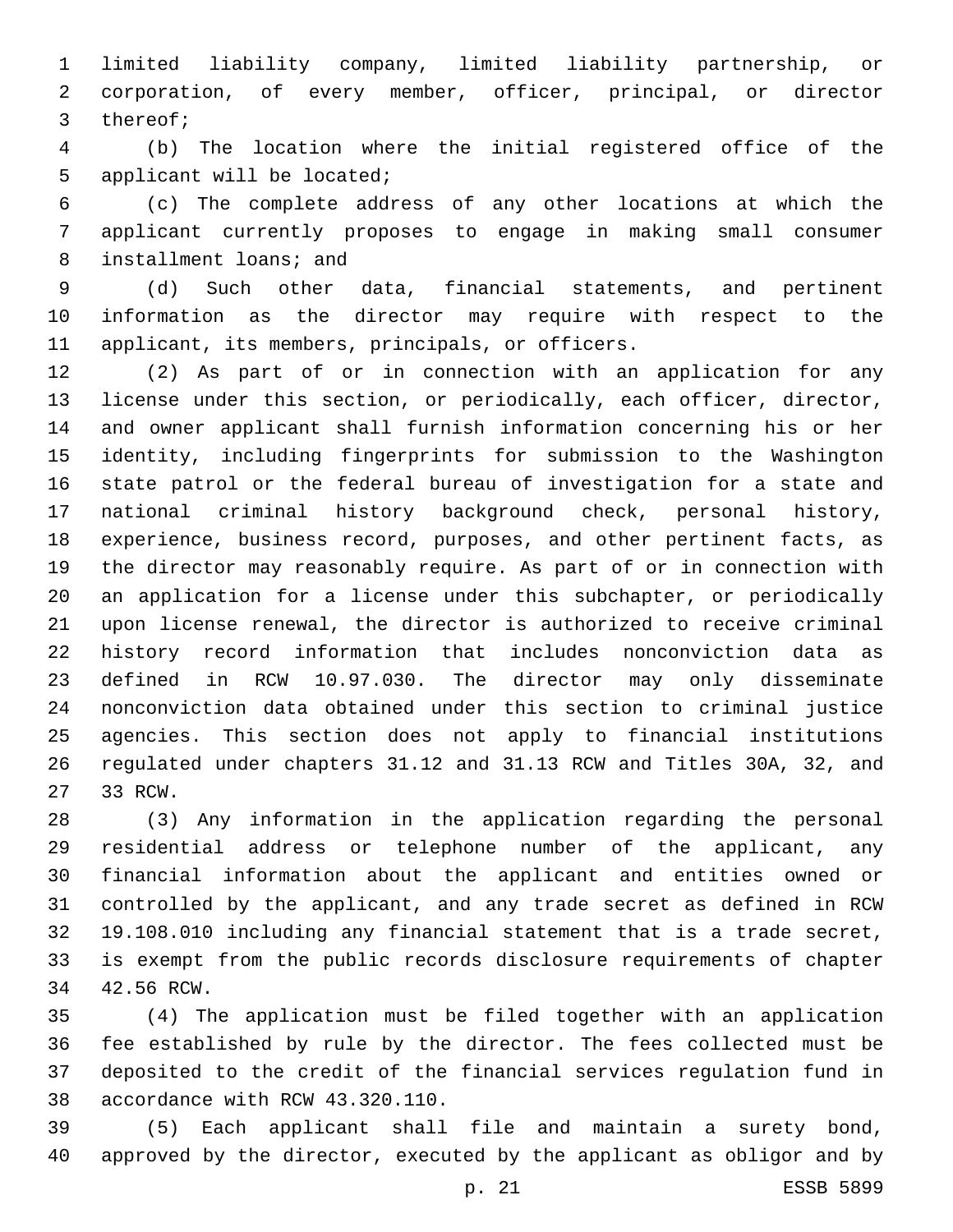a surety company authorized to do a surety business in this state as surety, whose liability as a surety does not exceed, in the aggregate, the penal sum of the bond. The penal sum of the bond must be a minimum of thirty thousand dollars and a maximum of two hundred fifty thousand dollars based on the annual dollar amount of loans originated. The bond must run to the state of Washington as obligee for the use and benefit of the state and of any person or persons who may have a cause of action against the obligor under this subchapter. The bond must be conditioned that the obligor as licensee will faithfully conform to and abide by this subchapter and all the rules adopted under this subchapter. The bond must pay to the state and any person or persons having a cause of action against the obligor all moneys that may become due and owing to the state and those persons 14 under and by virtue of this subchapter.

 NEW SECTION. **Sec. 24.** APPLICATION FOR LICENSE—FINANCIAL RESPONSIBILITY—DIRECTOR'S INVESTIGATION. (1) The director shall conduct an investigation of every applicant to determine the financial responsibility, experience, character, and general fitness of the applicant. The director shall issue the applicant a license to engage in the business of making small consumer installment loans, if the director determines that:

 (a) The applicant has satisfied the licensing requirements of 23 this subchapter;

 (b) The applicant is financially responsible and appears to be able to conduct the business of making small consumer installment loans in an honest, fair, and efficient manner with the confidence 27 and trust of the community and in accordance with this subchapter; and

29 (c) The applicant has the required bond.

 (2) The director may refuse to issue a license if he or she finds that the applicant, or any person who is a director, officer, partner, agent, sole proprietor, owner, or controlling person of the applicant, has been convicted of a felony in any jurisdiction within seven years of filing the present application or is associating or consorting with any person who has been convicted of a felony in any jurisdiction within seven years of filing the present application.

(3) A license may not be issued to an applicant: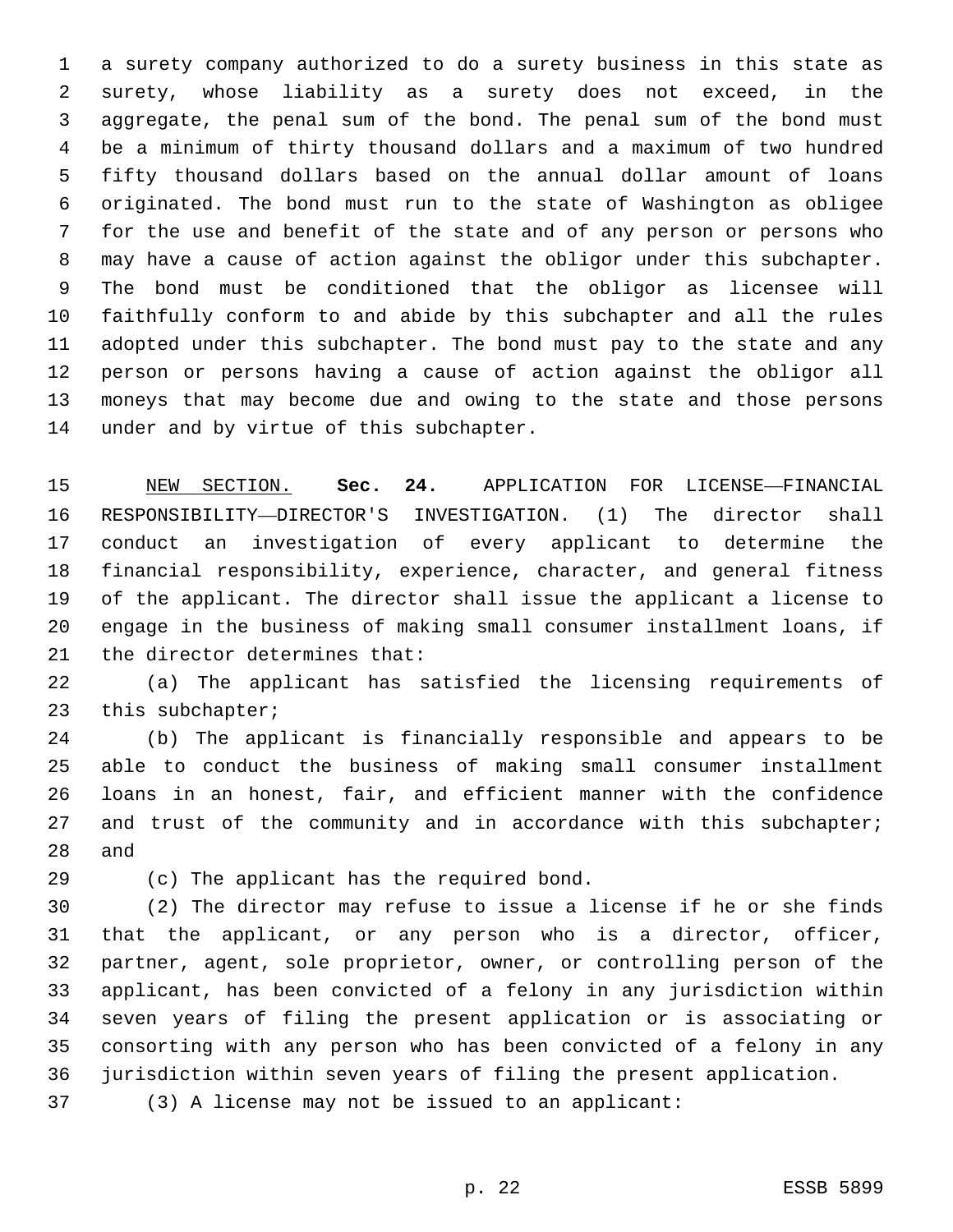(a) Whose license to conduct business under this subchapter, or any similar statute in any other jurisdiction, has been suspended or revoked within five years of the filing of the present application;

 (b) Who has been banned from the industry by an administrative order issued by the director or the director's designee, for the 6 period specified in the administrative order; or

 (c) Who has advertised or made internet loans in violation of 8 this subchapter.

 (4) A license issued in accordance with this subchapter remains in force and effect until surrendered, suspended, or revoked, or until the license expires as a result of nonpayment of the annual 12 assessment fee as defined in this subchapter.

 NEW SECTION. **Sec. 25.** MULTISTATE LICENSING SYSTEM—DIRECTOR'S DISCRETION. Applicants may be required to make application through a multistate licensing system as prescribed by the director. Existing licensees may be required to transition onto a multistate licensing system as prescribed by the director. The applicant shall pay to the nationwide multistate licensing system any additional fee to 19 participate in the system.

 NEW SECTION. **Sec. 26.** TERMS OF LOANS. A small consumer installment loan is subject to the following limitations:

 (1) The interest charged on the loaned amount must not exceed thirty-six percent per annum, exclusive of fees, penalties, or 24 charges authorized by this subchapter;

(2) The loaned amount must not exceed seven hundred dollars;

 (3) The loaned amount and accrued interest and fees must be fully repayable in substantially equal and consecutive installments according to a payment schedule agreed to by the parties;

(4) A loan term must not be less than one hundred eighty days;

(5) A loan term must not be more than one hundred ninety days;

 (6) The loaned amount and accrued interest and fees must be fully 32 amortized over the term of the loan; and

 (7) The borrower's repayment obligations must not be secured by a 34 lien on any real or personal property.

 NEW SECTION. **Sec. 27.** LIMITATIONS ON INTEREST AND CHARGES. Notwithstanding any other provision of law, a licensee, in addition to collecting the principal amount of the loan: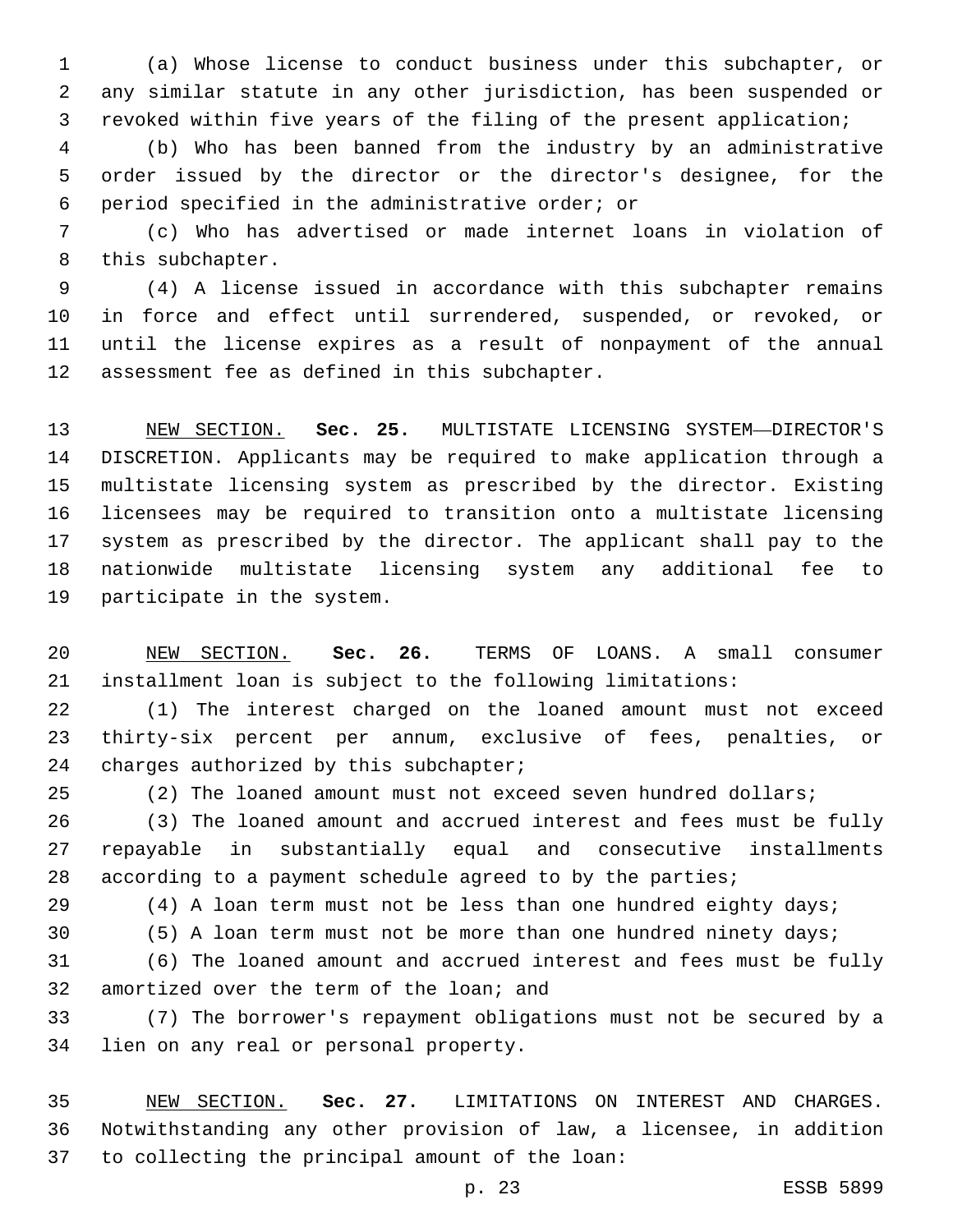(1) May charge, contract for, and receive interest of no more than thirty-six percent per annum on the outstanding unpaid balance of the loaned amount, exclusive of fees, penalties, or charges 4 authorized by this subchapter;

 (2) May charge a loan origination fee on a small consumer installment loan not to exceed fifteen percent of the loaned amount. The origination fee shall not be precomputed, but shall accrue each day until the loan is repaid in full. The amount that accrues each day shall be equal to the total amount of the origination fee divided by the number of days in the loan term. Notwithstanding this subsection, a small consumer installment loan licensee must provide a full refund of all charges after rescission as provided in section 31 13 of this act;

 (3) May charge a monthly maintenance fee on a small consumer installment loan, not to exceed seven and one-half percent of the loaned amount. A monthly maintenance fee is fully earned at the end of each month after the loan origination date when the borrower has a balance outstanding on the last day of the month and is not subject to refund. Notwithstanding this subsection, maintenance fees for a small consumer installment loan shall not exceed an amount equal to forty-five dollars for each month the loan remains unpaid. For the purpose of this subsection, a "month" is measured from a given date of a given calendar month to the same date of the subsequent calendar month. If the origination date of the small consumer installment loan is the last day of a month, months are measured from the last day of that month to the last day of each following month. If the origination date of the small consumer installment loan is the 29th or 30th of a month, the last day of February must be used when 29 applicable;

 (4) Is prohibited from charging or collecting interest or fees allowed by subsections (1) through (3) of this section in excess of the interest and fees disclosed in the loan agreement, regardless of whether there is an outstanding balance after the final payment date;

 (5) May contract with the borrower to repay the small consumer installment loan in installments that are substantially equal in amount which may be repayable weekly, biweekly, semimonthly, monthly, or in such other repayment frequency as the licensee and borrower may 38 agree;

 (6) May include in the amount of each scheduled payment all or part of the following, as applicable: (a) The accrued, pro rata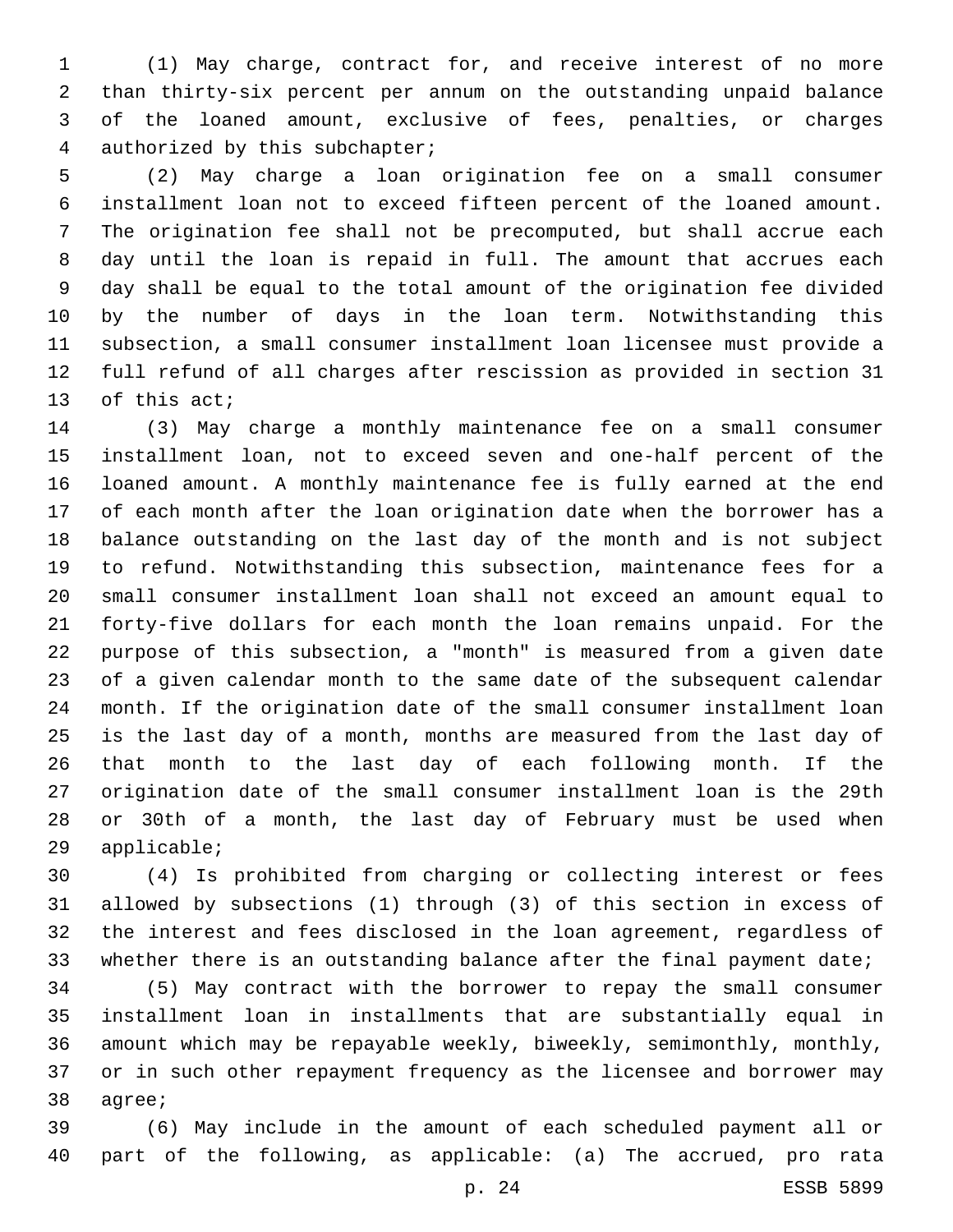portion of the origination fee; (b) a portion of the monthly maintenance fee equal to the aggregate of all monthly maintenance fees permitted under subsection (3) of this section divided by the total number of scheduled installment payments; (c) accrued interest; 5 and (d) principal;

 (7) Is prohibited from making a small consumer installment loan to a borrower if the loaned amount exceeds thirty percent of the borrower's gross monthly income. Gross monthly income must be evidenced by a pay stub or other evidence of income at least once every one hundred eighty days, and such evidence must (a) be no more than forty-five days old when presented to the licensee and (b) have been presented to the licensee no more than one hundred eighty days before the date on which the small consumer installment loan is made;

 (8) May, in the event that any scheduled payment is delinquent 15 thirty days or more:

 (a) Charge and collect a penalty of not more than twenty-five 17 dollars per loan; and

 (b) Declare the entire loan due and payable and proceed to collect the small consumer installment loan, including only the unpaid balance of the loaned amount and all interest, loan origination, and monthly maintenance fees and penalties accrued at 22 the time the entire loan is declared due and payable;

 (9) May collect from the borrower reasonable attorneys' fees, actual expenses, and costs incurred in connection with the collection of any amounts due to a licensee with respect to a small consumer 26 installment loan;

 (10) Is prohibited from charging a prepayment fee. A borrower is allowed to pay all or part of a small consumer installment loan before the maturity date without incurring any additional fee;

 (11) Is prohibited from requiring a borrower to purchase add-on 31 products such as credit insurance; and

 (12) Is prohibited from charging any other interest, fees, penalties, or charges, except those provided in this section.

 NEW SECTION. **Sec. 28.** LOAN AGREEMENT—REQUIRED CONTENTS. A licensee making a small consumer installment loan must document the transaction by use of a record authenticated by the licensee and the borrower. This record must set forth the terms and conditions of the loan, including, but not limited to:

(1) The name and address of the borrower and the licensee;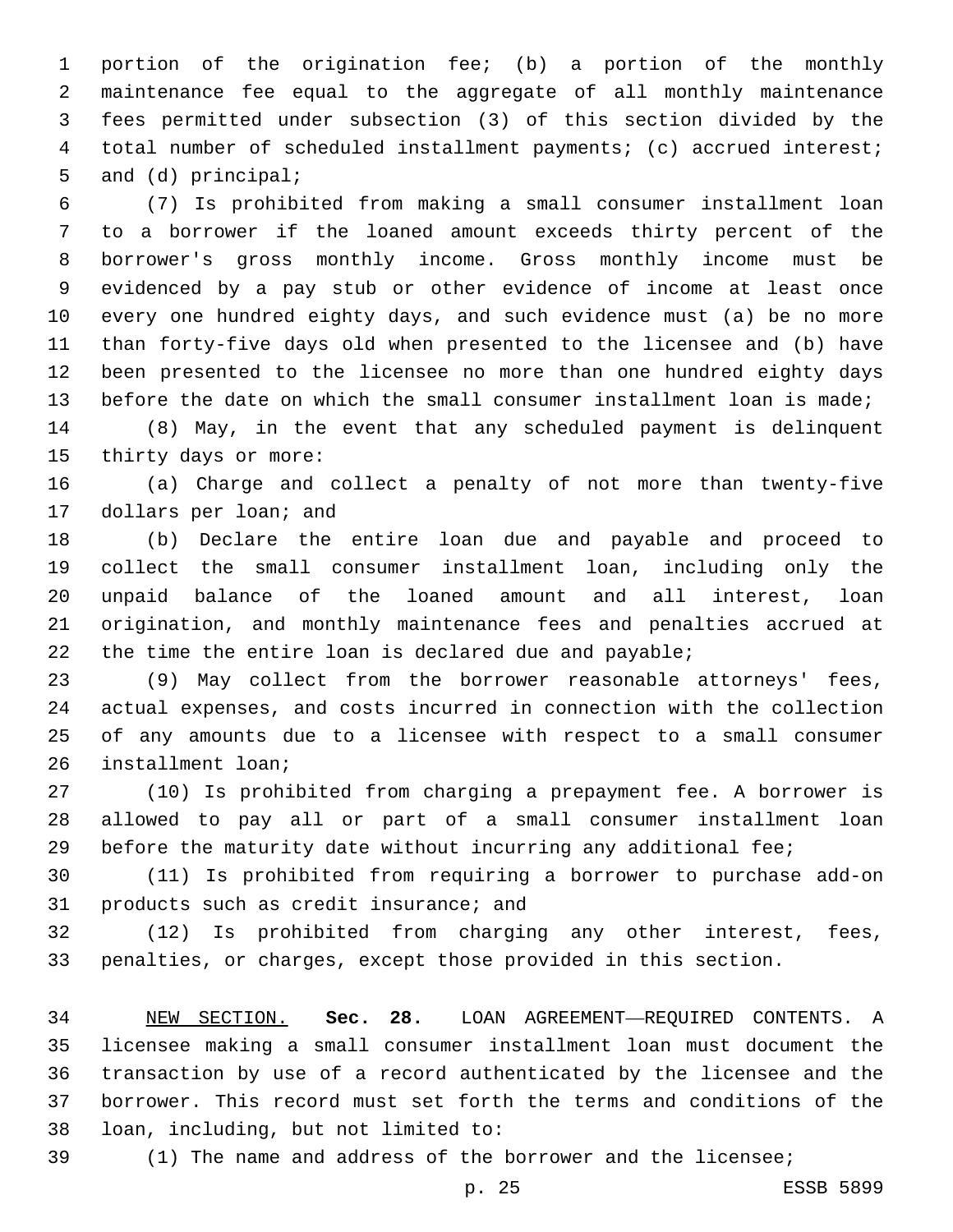1 (2) The transaction date;

2 (3) The loaned amount;

 (4) A statement of the total amount of finance charges charged, expressed both as a dollar amount and an annual percentage rate, calculated in accordance with the truth in lending act;

(5) The installment payment schedule;6

 (6) The right to rescind the loan on or before the close of business on the next day of business at the location where the loan 9 was originated;

 (7) A notice to the borrower that delinquency on one scheduled payment may result in a penalty of not more than twenty-five dollars 12 per loan and/or acceleration of the loan;

 (8) A description of the methods by which loan payments may be made, which may include cash, check, electronic fund transfers through automated clearing house or debit network, or any additional method of loan payment authorized by the director after rule making. However, (a) a licensee may not condition an extension of credit under a small consumer installment loan on the borrower's repayment by preauthorized electronic fund transfers, and (b) a postdated check or electronic payment authorization used to make a payment on a small consumer installment loan must not be considered security or 22 collateral for the loan; and

 (9) A notice to the borrower in at least ten-point type that 24 states:

 A SMALL CONSUMER INSTALLMENT LOAN IS NOT INTENDED TO MEET LONG-26 TERM FINANCIAL NEEDS.

 A SMALL CONSUMER INSTALLMENT LOAN SHOULD BE USED ONLY TO MEET 28 SHORT-TERM CASH NEEDS.

 WHILE YOU ARE NOT REQUIRED TO REPAY THIS LOAN BEFORE ITS DUE DATE, IT IS IN YOUR BEST INTEREST TO DO SO. THE SOONER YOU REPAY THE LOAN, THE LESS IN INTEREST, FEES, AND OTHER CHARGES YOU WILL PAY.

 NEW SECTION. **Sec. 29.** NOTICE OF FEES AND CHARGES—RECEIPT. (1) A schedule of the fees, penalties, and charges for taking out a small consumer installment loan must be conspicuously and continuously posted in every location licensed under this subchapter.

 (2) The licensee shall provide to the borrower a receipt for each small consumer loan transaction. The receipt must include the name of

p. 26 ESSB 5899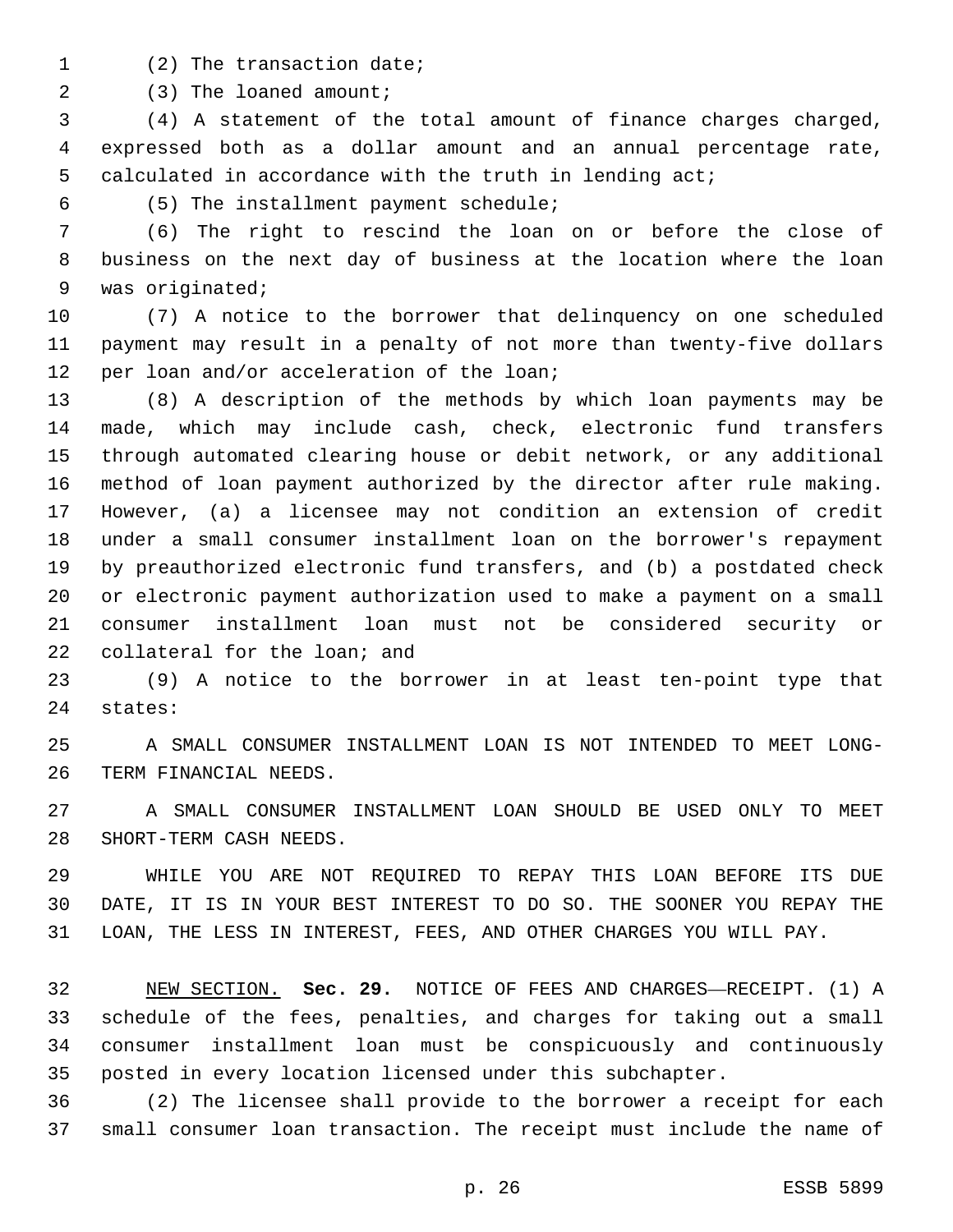the licensee, the type and amount of the transaction, and the fees 2 and charges charged for the transaction.

 NEW SECTION. **Sec. 30.** DISBURSEMENT OF PROCEEDS. A licensee may disburse the proceeds of a small consumer installment loan in the form of a check drawn on the licensee's bank account, in cash, by money order, by prepaid card, by electronic funds transfer, or by other method authorized by the director after rule making.

 NEW SECTION. **Sec. 31.** RESCISSION. A borrower may rescind a small consumer installment loan, on or before the close of business on the next day of business at the location where the loan was originated, by returning the principal in cash, the original check disbursed by the licensee, or the other disbursement of loan proceeds from the licensee to fund the loan. The licensee may not charge the borrower for rescinding the loan and must refund any loan fees and interest received. The licensee shall conspicuously disclose to the borrower the right of rescission in writing in the loan agreement.

 NEW SECTION. **Sec. 32.** DELINQUENT SMALL CONSUMER INSTALLMENT LOAN—RESTRICTIONS ON COLLECTION BY LICENSEE OR THIRD PARTY. (1) A licensee shall comply with all applicable state and federal laws when collecting a delinquent small consumer installment loan. A licensee may take civil action to collect principal, interest, fees, penalties, charges, and costs allowed under this subchapter. A licensee may not threaten criminal prosecution as a method of collecting a delinquent small consumer installment loan or threaten to take any legal action against the borrower which the licensee may not legally take.

 (2) Unless invited by the borrower, a licensee may not visit a borrower's residence or place of employment for the purpose of collecting a delinquent small consumer installment loan. A licensee may not impersonate a law enforcement official, or make any statements which might be construed as indicating an official connection with any federal, state, county, or city law enforcement agency, or any other governmental agency, while engaged in collecting 34 a small consumer installment loan.

 (3) A licensee may not communicate with a borrower in such a manner as to harass, intimidate, abuse, or embarrass a borrower, including but not limited to communication at an unreasonable hour,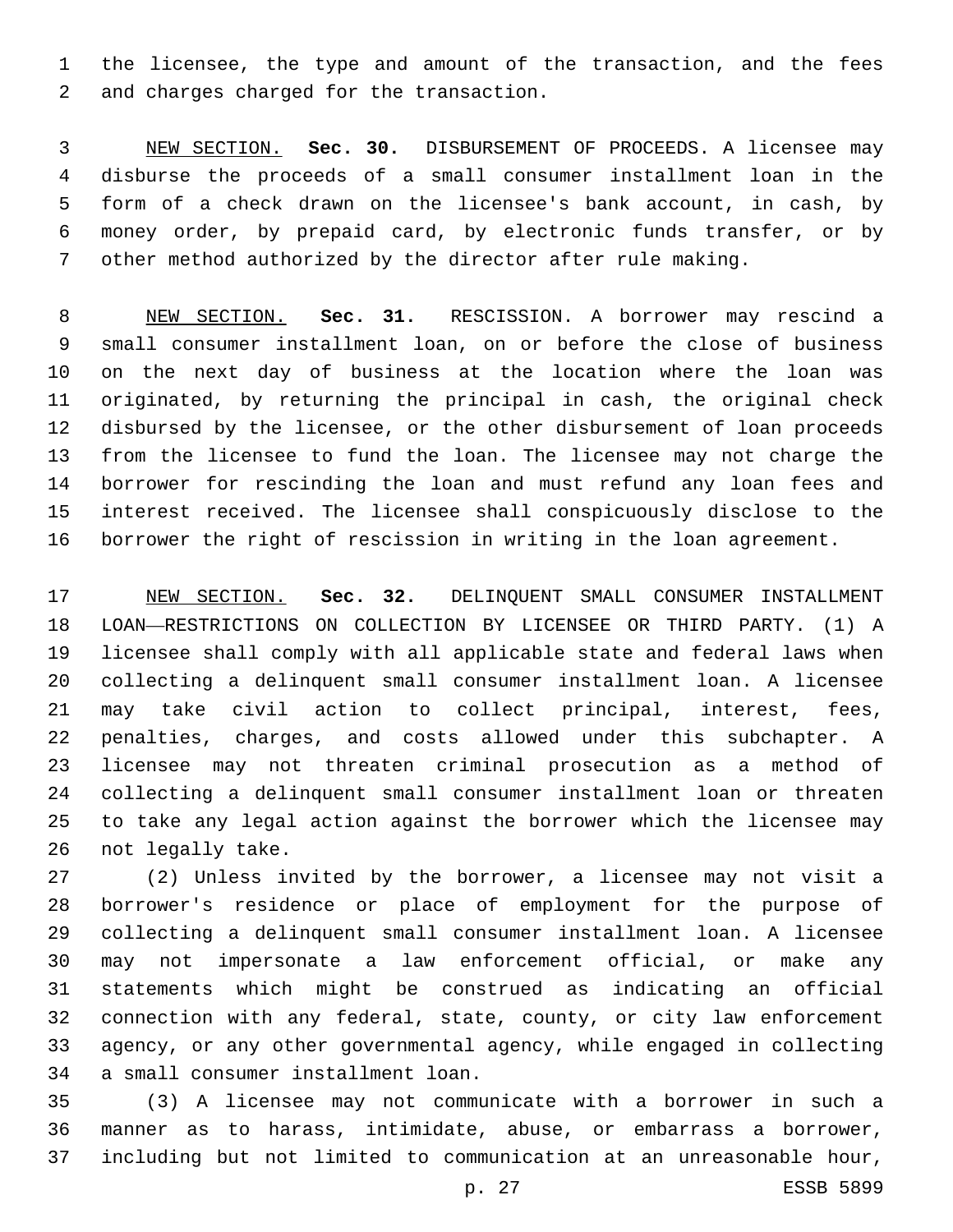with unreasonable frequency, by threats of force or violence, or by use of offensive language. A communication is presumed to have been made for the purposes of harassment if it is initiated by the 4 licensee for the purposes of collection and:

 (a) It is made with a borrower, spouse, or domestic partner in any form, manner, or place, more than three times in a single week;

 (b) It is made with a borrower at his or her place of employment more than one time in a single week or made to a borrower after the licensee has been informed that the borrower's employer prohibits 10 these communications;

 (c) It is made with the borrower, spouse, or domestic partner at his or her place of residence between the hours of 9:00 p.m. and 7:30 13 a.m.; or

 (d) It is made to a party other than the borrower, the borrower's attorney, the licensee's attorney, or a consumer reporting agency if otherwise permitted by law except for purposes of acquiring location 17 or contact information about the borrower.

 (4) A licensee is required to maintain a communication log of all telephone and written communications with a borrower initiated by the licensee regarding any collection efforts including date, time, and 21 the nature of each communication.

 (5) If a dishonored check is assigned to any third party for collection, this section applies to the third party for the 24 collection of the dishonored check.

 (6) For the purposes of this section, "communication" includes any contact with a borrower, initiated by the licensee, in person, by telephone, or in writing (including emails, text messages, and other electronic writing) regarding the collection of a delinquent small consumer installment loan, but does not include any of the following:

 (a) Communication while a borrower is physically present in the 31 licensee's place of business;

 (b) An unanswered telephone call in which no message (other than a caller identification) is left, unless the telephone call violates 34 subsection  $(3)(c)$  of this section; and

 (c) An initial letter to the borrower that includes disclosures intended to comply with the applicable provisions of the federal fair 37 debt collection practices act.

38 (7) For the purposes of this section: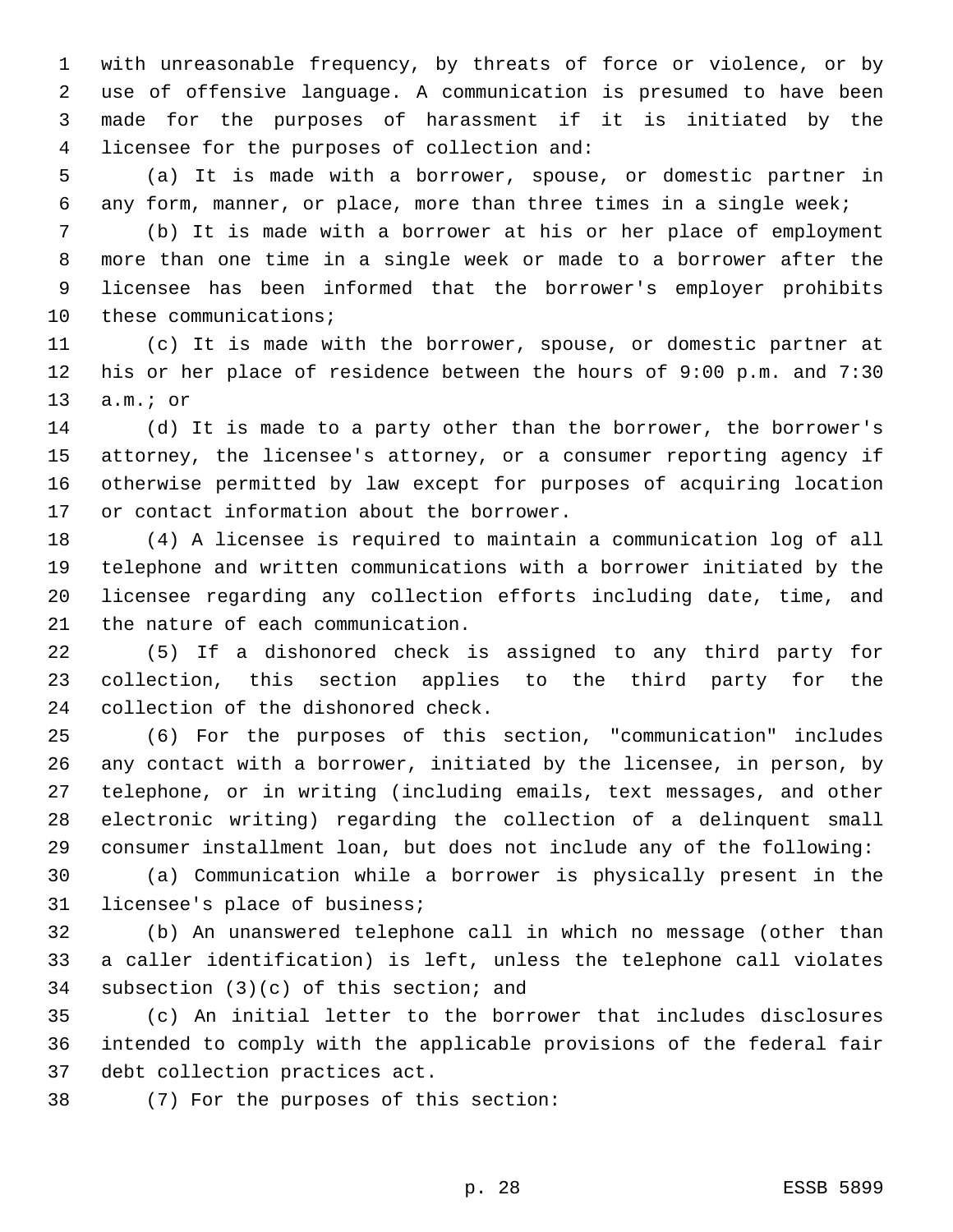(a) A communication occurs at the time it is initiated by a licensee regardless of the time it is received or accessed by the 3 borrower; and

 (b) A call to a number that the licensee reasonably believes is the borrower's cell phone will not constitute a communication with a 6 borrower at the borrower's place of employment.

 (8) For the purposes of this section, "week" means a series of 8 seven consecutive days beginning on a Sunday.

 NEW SECTION. **Sec. 33.** LOAN FREQUENCY LIMITATIONS. (1) No licensee may extend to or have open with a borrower a small consumer installment loan at any time when that borrower has another small consumer installment loan with an outstanding balance with the licensee or another licensee unless the unpaid loaned amount of any and all small consumer installment loans to a borrower at any time does not exceed seven hundred dollars.

 (2) A borrower is prohibited from receiving more than eight small consumer installment loans from all licensees in any twelve-month period. A licensee is prohibited from making a small consumer installment loan to a borrower if making that small consumer installment loan would result in a borrower receiving more than eight small consumer installment loans from all licensees in any twelve-22 month period.

 (3) A licensee is prohibited from extending a small consumer 24 installment loan to a borrower who:

 (a) Is in default on another small consumer installment loan until after that loan is paid in full or two years have passed from the origination date of the small consumer installment loan, 28 whichever occurs first; or

 (b) Is in a repayment plan for a small consumer installment loan 30 with another licensee.

 (4) A licensee is prohibited from extending a small consumer 32 installment loan at any time to a borrower who:

 (a) Has an unpaid small loan made by a licensee under chapter 34 31.45 RCW; or

(b) Is in an installment plan under RCW 31.45.088.

 (5) The director has broad rule-making authority to adopt and implement a database system to carry out this section. This includes, but is not limited to, taking the steps necessary to contract a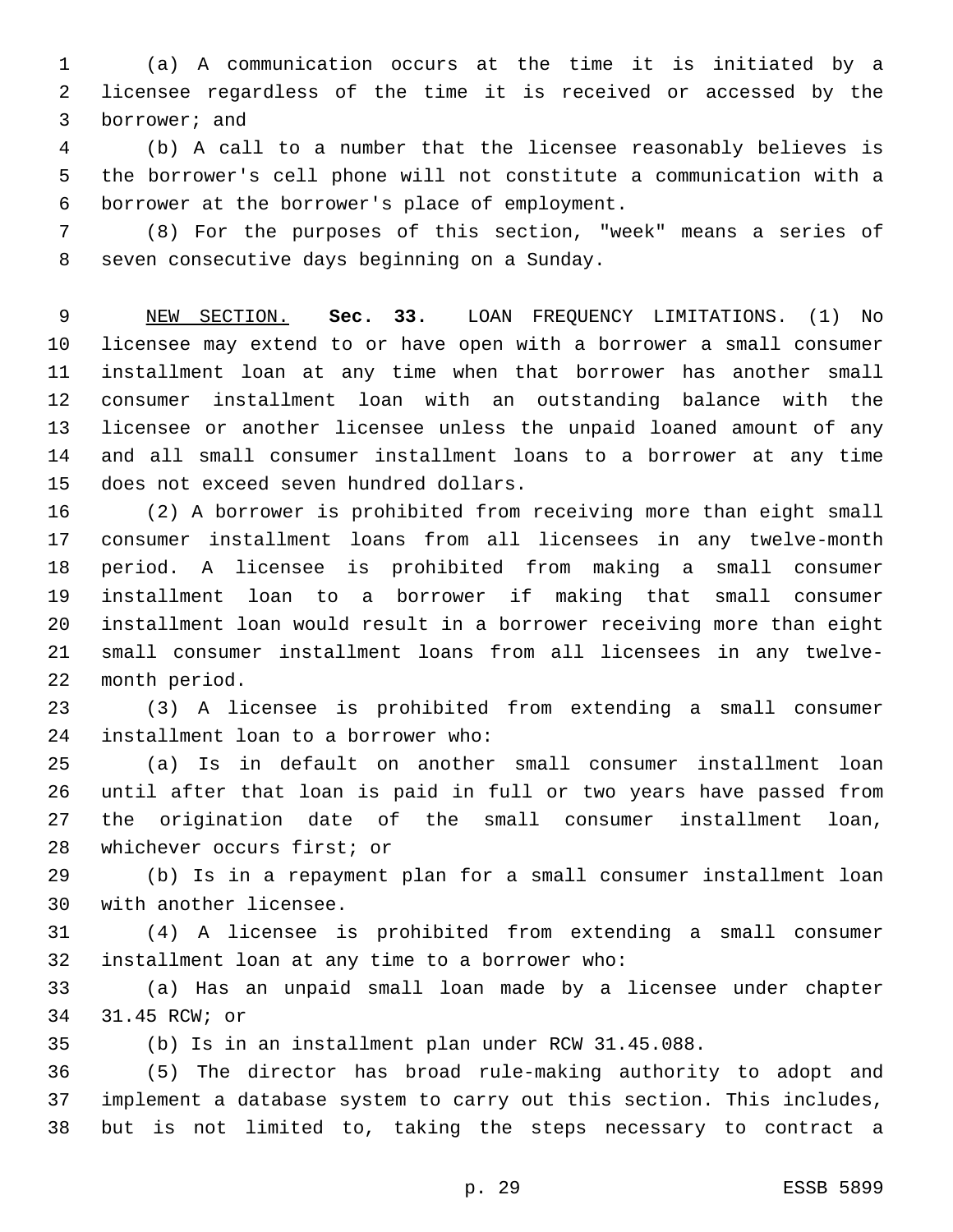database vendor, and set licensee fees to operate and administer the 2 database system.

 (6) The information in the database described in this section is exempt from public disclosure under chapter 42.56 RCW.

 NEW SECTION. **Sec. 34.** MILITARY BORROWERS. (1) A licensee is prohibited from extending a small consumer installment loan to any military borrower. In determining if a borrower is a military borrower and is ineligible to obtain a small consumer installment loan, a licensee may rely upon a statement provided by a borrower on a form prescribed by rule by the director. The form must apply standards to all military borrowers that are similar to the covered borrower identification statement standards of 32 C.F.R. Sec. 232.5(a)(1).

(2) The director must adopt rules to implement this section.

 NEW SECTION. **Sec. 35.** REPAYMENT PLAN. (1) If a small consumer installment loan licensee attempts to collect the outstanding balance on a small consumer installment loan in default by commencing any civil action, the small consumer installment loan licensee shall first offer the borrower an opportunity to enter into a repayment plan. The small consumer installment loan licensee:

 (a) Is required to make the repayment plan offer available to the borrower for a period of at least fifteen days after the date of the 23 offer; and

 (b) Is not required to make such an offer more than once for each 25 loan.

26 (2) The repayment plan offer must:

 (a) Be in writing and sent by electronic mail to an electronic mail address provided by the borrower to the licensee, or by United States mail, return receipt requested, to the borrower's mailing 30 address provided by the borrower to the licensee;

 (b) State the date by which the borrower must act to enter into a 32 repayment plan;

 (c) Briefly explain the procedures the borrower must follow to 34 enter into a repayment plan;

 (d) If the licensee requires the borrower to make an initial payment to enter into a repayment plan, briefly explain the requirement and state the amount of the initial payment and the date 38 the initial payment must be made;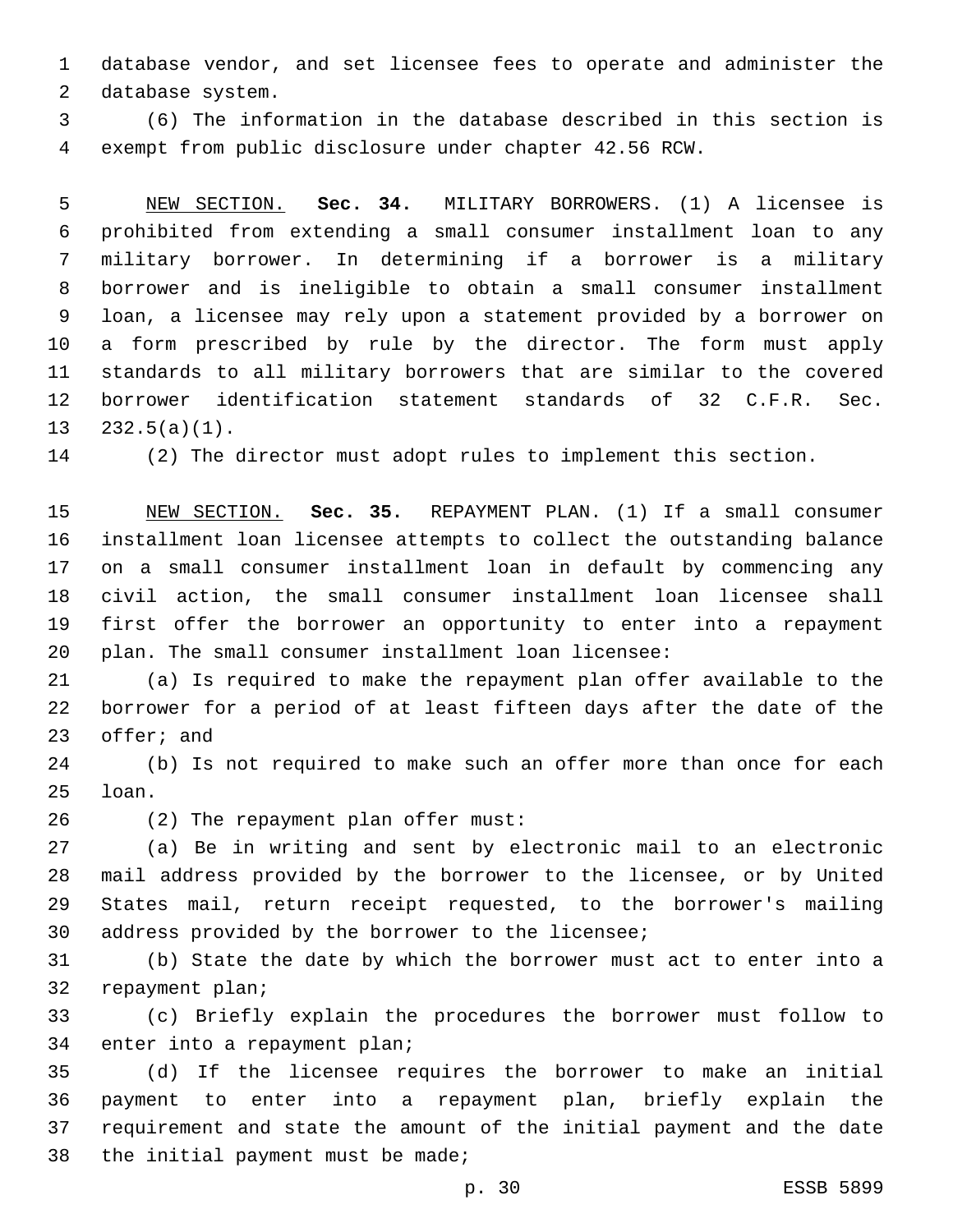(e) State that the borrower has the opportunity to enter into a repayment plan with a term of at least one hundred twenty days after 3 the date the repayment plan is entered into; and

(f) Include the following amounts:4

5 (i) The initial payment due; and

 (ii) The total amount due if the borrower enters into a repayment 7 plan.

 (3) Under the terms of any repayment plan pursuant to this 9 section:

 (a) The borrower must enter into the repayment plan not later than fifteen days after the date of the repayment plan offer, unless 12 the licensee allows a longer period;

 (b) The licensee must allow the period for repayment to extend at least one hundred twenty days after the date of the repayment plan, 15 unless the borrower agrees to a shorter term; and

 (c) The licensee may require the borrower to make an initial payment of not more than twenty percent of the total amount due under 18 the terms of the repayment plan.

 (4) If the licensee and borrower enter into a repayment plan pursuant to this section, the licensee shall honor the terms of the 21 repayment plan, and the licensee shall not:

 (a) Except as otherwise provided by this subchapter, charge any other amount to a borrower, including, without limitation, any amount or charge payable directly or indirectly by the borrower and imposed directly or indirectly by the licensee as an incident to or as a condition of entering into a repayment plan, other than the fees 27 charged pursuant to the original loan agreement;

 (b) Accept any collateral from the borrower to enter into the 29 repayment plan;

 (c) Sell to the borrower any insurance or require the borrower to purchase insurance or any other goods or services to enter into the 32 repayment plan; and

 (d) Attempt to collect an amount that is greater than the amount 34 owed under the terms of the repayment plan.

 (5) If the licensee and borrower enter into a repayment plan 36 pursuant to this section, the licensee shall:

 (a) Prepare a written agreement establishing the repayment plan; 38 and

 (b) Give the borrower a copy of the written repayment agreement. The written repayment agreement must: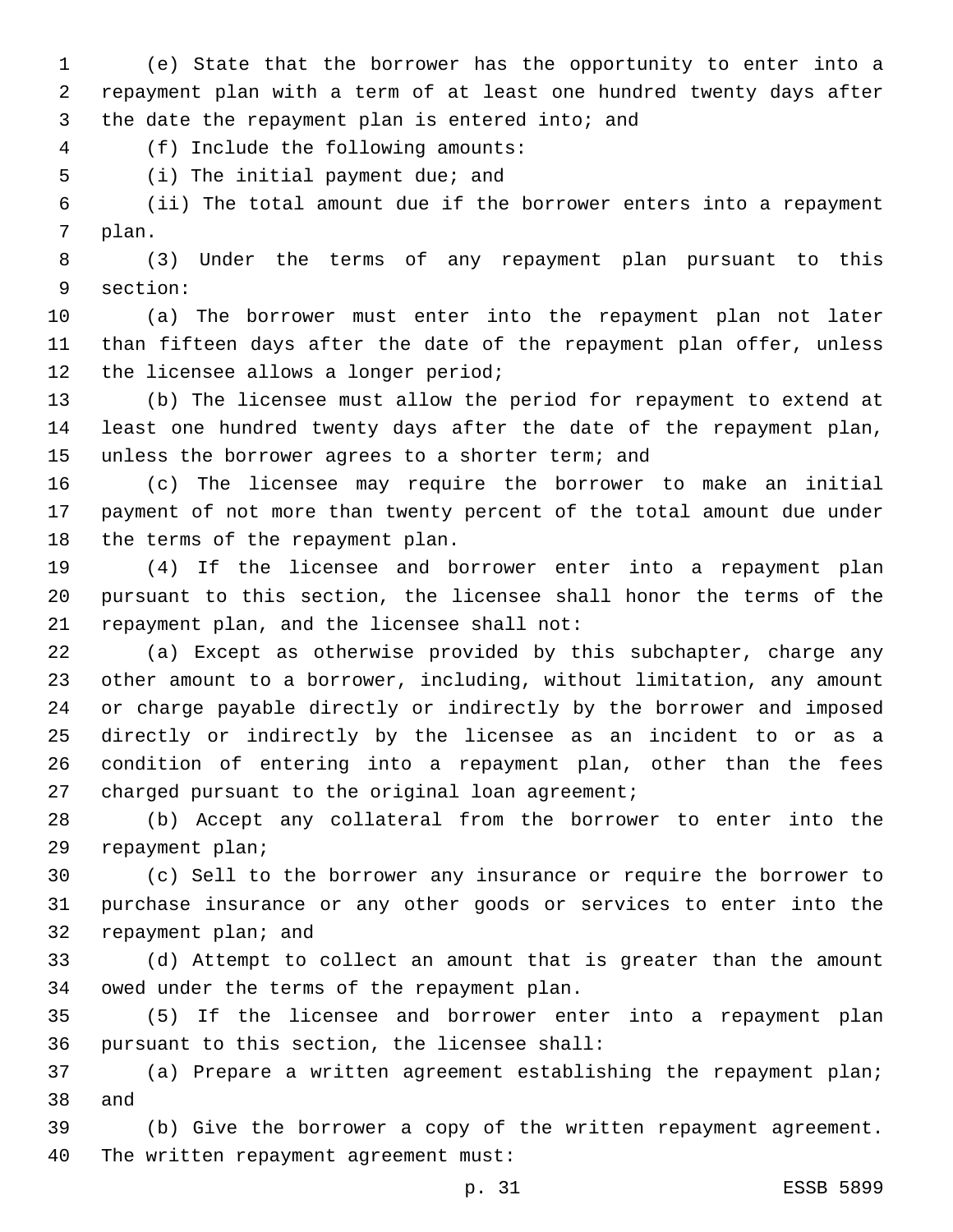(i) Be signed by the licensee and borrower; and

 (ii) Contain all of the terms of the repayment plan, including, without limitation, the total amount due under the terms of the 4 repayment plan.

 (6) If the borrower defaults on the repayment plan, the licensee may, without any further notice to the borrower, commence any civil action and/or pursue any remedy as otherwise authorized by law.

 NEW SECTION. **Sec. 36.** RESTRICTION ON TRANSFER. No licensee may pledge, negotiate, sell, or assign a small consumer installment loan, except to another licensee or to a bank, savings bank, trust company, savings and loan or building and loan association, or credit union organized under the laws of Washington or the laws of the United States.

 NEW SECTION. **Sec. 37.** PROHIBITED ACTS. (1) It is a violation of this subchapter for a licensee, its officers, directors, employees, or independent contractors, or any other person subject to this subchapter to:

 (a) Fail to make disclosures to loan applicants as required by 19 any applicable state or federal law;

 (b) Directly or indirectly employ any scheme, device, or artifice to defraud or mislead any borrower, to defraud or mislead any lender, 22 or to defraud or mislead any person;

 (c) Directly or indirectly engage in any unfair or deceptive 24 practice toward any person;

 (d) Directly or indirectly obtain property by fraud or 26 misrepresentation;

 (e) Make a small consumer installment loan to any person physically located in Washington through the use of the internet, facsimile, telephone, kiosk, or other means without first obtaining a 30 license;

 (f) Make, in any manner, any false or deceptive statement or representation with regard to the rates, points, or other financing terms or conditions for a small consumer installment loan or engage 34 in bait and switch advertising;

 (g) Make any false statement or knowingly and willfully make any omission of material fact in connection with any reports filed with the department of financial institutions by a licensee or in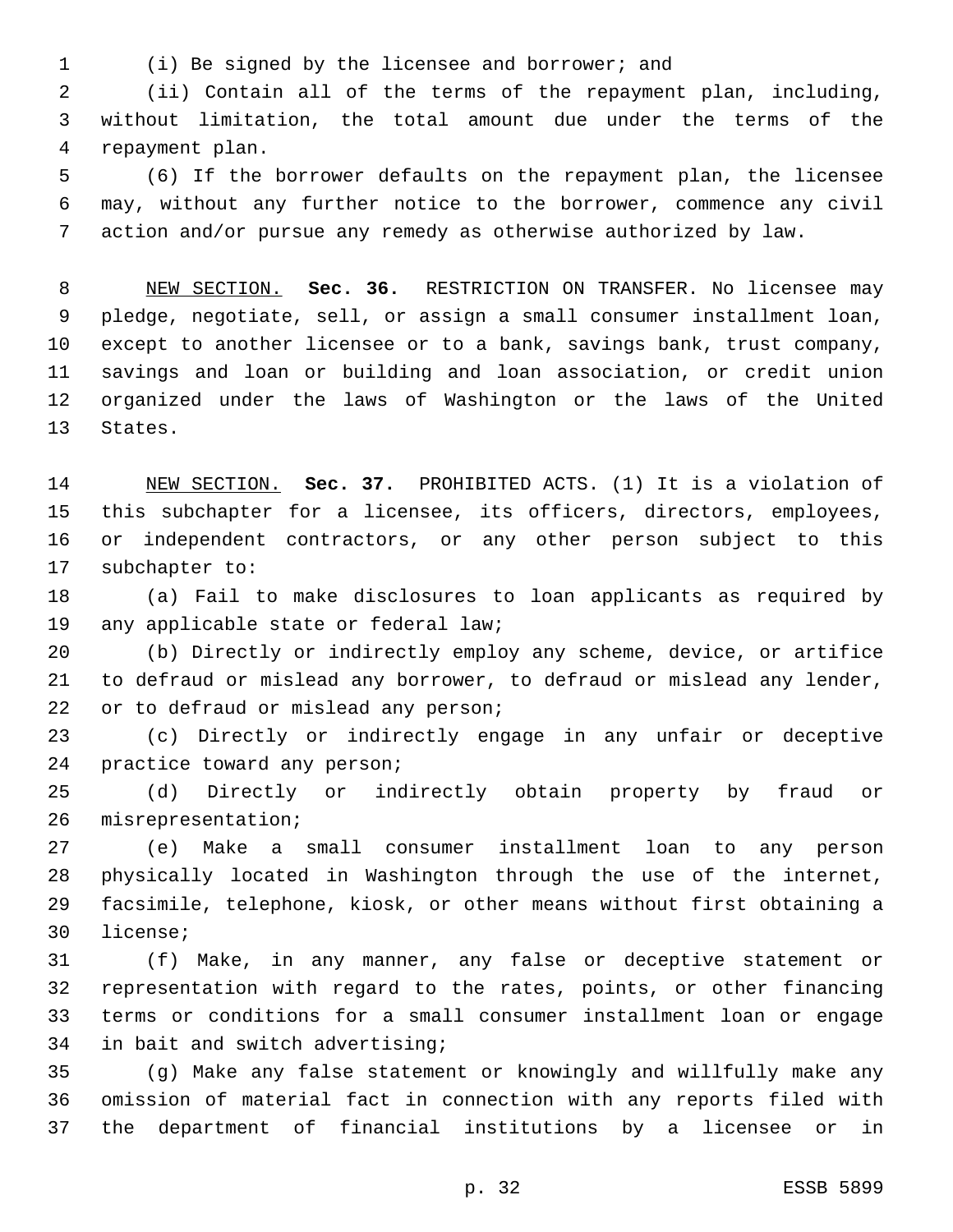connection with any investigation conducted by the department of 2 financial institutions;

 (h) Advertise any rate of interest without conspicuously disclosing the annual percentage rate implied by that rate of interest or otherwise fail to comply with any requirement of the truth in lending act, or any other applicable state or federal 7 statutes or regulations;

 (i) Make small consumer installment loans from any unlicensed 9 location;

 (j) Fail to comply with all applicable state and federal statutes 11 relating to the activities governed by this subchapter; or

 (k) Fail to pay any other fee, assessment, or moneys due the 13 department.

 (2) In addition to any other penalties, any transaction in violation of subsection (1) of this section is uncollectible and 16 unenforceable.

 NEW SECTION. **Sec. 38.** INTERNET LENDING. (1) A licensee may advertise and accept applications for small consumer installment loans by any lawful medium including, but not limited to, the internet.

 (2) Licensees are prohibited from advertising or making small consumer installment loans via the internet without first having 23 obtained a license.

 NEW SECTION. **Sec. 39.** INVESTIGATION AND EXAMINATION FEES AND ANNUAL ASSESSMENT FEE REQUIRED—AMOUNTS DETERMINED BY RULE—FAILURE TO PAY—NOTICE REQUIREMENTS OF LICENSEE. (1) Each applicant and licensee shall pay to the director an investigation and examination fee as established in rule and an annual assessment fee for the coming year in an amount determined by rule as necessary to cover the operation of the program. The annual assessment fee is due upon the annual assessment fee due date as established in rule. Nonpayment of the annual assessment fee may result in expiration of the license as provided in subsection (2) of this section. In establishing the fees, the director shall consider at least the volume of business, level of risk, and potential harm to the public related to each activity. The fees collected shall be deposited to the credit of the financial services regulation fund in accordance with RCW 43.320.110.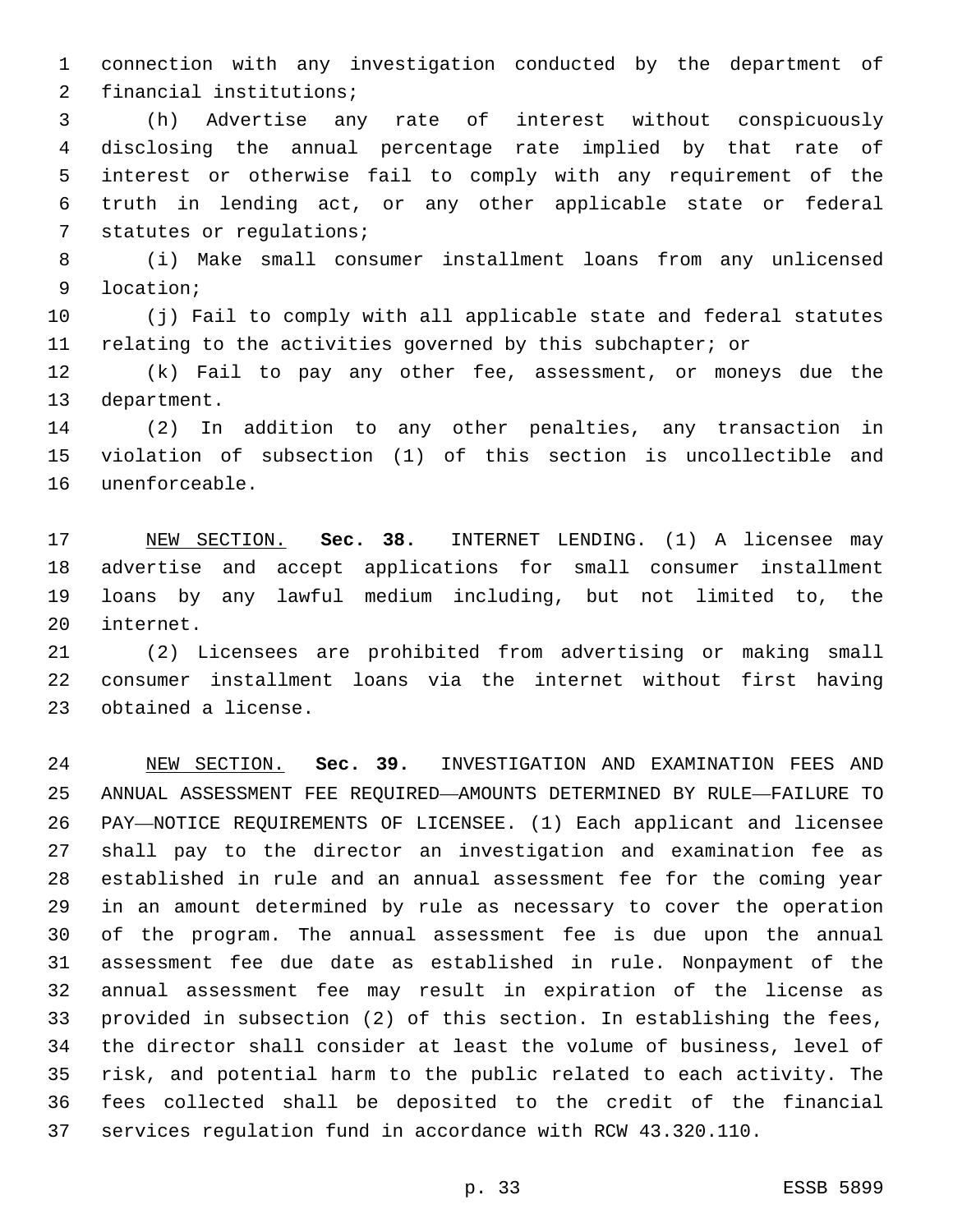(2) If a licensee does not pay its annual assessment fee by the annual assessment fee due date as specified in rule, the director or the director's designee shall send the licensee a notice of expiration and assess the licensee a late fee not to exceed fifteen percent of the annual assessment fee as established in rule by the director. The licensee's payment of both the annual assessment fee and the late fee must arrive in the department of financial institutions' offices by 5:00 p.m. Pacific time on the tenth day after the annual assessment fee due date, unless the department of financial institutions is not open for business on that date, in which case the licensee's payment of both the annual assessment fee and the late fee must arrive in the department of financial institutions' offices by 5:00 p.m. Pacific time on the next occurring day that the department of financial institutions is open for business. If the payment of both the annual assessment fee and the late fee does not arrive prior to such time and date, then the expiration of the licensee's license is effective at 5:00 p.m. Pacific time on the thirtieth day after the assessment fee due date. The director or the director's designee may reinstate the license if, within fifteen days after the effective date of expiration, the licensee pays the annual assessment fee and the late fee.

 (3) If a licensee intends to do business at a new location, to close an existing place of business, or to relocate an existing place of business, the licensee shall provide written notification of that intention to the director no less than thirty days before the proposed establishing, closing, or moving of a place of business.

 NEW SECTION. **Sec. 40.** LICENSEE—RECORDKEEPING. Each licensee shall keep and maintain the business books, accounts, and records the director may require to fulfill the purposes of this subchapter. Every licensee shall preserve the books, accounts, and records as required in rule by the director for at least two years from the completion of the transaction. Records may be maintained on an electronic, magnetic, optical, or other storage media. However, the licensee must maintain the necessary technology to permit access to the records by the department of financial institutions for the period required under this subchapter.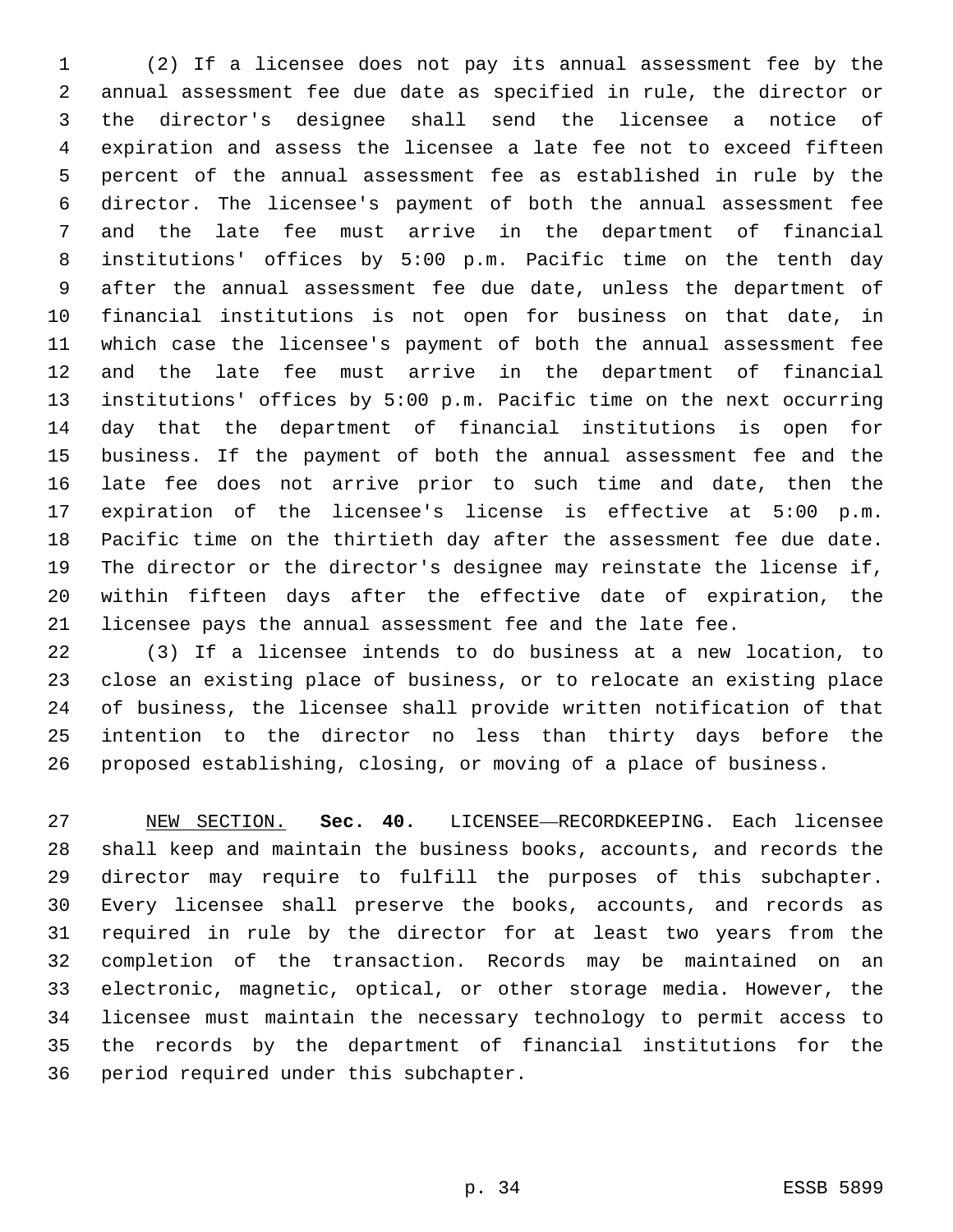NEW SECTION. **Sec. 41.** EXAMINATION OR INVESTIGATION—DIRECTOR'S AUTHORITY—COSTS. The director or the director's designee may at any time examine and investigate the business and examine the books, accounts, records, and files, or other information, wherever located, of any licensee or person who the director has reason to believe is engaging in the business governed by this subchapter. For these purposes, the director or the director's designee may require the attendance of and examine under oath all persons whose testimony may be required about the business or the subject matter of the investigation. The director or the director's designee may require the production of original books, accounts, records, files, or other information, or may make copies of such original books, accounts, records, files, or other information. The director or the director's designee may issue a subpoena or subpoena duces tecum requiring attendance and testimony, or the production of the books, accounts, records, files, or other information. The director shall collect from the licensee the actual cost of the examination and investigation.

 NEW SECTION. **Sec. 42.** SUBPOENA AUTHORITY—APPLICATION—CONTENTS —NOTICE—FEES. (1) The director or authorized assistants may apply for and obtain a superior court order approving and authorizing a subpoena in advance of its issuance. The application may be made in the county where the subpoenaed person resides or is found, or the county where the subpoenaed documents, records, or evidence are located, or in Thurston county. The application must:

(a) State that an order is sought under this section;

 (b) Adequately specify the documents, records, evidence, or testimony; and

 (c) Include a declaration made under oath that an investigation is being conducted for a lawfully authorized purpose related to an investigation within the director's authority and that the subpoenaed documents, records, evidence, or testimony are reasonably related to 32 an investigation within the director's authority.

 (2) When an application under this section is made to the satisfaction of the court, the court must issue an order approving the subpoena. An order under this subsection constitutes authority of law for the director to subpoena the documents, records, evidence, or 37 testimony.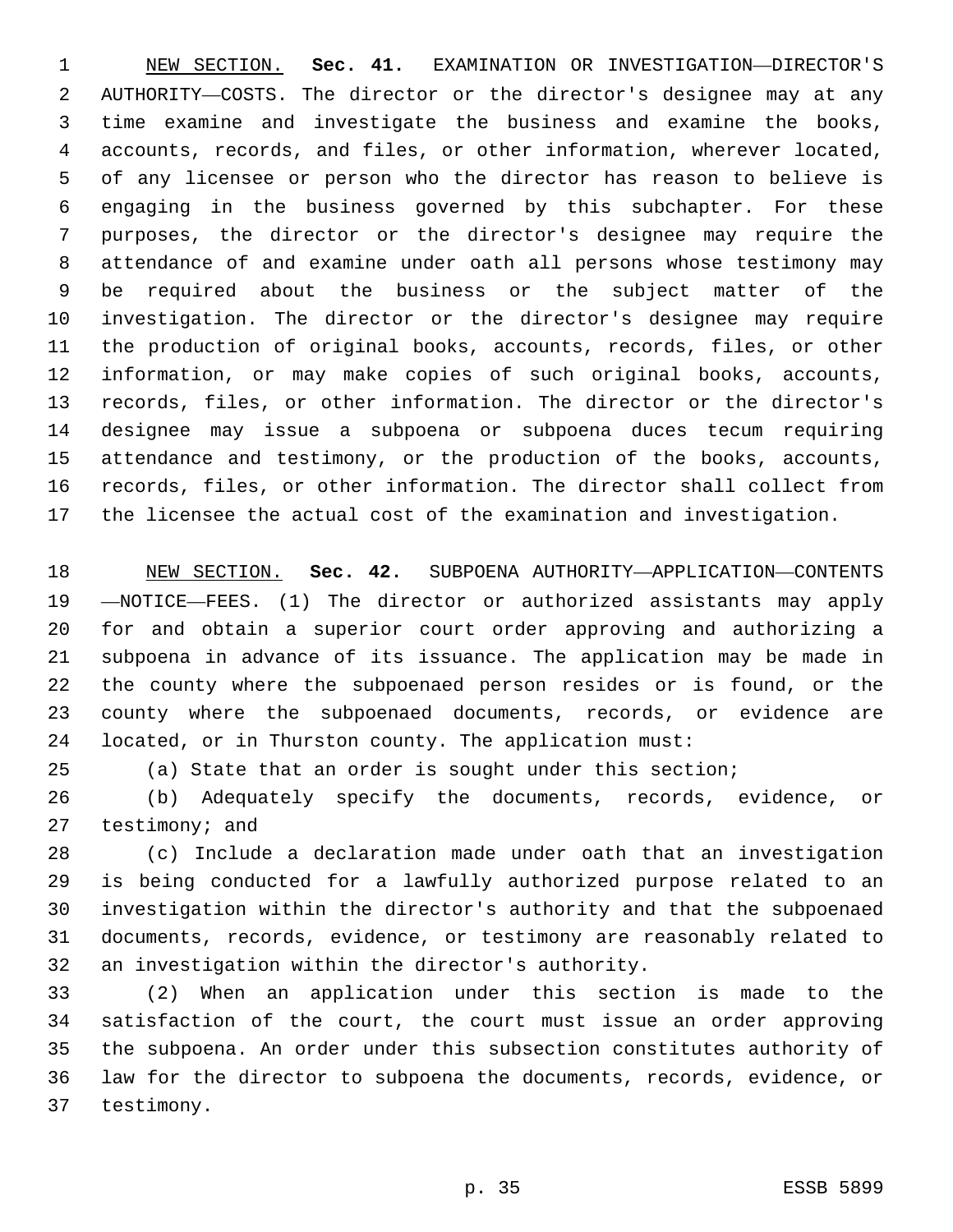(3) The director or authorized assistants may seek approval and a court may issue an order under this section without prior notice to any person, including the person to whom the subpoena is directed and the person who is the subject of an investigation. An application for court approval is subject to the fee and process set forth in RCW  $36.18.012(3)$ .

 NEW SECTION. **Sec. 43.** REPORT REQUIREMENTS—DISCLOSURE OF INFORMATION—RULES. (1) Each licensee shall submit to the director, in a form approved by the director, a report containing financial statements covering the calendar year or, if the licensee has an established fiscal year, then for that fiscal year, within one hundred five days after the close of each calendar or fiscal year. The licensee shall also file additional relevant information as the director may require. Any information provided by a licensee in an annual report is exempt from disclosure under chapter 42.56 RCW, unless aggregated with information supplied by other licensees in a manner that the licensee's individual information is not identifiable. Any information provided by the licensee that allows identification of the licensee may only be used by the director for purposes reasonably related to the regulation of licensees to ensure compliance with this subchapter.

 (2) The director shall adopt rules specifying the form and content of annual reports and may require additional reporting as is necessary for the director to ensure compliance with this subchapter.

 (3) A licensee whose license has been suspended or revoked shall submit to the director, at the licensee's expense, within one hundred five days after the effective date of the suspension or revocation, a closing audit report containing audited financial statements as of the effective date for the twelve months ending with the effective 30 date.

 (4) The director is authorized to enter into agreements or sharing arrangements regarding licensee reports, examination, or investigation information with other governmental agencies, the conference of state bank supervisors, the American association of residential mortgage regulators, the national association of consumer credit administrators, or other associations representing governmental agencies as established by rule, regulation, or order of 38 the director.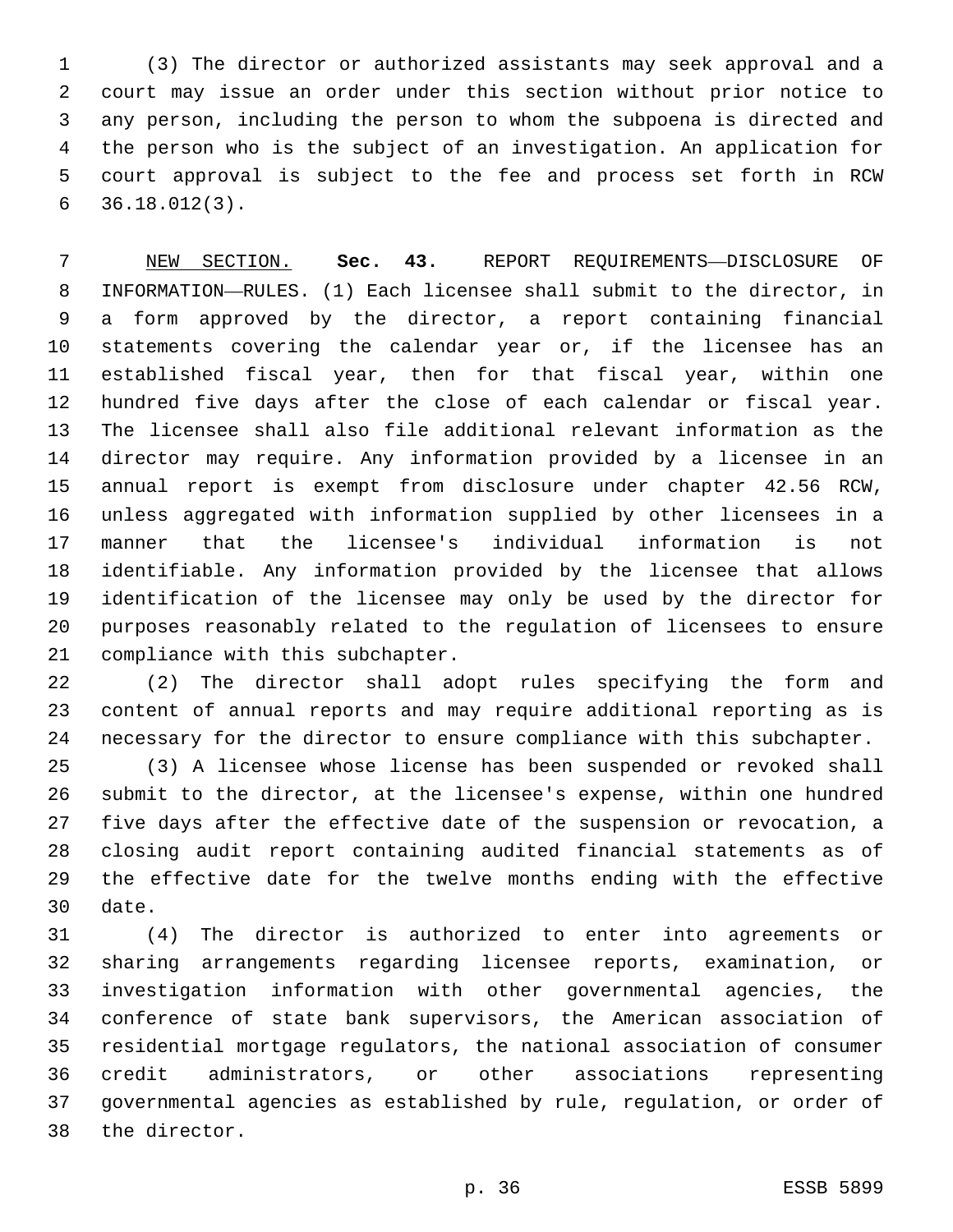NEW SECTION. **Sec. 44.** DIRECTOR—BROAD ADMINISTRATIVE DISCRETION —RULE MAKING—ACTIONS IN SUPERIOR COURT. The director has the power, and broad administrative discretion, to administer, liberally construe, and interpret this subchapter to facilitate the delivery of financial services to the citizens of this state by licensees subject to this subchapter, and to effectuate the legislature's goal to protect borrowers. The director shall adopt all rules necessary to administer this subchapter, to establish and set fees authorized by this subchapter, and to ensure complete and full disclosure by licensees of lending transactions governed by this subchapter.

 NEW SECTION. **Sec. 45.** VIOLATIONS OR UNSOUND FINANCIAL PRACTICES —STATEMENT OF CHARGES—HEARING—SANCTIONS—DIRECTOR'S AUTHORITY. (1) The director may issue and serve upon a licensee or applicant, or any director, officer, sole proprietor, partner, or controlling person of a licensee or applicant, a statement of charges if, in the opinion of the director, any licensee or applicant, or any director, officer, sole proprietor, partner, or controlling person of a licensee or applicant:

 (a) Is engaging or has engaged in an unsafe or unsound financial practice in conducting a business governed by this subchapter;

 (b) Is violating or has violated this subchapter, including 22 violations of:

 (i) Any rules, orders, or subpoenas issued by the director under any act;

 (ii) Any condition imposed in writing by the director in connection with the granting of any application or other request by 27 the licensee; or

(iii) Any written agreement made with the director;

 (c) Obtains a license by means of fraud, misrepresentation, or 30 concealment;

 (d) Provides false statements or omits material information on an 32 application;

 (e) Knowingly or negligently omits material information during or in response to an examination or in connection with an investigation 35 by the director;

 (f) Fails to pay a fee or assessment required by the director or any multistate licensing system prescribed by the director, or fails to maintain the required bond;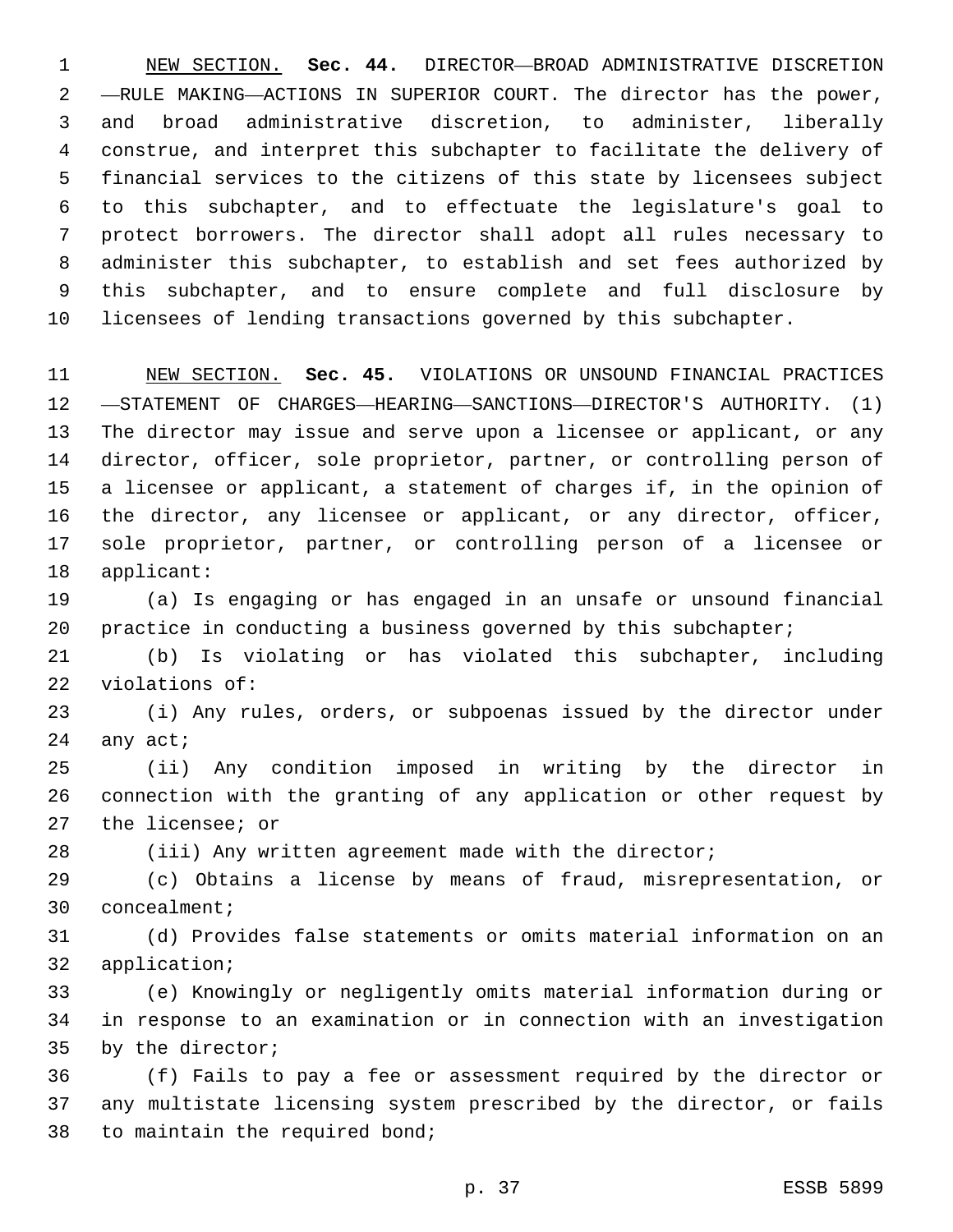(g) Commits a crime against the laws of any jurisdiction involving moral turpitude, financial misconduct, or dishonest dealings. For the purposes of this section, a certified copy of the final holding of any court, tribunal, agency, or administrative body of competent jurisdiction is conclusive evidence in any hearing under 6 this subchapter;

 (h) Knowingly commits or is a party to any material fraud, misrepresentation, concealment, conspiracy, collusion, trick, scheme, or device whereby any other person relying upon the word, 10 representation, or conduct acts to his or her injury or damage;

 (i) Wrongly converts any money or its equivalent of any other person to his or her own use or to the use of his or her principal;

 (j) Fails to disclose to the director any material information within his or her knowledge or fails to produce any document, book, or record in his or her possession for inspection by the director 16 upon lawful demand;

 (k) Commits any act of fraudulent or dishonest dealing. For the purposes of this section, a certified copy of the final holding of any court, tribunal, agency, or administrative body of competent jurisdiction is conclusive evidence in any hearing under this 21 subchapter;

 (l) Commits an act or engages in conduct that demonstrates incompetence or untrustworthiness, or is a source of injury and loss 24 to the public; or

 (m) Violates any applicable state or federal law relating to the 26 activities governed by this subchapter.

 (2) The director may issue and serve upon a licensee or applicant, or any director, officer, sole proprietor, partner, or controlling person of the licensee or applicant, a statement of charges if the director has reasonable cause to believe that the licensee or applicant is about to do acts prohibited in subsection 32 (1) of this section.

 (3) The statement of charges must be issued under chapter 34.05 RCW. The director or the director's designee may impose the following sanctions against any licensee or applicant, or any directors, officers, sole proprietors, partners, controlling persons, or 37 employees of a licensee or applicant:

(a) Deny, revoke, suspend, or condition a license;

 (b) Order the licensee or person to cease and desist from 40 practices that violate this subchapter;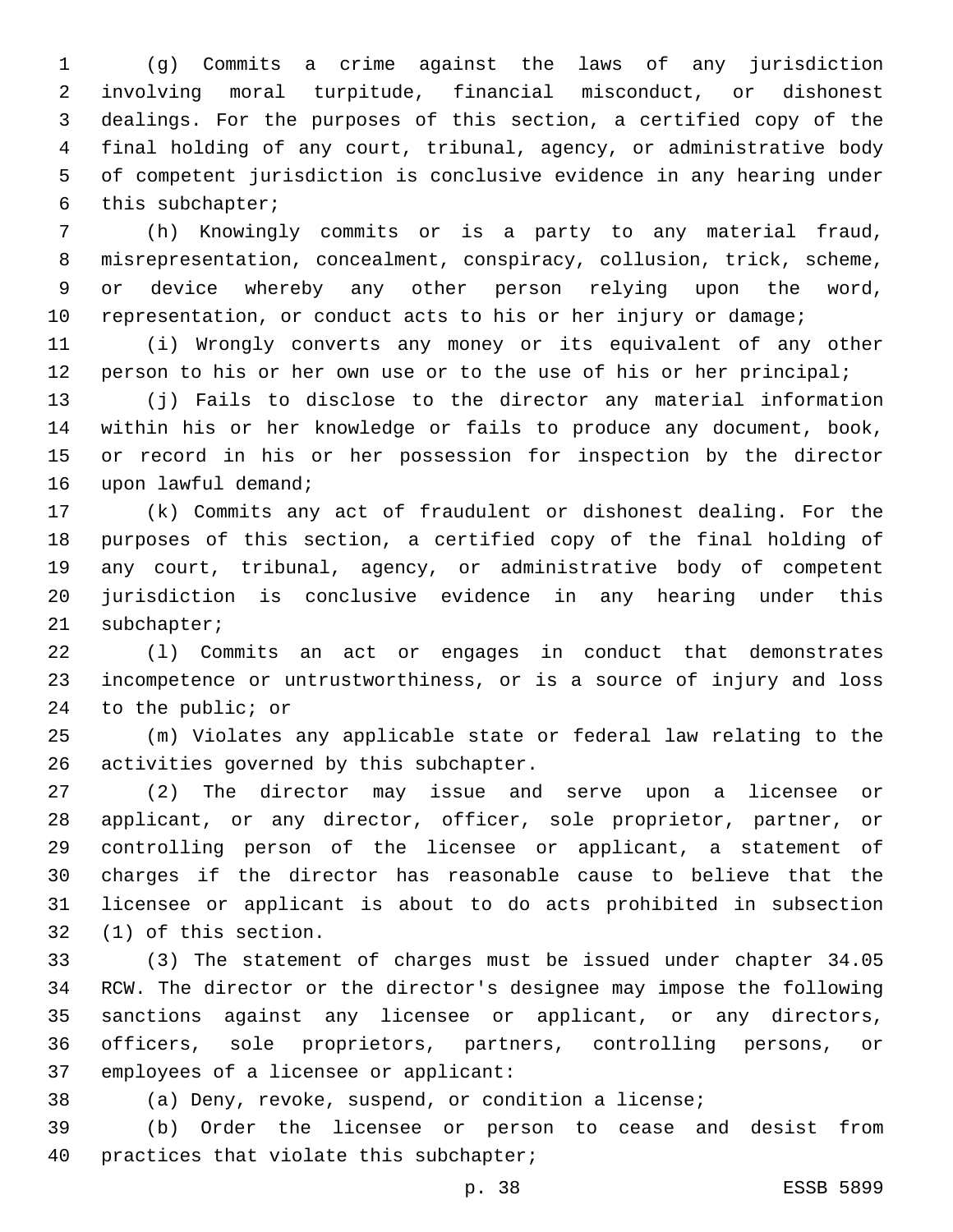(c) Impose a fine not to exceed one hundred dollars per day per 2 violation of this subchapter;

 (d) Order restitution or refunds, or both, to borrowers or other affected parties for violations of this subchapter or to take other affirmative action as necessary to comply with this subchapter; and

 (e) Remove from office or ban from participation in the affairs of any licensee any director, officer, sole proprietor, partner, 8 controlling person, or employee of a licensee.

 (4) The proceedings to impose the sanctions described in subsection (3) of this section, including any hearing or appeal of the statement of charges, are governed by chapter 34.05 RCW.

 (5) Unless the licensee or person personally appears at the hearing or is represented by a duly authorized representative, the licensee is deemed to have consented to the statement of charges and the sanctions imposed in the statement of charges.

 (6) Except to the extent prohibited by another statute, the director may engage in informal settlement of complaints or enforcement actions including, but not limited to, payment to the department of financial institutions for purposes of financial literacy and education programs authorized under RCW 43.320.150.

 NEW SECTION. **Sec. 46.** VIOLATIONS OR UNSOUND PRACTICES—TEMPORARY CEASE AND DESIST ORDER—DIRECTOR'S AUTHORITY. Whenever the director determines that the acts specified in section 45 of this act or their continuation is likely to cause insolvency or substantial injury to the public, the director may also issue a temporary cease and desist order requiring the licensee to cease and desist from the violation or practice. The order becomes effective upon service upon the licensee and remains effective unless set aside, limited, or suspended by a court under section 47 of this act pending the completion of the administrative proceedings under the notice and until the time the director dismisses the charges specified in the notice or until the effective date of a superior court injunction under section 47 of this act.

 NEW SECTION. **Sec. 47.** TEMPORARY CEASE AND DESIST ORDER— LICENSEE'S APPLICATION FOR INJUNCTION. Within ten days after a licensee has been served with a temporary cease and desist order, the licensee may apply to the superior court in the county of its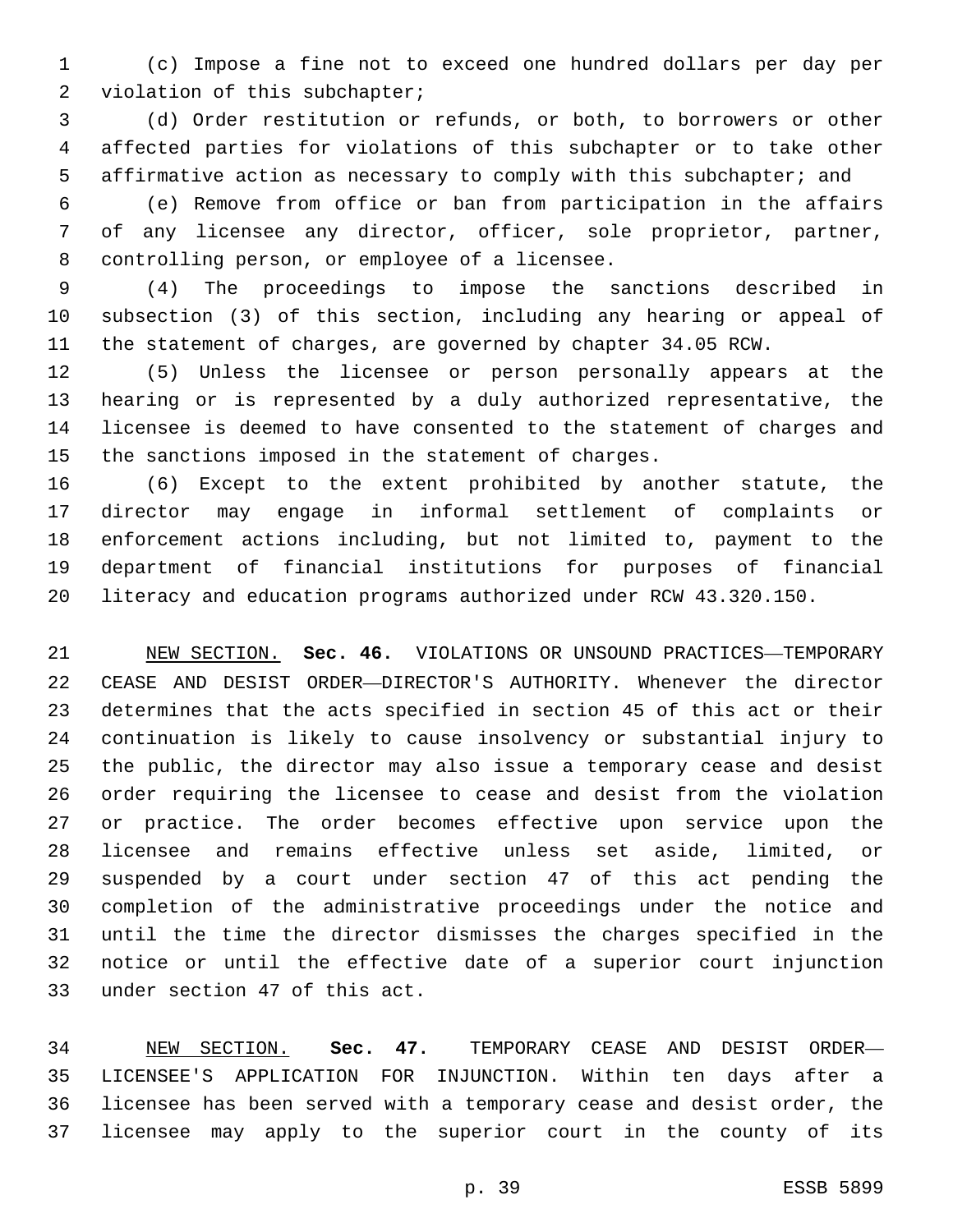principal place of business for an injunction setting aside, limiting, or suspending the order pending the completion of the administrative proceedings pursuant to the notice served under section 46 of this act. The superior court has jurisdiction to issue 5 the injunction.

 NEW SECTION. **Sec. 48.** VIOLATION OF TEMPORARY CEASE AND DESIST ORDER—DIRECTOR'S APPLICATION FOR INJUNCTION. In the case of a violation or threatened violation of a temporary cease and desist order issued under section 46 of this act, the director may apply to the superior court of the county of the principal place of business of the licensee for an injunction.

 NEW SECTION. **Sec. 49.** APPOINTMENT OF RECEIVER. The director may petition the superior court for the appointment of a receiver to liquidate the affairs of the licensee.

 NEW SECTION. **Sec. 50.** VIOLATION—CONSUMER PROTECTION ACT— REMEDIES. The legislature finds and declares that any violation of this subchapter substantially affects the public interest and is an unfair and deceptive act or practice and an unfair method of competition in the conduct of trade or commerce as set forth in RCW 19.86.020. Remedies available under chapter 19.86 RCW do not affect any other remedy the injured party may have.

 NEW SECTION. **Sec. 51.** ADJUSTMENT OF DOLLAR AMOUNTS. The dollar amounts established in sections 26(2) and 33(1) of this act must, without discretion, be adjusted for inflation by the director on July 1, 2017, and on each July 1st thereafter, based upon upward changes in the consumer price index during that time period, and then rounded up to the nearest five dollars. "Consumer price index" means, for any calendar year, that year's annual average consumer price index, for Washington state, for wage earners and clerical workers, all items, compiled by the bureau of labor and statistics, United States department of labor. If the bureau of labor and statistics develops more than one consumer price index for areas within the state, the index covering the greatest number of people, covering areas exclusively within the boundaries of the state, and including all items shall be used for the adjustments for inflation in this section. The director must calculate the new dollar threshold and

p. 40 ESSB 5899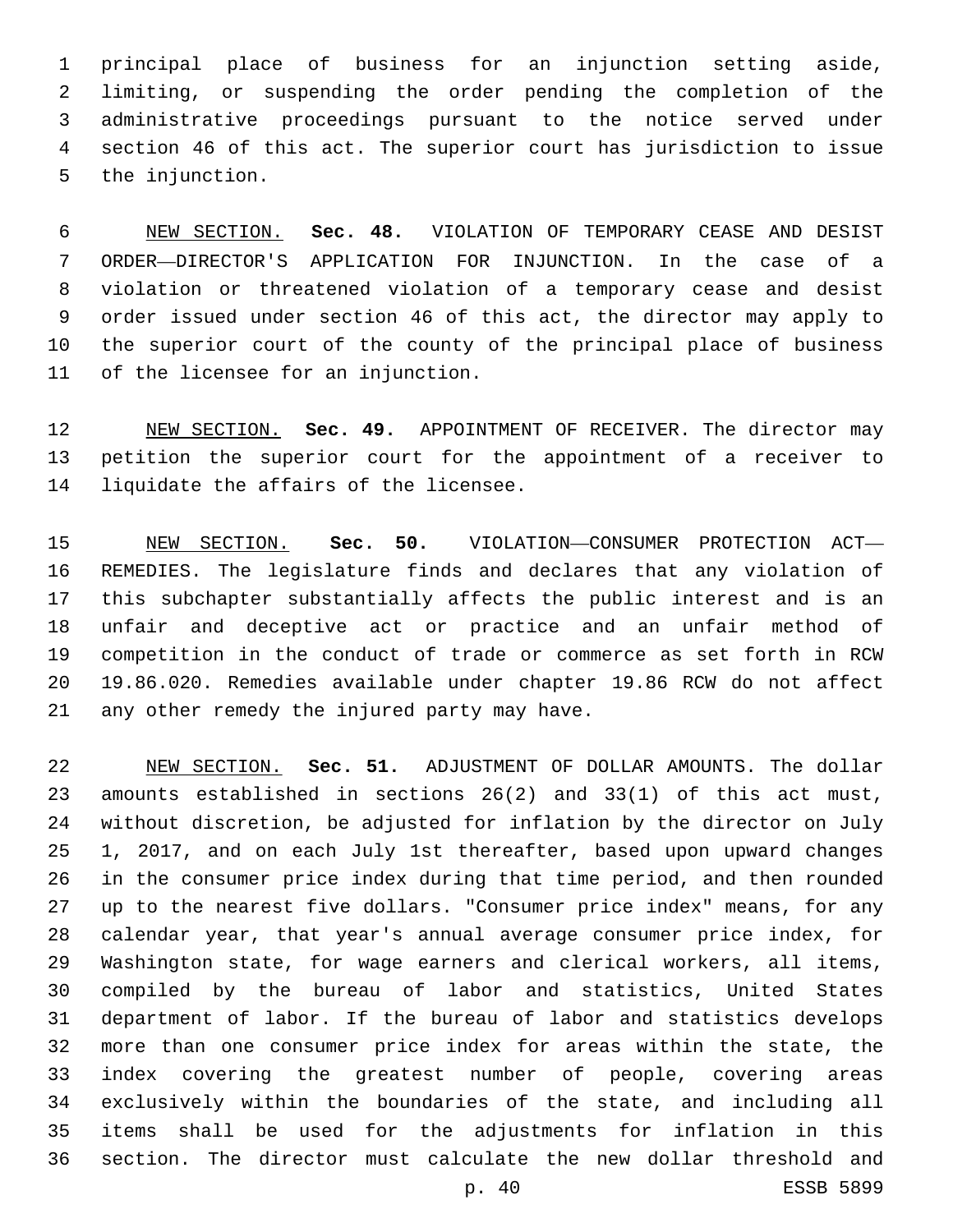transmit it to the office of the code reviser for publication in the Washington State Register at least one month before the new dollar 3 threshold is to take effect.

 NEW SECTION. **Sec. 52.** REPORT TO LEGISLATURE. The director must collect and submit the following information to the legislature by December 1, 2017, for data collected during 2016: (1) The number of branches and total locations; 8 (2) The number of loans made during 2016; (3) Loan volume;9 10 (4) Average loan amount; (5) Total fees charged, in total and by category of fee or other 12 charge; (6) Average payment per month, in total and by category of fee or 14 other charge; 15 (7) Average income of borrower; 16 (8) The number of military borrowers; 17 (9) Borrower frequency; 18 (10) The number of unique borrowers; 19 (11) Average length of loan repayment; (12) The number of borrowers taking out the maximum loan amount; (13) The number of borrowers who went into default; (14) Average length of time a borrower has a loan before a 23 borrower goes into default; (15) Any legislative recommendations by the director; and (16) Any other information that the director believes is relevant 26 or useful.

 NEW SECTION. **Sec. 53.** SMALL CONSUMER INSTALLMENT LOANS— FINANCIAL LITERACY FUND. For each small consumer installment loan that is made, a licensee must remit two dollars to the department of financial institutions, one dollar to be used by the department for the purpose of financial literacy and education programs authorized under RCW 43.320.150 and one dollar to be deposited in the asset building assistance account established in section 58 of this act. The director shall adopt rules to implement this section.

 NEW SECTION. **Sec. 54.** DIRECTOR AUTHORIZED TO CHARGE FEES. Effective January 1, 2016, the director shall establish, set, and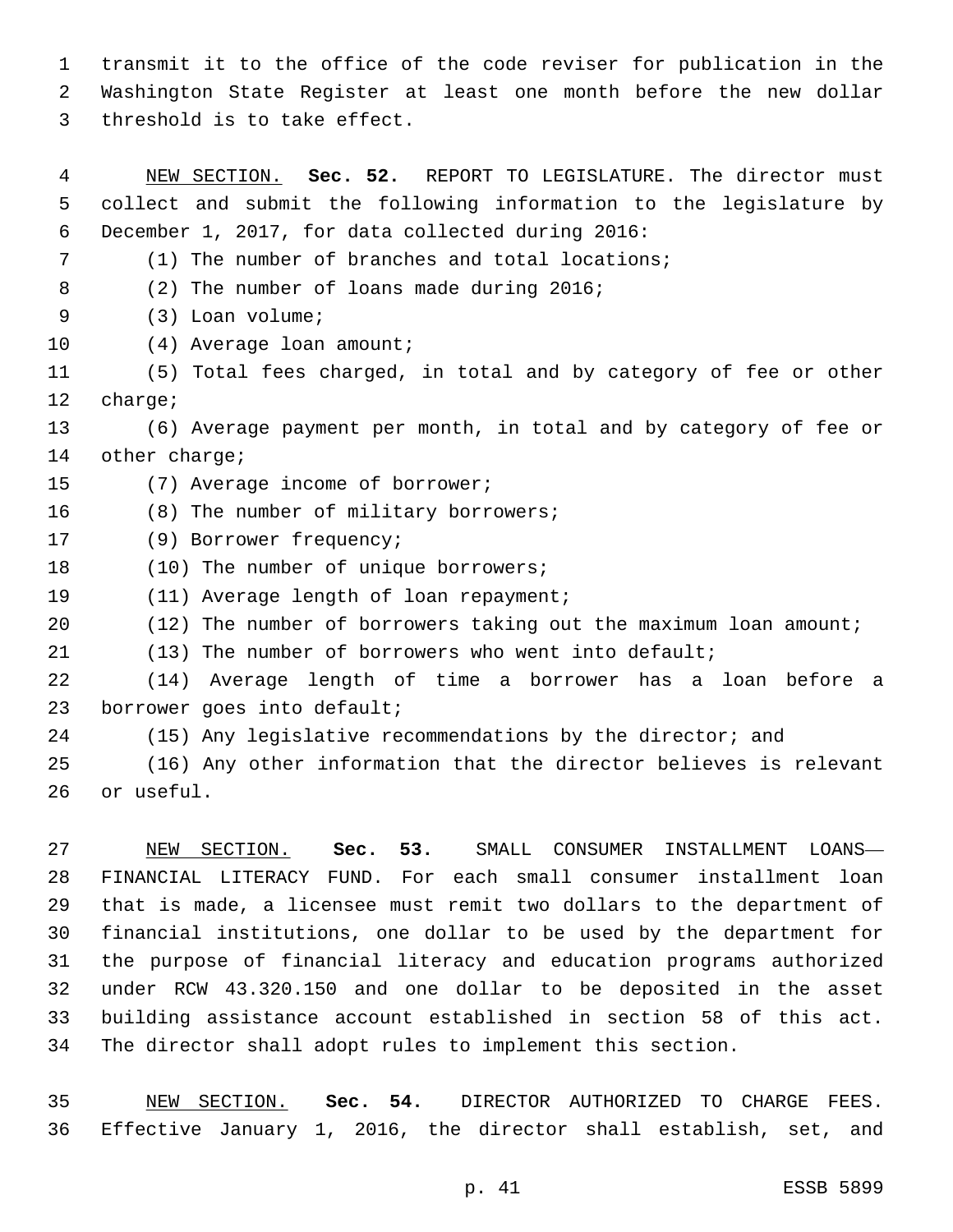adjust by rule the amount of all fees and charges authorized by this 2 subchapter.

 NEW SECTION. **Sec. 55.** SHORT TITLE. This subchapter may be known and cited as the small consumer installment loan act.

 NEW SECTION. **Sec. 56.** A new section is added to chapter 43.63A 6 RCW to read as follows:

 (1) There is established in the department of commerce a grant program to enhance funding for asset building coalitions. Grant funds shall be used to fund asset building activities in communities across 10 Washington.

 (2) The department of commerce shall establish by rule criteria for eligibility and grant application requirements.

 NEW SECTION. **Sec. 57.** A new section is added to chapter 43.63A 14 RCW to read as follows:

 (1) Subject to funds appropriated by the legislature for this purpose, including funds in the asset building assistance account, the department of commerce shall make awards under the grant program 18 established in section 56 of this act.

 (2) Awards shall be made competitively based on the purposes of section 56 of this act and criteria established in rule by the 21 department of commerce.

 (3) Activities funded under this section may be considered for funding in future years, but shall be considered under the same terms and criteria as new activities. Funding of a program or activity under this chapter shall not constitute an obligation by the state of 26 Washington to provide ongoing funding.

 (4) The department of commerce may receive such gifts, grants, and endowments from public or private sources as may be made from time to time, in trust or otherwise, for the use and benefit of the purposes of the grant program established under section 56 of this act and expend the same or any income from these sources according to 32 the terms of the gifts, grants, or endowments.

 (5) The department of commerce may expend up to five percent of the funds appropriated for the grant program for administrative costs 35 and grant supervision.